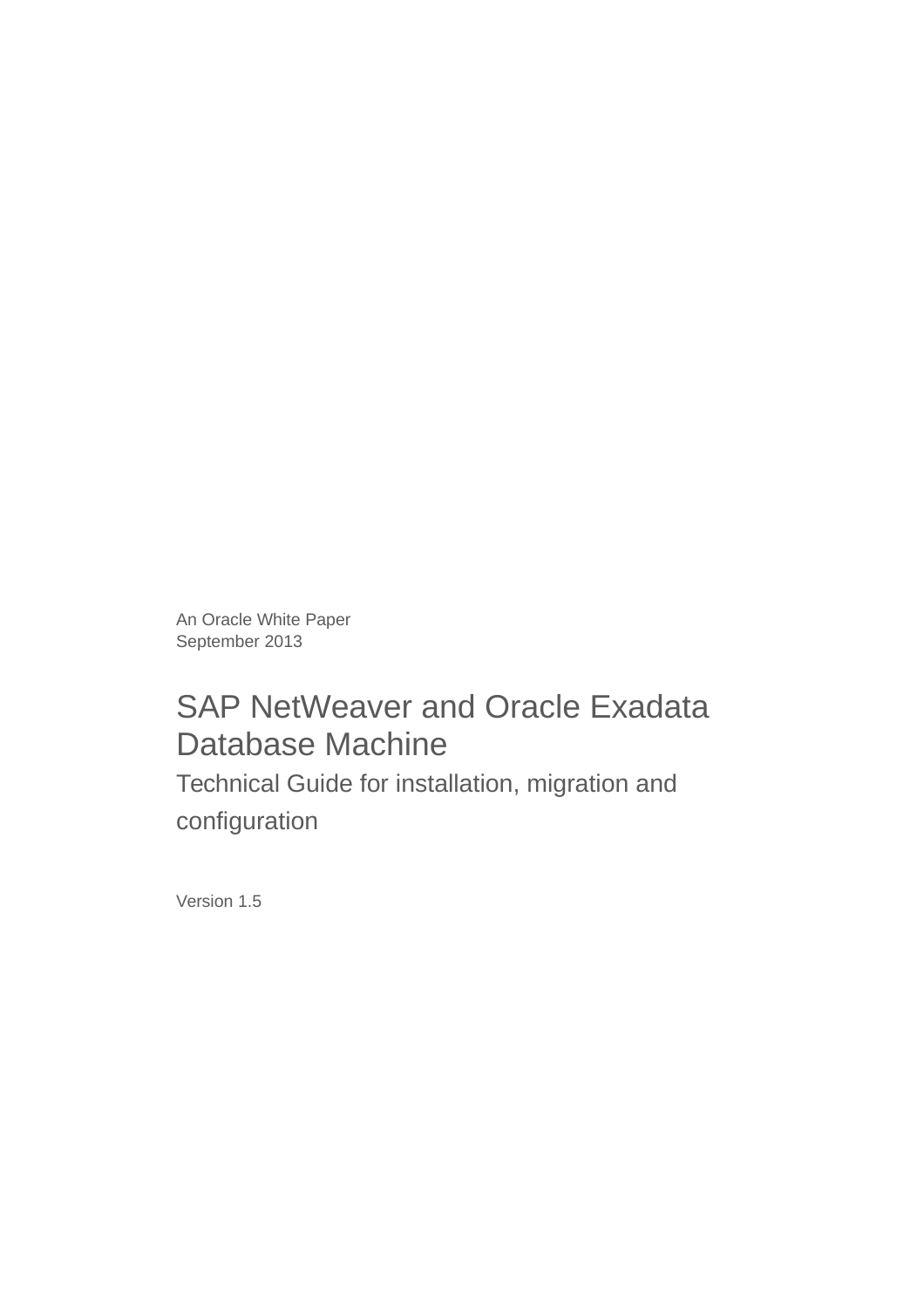| ASM Disk Group Recommendations for SAP Databases 8                     |    |
|------------------------------------------------------------------------|----|
|                                                                        |    |
|                                                                        |    |
|                                                                        |    |
|                                                                        |    |
|                                                                        |    |
|                                                                        |    |
|                                                                        |    |
|                                                                        |    |
|                                                                        |    |
|                                                                        |    |
|                                                                        |    |
|                                                                        |    |
|                                                                        |    |
| Installation of the SAP Bundle Patch for Oracle Exadata17              |    |
|                                                                        |    |
| Migration Approach 1: Oracle-to-Oracle offline migration (O2O) ACS     |    |
|                                                                        |    |
| Migration Approach 2: Oracle-to-Oracle online migration (Triple-O) ACS |    |
|                                                                        |    |
| Migration Approach 3: RMAN Transportable Tablespaces24                 |    |
| Migration Approach 4: RMAN Duplicate Database27                        |    |
|                                                                        |    |
|                                                                        |    |
|                                                                        | 36 |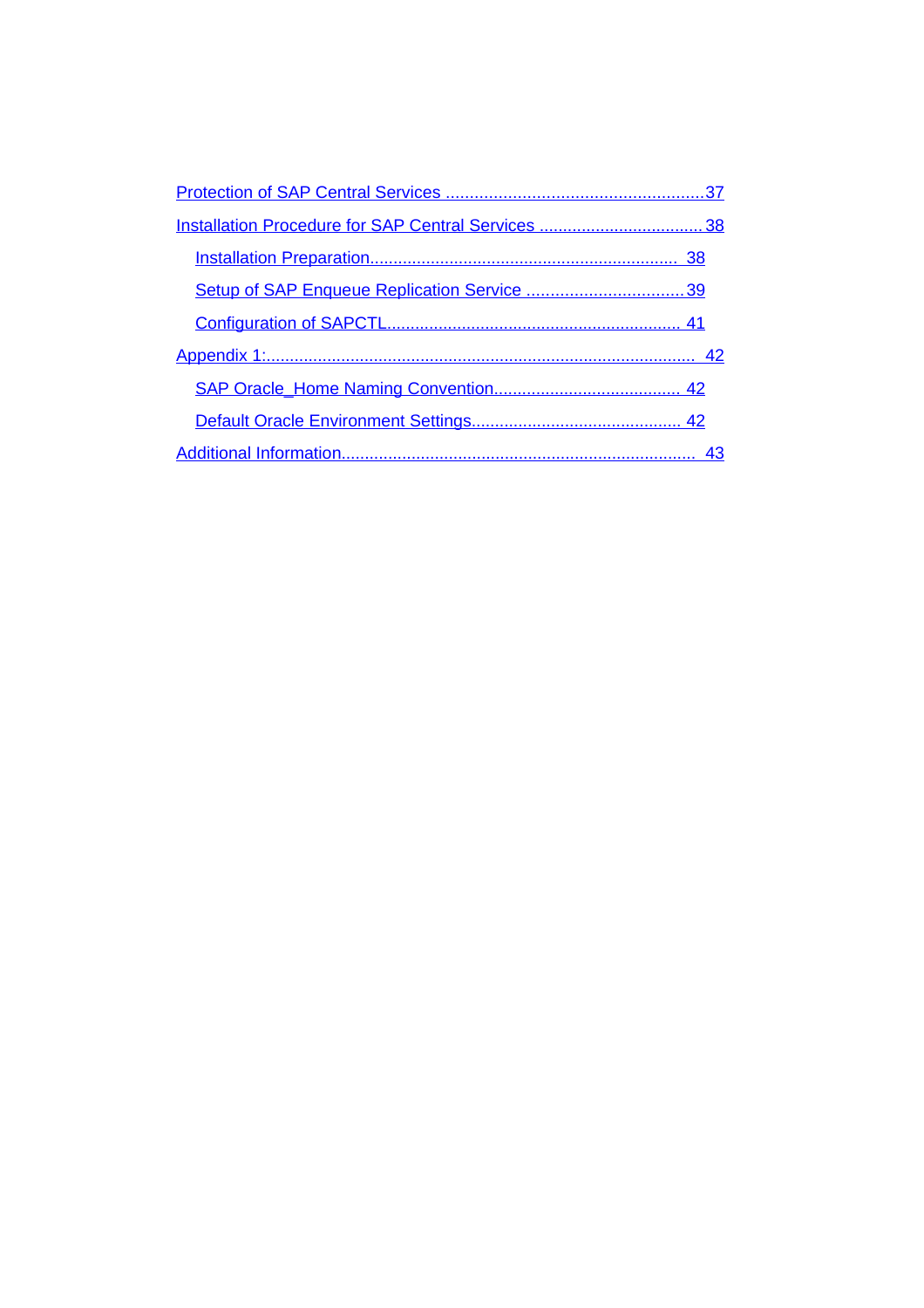### <span id="page-3-0"></span>Preface

This document explains all the necessary steps to setup an SAP system based on the SAP NetWeaver technology using the Oracle Exadata Database Machine. All SAP products based from SAP NetWeaver 7.0 on are certified to use the Oracle Exadata Database Machine.

The paper describes the required Oracle software environment settings on the database nodes (Appendix 1 lists a working example which should be followed for an Oracle Exadata deployment for SAP), SAP specific database requirements, information on how to install SAP required database patches to the database nodes, suggestions for the implementation of shared file systems for SAP installations and how to install, configure, manage and control the SAP central services on the database nodes through Oracle Clusterware and its service program SAPCTL.

The Oracle Exadata Database Machine is used for storing the databases of the individual SAP systems. The Oracle Exadata Database Machine cannot be used to run SAP Instances. SAP Instances have to run on separate machines which use the Ethernet or InfiniBand network to exchange data with the database(s) on the Exadata Database Machine. In SAP terminology this is called a three tier architecture. This flexible three tier architecture allows for any combination of hardware and operating systems running the SAP instances to be used with the Oracle Exadata Database Machine. So for instance you can run SAP Application servers on AIX or HP-UX against the Oracle Exadata Database Machine. This flexibility allows an easy introduction of the Oracle Exadata Database Machine in existing SAP environments as it leaves the SAP layer unchanged. On the database nodes of the Oracle Exadata Database Machine you can choose between the Oracle Solaris 11 or Oracle Linux 5 operating system. The only SAP components which are supported to run on the database nodes of the Oracle Exadata Database Machine are the SAP database administration tools (BR\*Tools) and the SAP central services (SCS and ASCS). There is support by SAP through SAPINST starting from version 7.0 EP 3 and 7.3 EP 1. Please refer to SAP OSS note 1619343 "SAPinst for Oracle Exadata on Oracle Linux and Solaris X86" to install a new SAP system using the Oracle Exadata Database Machine as the database backend. Databases from already installed SAP systems have to be migrated from existing database servers to the Oracle Exadata Database Machine.

No changes to the standard database schema of the SAP database should be done when being migrated to the Oracle Exadata Database Machine. Changes should not be done to the table and/or index design, the partitioning concept or storage attributes of tables, indexes and partitions. The standard schema of the SAP database is very well designed, tested and proven with thousand's of customers. In addition many SAP administration, monitoring and upgrade tasks depend on the standard database schema layout. Any change to the standard SAP database schema therefore has to be discussed with SAP and an SAP support call should be opened.

SAP OSS note 1590515 "SAP Software and Oracle Exadata" will be updated on a regular base to reflect any changes on using SAP applications with the Oracle Exadata Database Machine.

**4**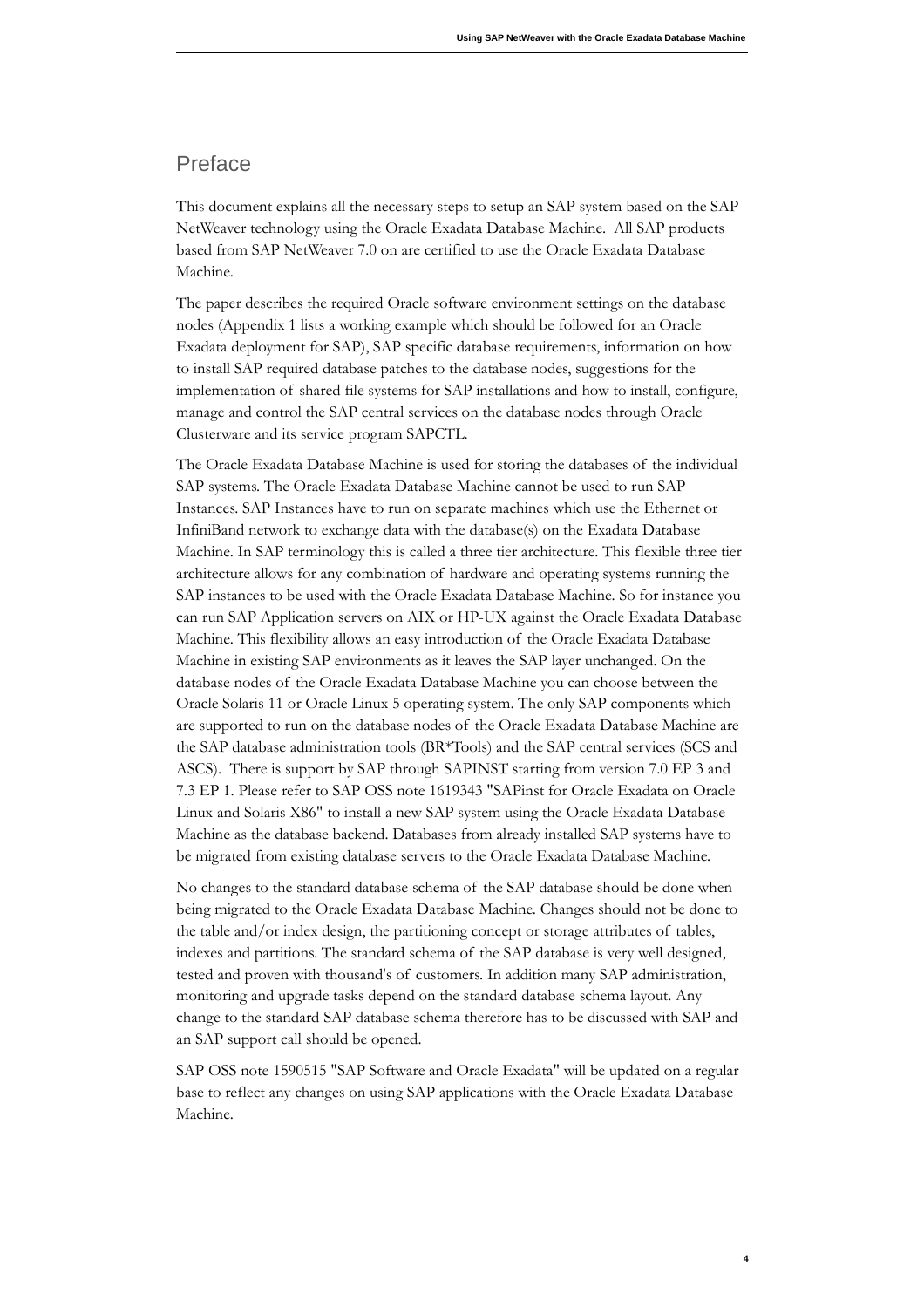Overall this documentation complements the existing standard documentation on the Oracle Exadata Database Machine and therefore it is assumed that the reader is familiar with the standard Oracle Exadata documentation.

To understand the requirements and steps outlined in this document it is necessary that the reader is also familiar with the SAP specific support notes and white papers on Oracle RAC ("Configuration of SAP NetWeaver for Oracle Grid Infrastructure 11.2.0.2 and Oracle Real Application Clusters 11g Release 2: A Best Practices Guide"), Oracle ASM ("SAP Databases on Oracle Automatic Storage Management 11g Release 2: Configuration Guidelines for Unix and Linux Platforms"), Oracle Linux and SAPCTL ("Providing High Availability for SAP Resources with Oracle Clusterware 11g Release 2"). All these white papers are stored on the SAP Comunity Network (SCN) under http://scn.sap.com/community/oracle . The SAP Notes are available through the SAP Support Portal for authorized users.

### <span id="page-4-0"></span>Architecture overview

Short list of key parameters for migration to Exadata

- Database files on ASM only
- no shared file system offered by Exadata (Database File System DBFS is not supported in SAP environment)
- local Oracle Homes for GRID and for RDBMS (exception to standard SAP RAC setup)
- all Oracle software installed on Exadata using Exadata standards
- all Oracle software installed under OS environment 'oracle'
- ASM using standard Exadata setup (different to SAP ASM setups)
- ASM in cluster mode
- SAP instances cannot run on Exadata (Exceptions: ASCS, SCS, ERS)
- SAP central services (ASCS, SCS and ERS) on the database nodes require an SAP Unicode kernel (see chapter "Protection of SAP Central Services" for restrictions and implementation details)
- BR\*Tools can be installed on the database nodes
- If non-SAP and SAP databases are operated on the same Exadata, refer to SAP OSS note 1677978 "Administration of mixed SAP/Non-SAP Environments on Exadata"
- Exadata systems are delivered having multiple database- and multiple storage nodes. The database nodes are forming a GRID cluster, which enables RAC or multi instance databases. But RAC is not a must. Also single instance database are supported, which may make profit of the massive parallel IO offered by Exadata.

Note: The SAP support issue for "Tainted Linux Kernel" disappeared. Exadata Linux kernel is supported by SAP now. SAP OSS note 1634767 "Tainted Linux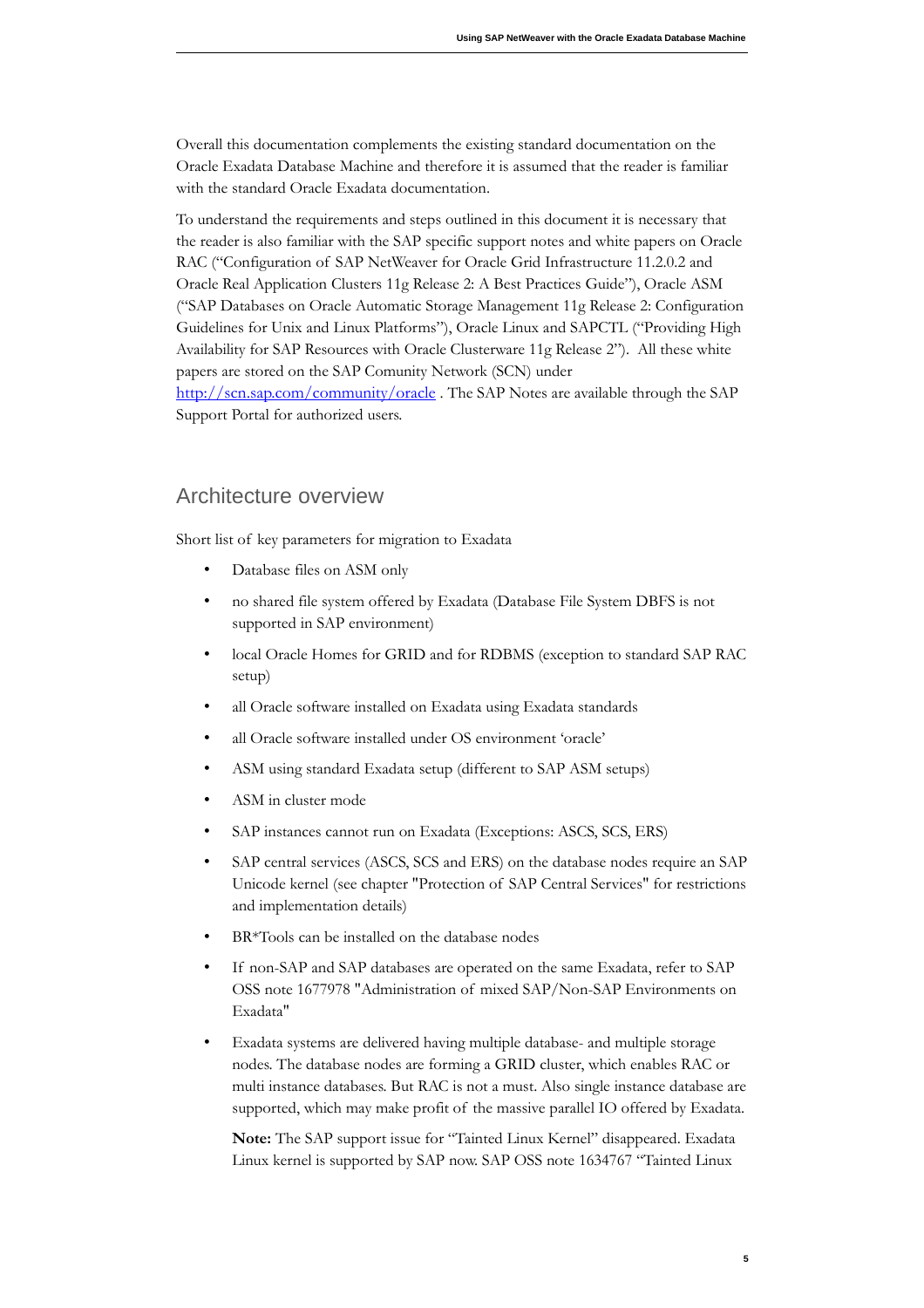Kernel generated by ACFS modules on Exadata" was completely rewritten, now called 1634767 "Support for SAP software in Linux / Oracle ASM/ACFS Cluster".

### <span id="page-5-0"></span>**Prerequisites**

Here is a checklist for migration to Exadata. It should carefully checked before starting the migration.

- Read or be aware of additional documentation (SAP OSS note 1590515 "SAP Software and Oracle Exadata", SAP OSS note 1431798 "Oracle 11.2.0: Database Parameter Settings")
- All Oracle software installed on Exadata using Exadata standards, SAP general standards don't apply on this platform
- All Oracle software installed under OS environment 'oracle'
- SAP Kernel CD (minimum 7.00 EP 3 or 7.20 EP 1 and higher)
- BR\*Tools software (minimum 7.20 patch 18 and higher)
- Additional disk space for migration and/or network connection between old source system and target Exadata should be available
- SSH-Connection between old source system and target Exadata should be available (user 'oracle')
- Exadata parameter should be set in Oracle init<SID>.ora Please check the Best Practice Parameter Reference for actual values!
	- The parameter log\_buffer should be checked on Exadata for Data Guard configurations. Although the parameter log\_buffer is currently not listed in the SAP OSS note 1431798 "Oracle 11.2.0: Database Parameter Settings" for Exadata systems, in a Data Guard configuration, please make sure that the value of log\_buffer is not less than 128M and may be set explicitly. This ensures adequate buffer space for new LGWR transport.
	- Verify parameter disk\_asynch\_io having the default value of TRUE, which enables asynchronous IO in ASM.
	- Parameter filesystemio\_options should be set to SETALL although it does not affect RDBMS IO performance directly because using ASM there is no underlying file system layer. Nevertheless is SETALL recommended because it enables asynchronous IO for RDBMS utilities like RMAN or Data Pump, which may write to file systems extensively. See MOS notes 120697.1 "Init.ora Parameter 'FILESYSTEMIO\_OPTIONS' Reference Note" and 751463.1 "ASM Inherently Performs Asynchronous I/O Regardless of filesystemio\_options Parameter" for more information.
	- $\circ$  Fast recovery area is not generally recommended by SAP mainly not for backups due to no support by BRARCHIVE and BRBACKUP. It can be used for flashback logs of database flashback feature (if activated).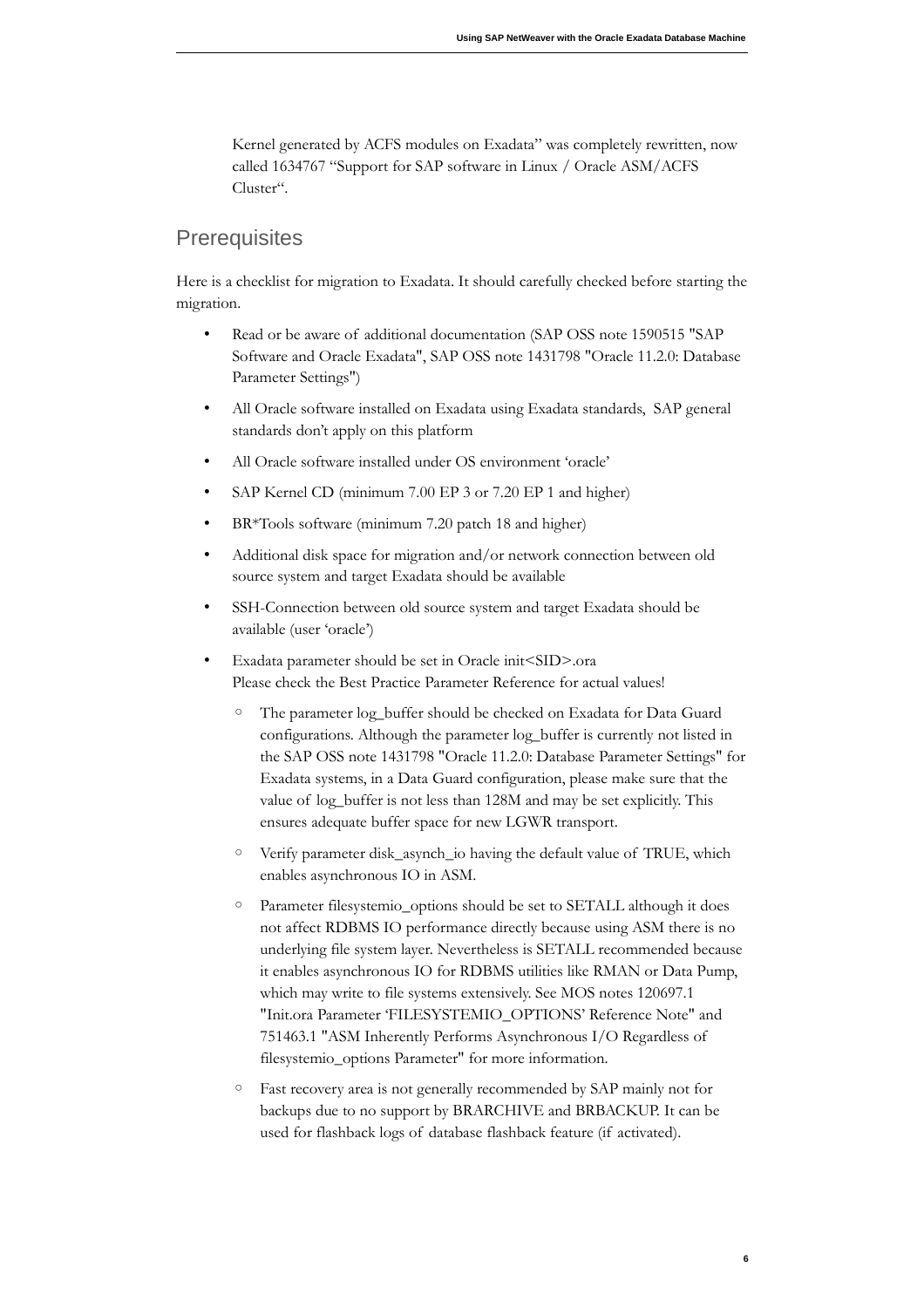- Ensure that database character set is the same as on old source database
- For the time of a O2O Migration change to global\_names=false if SAPSID is the same on old source and new target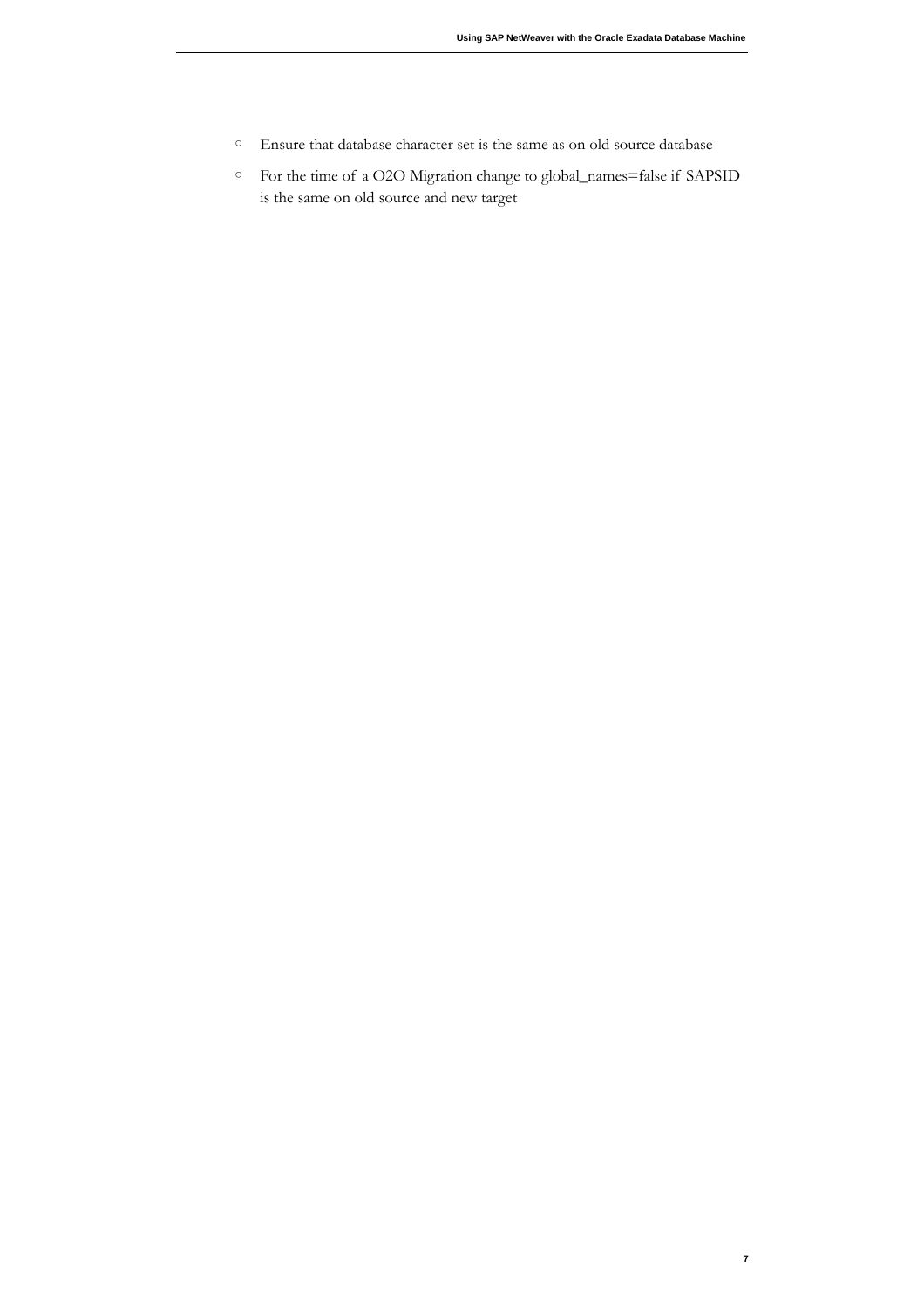# <span id="page-7-2"></span>ASM Disk Group Recommendations for SAP Databases

On Exadata ASM is already preinstalled in a cluster fashion together with RAC on all database nodes. This particular ASM on Exadata setup has some differences compared to regular Single-Instance or RAC on ASM installations. These differences should be pointed out here shortly before starting with ASM disk setup.

#### <span id="page-7-1"></span>ASM Environment

SAP OSS note 1550133 "Oracle Automatic Storage Management (ASM)" describes the requirements to run ASM in SAP environments. Exadata is included in the OSS note because it only supports ASM for database storage. The main difference between regular ASM setups and Exadata is: ASM on Exadata doesn't support ACFS. For this reason NFS offered outside of Exadata or an external ZFS appliance could be used with Exadata to provide shared file system storage. This shared storage is only used by SAP components, so it doesn't negatively impact Exadata.

Please refer to the above OSS note for version requirements for SAP kernel, BR\*Tools and sapinst if used on ASM.

All Exadata database nodes come with an ASM instance already configured, so there is no need for ASM installation.

An Oracle Whitepaper 'Moving your SAP Database to Oracle Automatic Storage Management 11g Release 2, A Best Practices Guide' describes all the necessary steps for ASM disk setup in detail. Unfortunately it deals with single instance setups only but Exadata is operating a Real Application Cluster RAC, which also includes ASM. An ASM plus RAC setup has some minor differences, which must be kept in mind, when reading the whitepaper. An ASM on RAC setup requires each ASM instance to have a unique SID within that cluster or Exadata, so database node 1 is usually operating ASM instance '+ASM1' and so forth. Exadata and other RAC setups are using the OS user 'oracle' for installing Oracle software and this OS user must also been taken for administration. To adopt the user environment to the respective Oracle part, ASM or RDBMS, please refer to SAP OSS note 1554661 "Configuration of environment for 'oracle' user" and 1598594 "BR\*Tools configuration for Oracle inst. under 'oracle' user".

#### <span id="page-7-0"></span>ASM redundancy

Although there are no specific requirements for ASM Disk Groups storing the SAP databases on the Oracle Exadata Database Machine, it is a best practice to use a redundancy level of high for a production SAP database to achieve the highest level of protection against any type of storage failure. Other SAP databases used for development, test and QA may use a normal ASM redundancy level. There is no additional need for storage based replication, if normal or high redundancy is used.

Normal redundancy means, the database writes all data twice to two different locations (fail groups of an ASM disk), whereas high redundancy means the database writes all data 3 times to 3 locations (fail groups).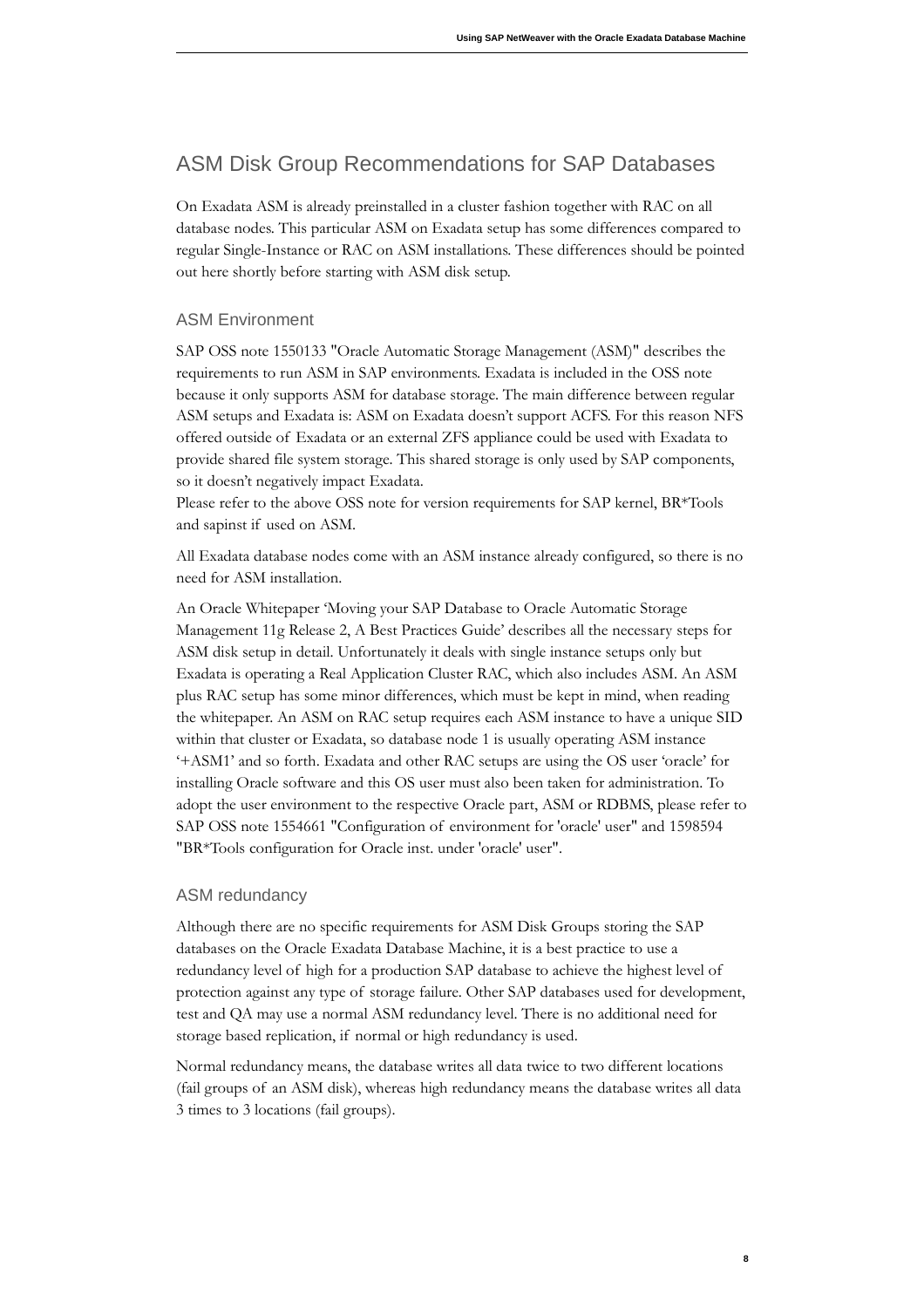For a good overview of ASM redundancy feature, please have a look into Oracle whitepaper 'SAP with Oracle Real Application Clusters 11g Release 2 and Automatic Storage Management' or Oracle documentation.

#### <span id="page-8-1"></span>Setup ASM Disk Groups

In line with the standard Oracle Exadata setup you should have at least one ASM Disk Group "+DATA" and another ASM Disk Group "+RECO". The DATA Group should contain all data files, one copy of control file, online redo log files and spfile. The RECO Group should contain second copy of control file, temporary files, archive logs, flashback files. The DATA Group should use a redundancy level of high and the RECO Group a redundancy level of normal. OCR and voting disks are stored in internal standard Exadata diskgroups, called +DBFS\_DG or +SYSTEMDG where name is Exadata version dependent and not related to Database File System.

Note: BR\*Tools do not support ASM locations for backup destinations, e.g. +RECO cannot be used for disk backups created by BRBACKUP (backup\_root\_dir) or BRARCHIVE (archive\_copy\_dir). Please refer to below chapter 'SAP Database Administration with BR\*Tools' for more details.

When storing more than one SAP database (for instance an SAP ERP database and an SAP BW database or an SAP ERP database with an SAP CRM database or multiple SAP ERP databases) on the Oracle Exadata Database Machine all files of each of these SAP databases should follow the above recommendation and therefore files should be stored in the DATA and RECO Group.

This recommendation is in contrast to the 3 disk group setup variants given in the Oracle Whitepaper 'Moving your SAP Database to Oracle Automatic Storage Management 11g Release 2, A Best Practices Guide'. This difference between Exadata and standard ASM setup reflects the different storage system architectures, as Exadata isn't just a plain disk storage device. On Exadata the two disk groups +DATA and +RECO are preconfigured and should be used as configured. Of course the setup might be changed toward a more detailed configuration, but only in event of additional special requirements.

For performance and throughput reasons it is recommended to only have two control files, one copy stored in the +DATA, the second copy in +RECO group, but nonmultiplexed online redo log files (one member per redo log group) for each SAP database. As standard, non Exadata, SAP installations use three control files in the database, it is recommended to remove one control file from the spfile or init.ora. Standard SAP installations also use two members for each online redo log file. On the Oracle Exadata Database Machine it is therefore necessary to remove one member of each online redo log file group for each redo thread. The source database will have multiple redo threads if it was a RAC database. Three control files and multiplexed online redo log files are not needed on the Oracle Exadata Database Machine. The online redo log files are stored in the DATA Group, which already provides three way mirroring for each file at the Oracle ASM level due to the redundancy level of high, the control files are stored in DATA and RECO making 5 overall copies in total because RECO is providing two way mirroring due to normal redundancy level.

#### <span id="page-8-0"></span>ASM compatibility attributes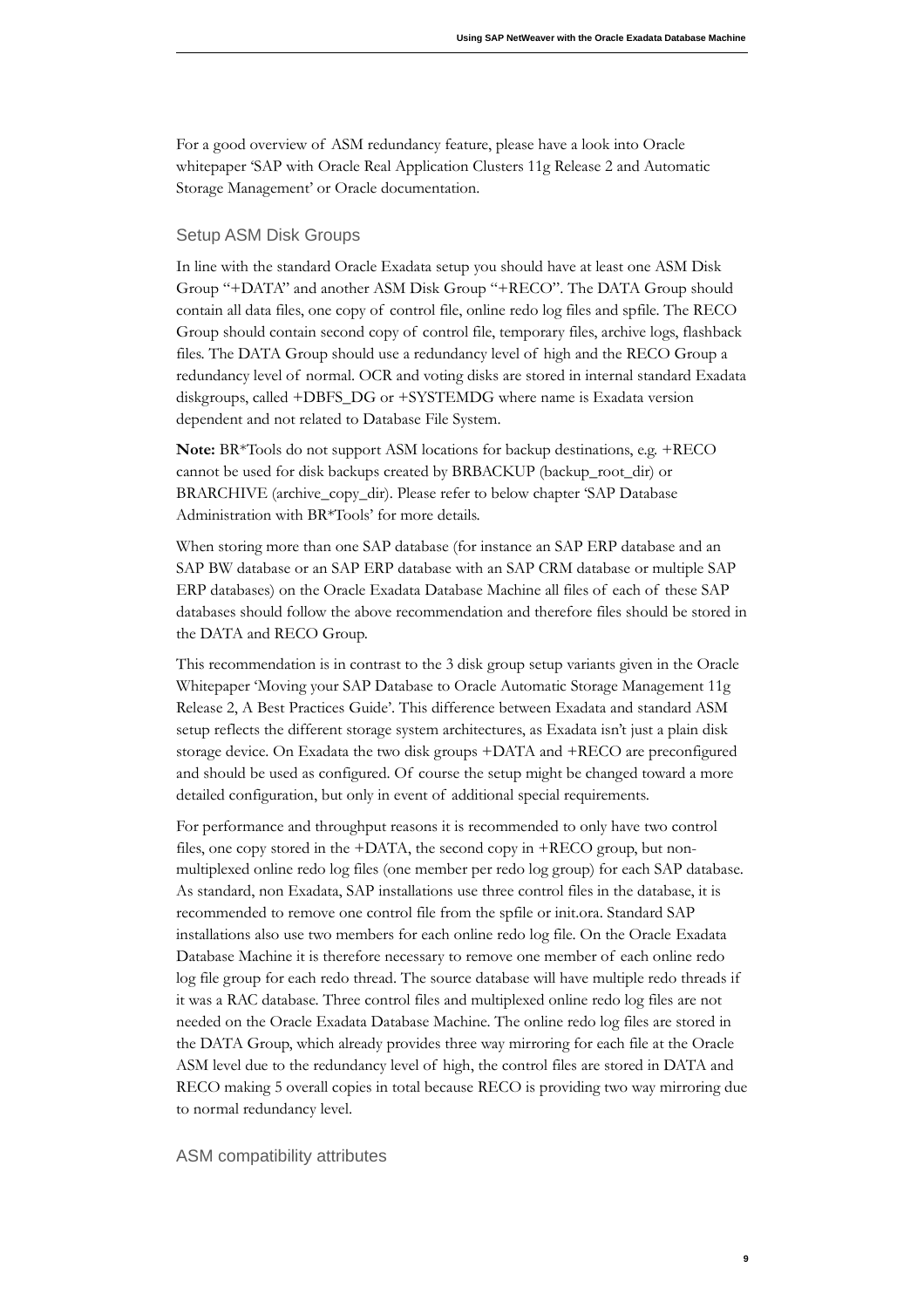Each ASM disk group has an attribute describing version compatibility of features offered by ASM. This attribute is divided in 3 sub attributes for RDBMS, ASM and ADVM, which is the ACFS volume manager. The last one isn't used here, as ACFS is not supported on Exadata. But the other two, RDBMS and ASM must be set to a minimum value of '11.2.0.2.0', which should be the current setting for preconfigured disk groups on Exadata. To verify these attribute settings, or to modify if necessary, please refer to chapter 'Oracle ASM compatibility Attributes' in the Oracle Whitepaper 'Moving your SAP Database to Oracle Automatic Storage Management 11g Release 2, A Best Practices Guide'.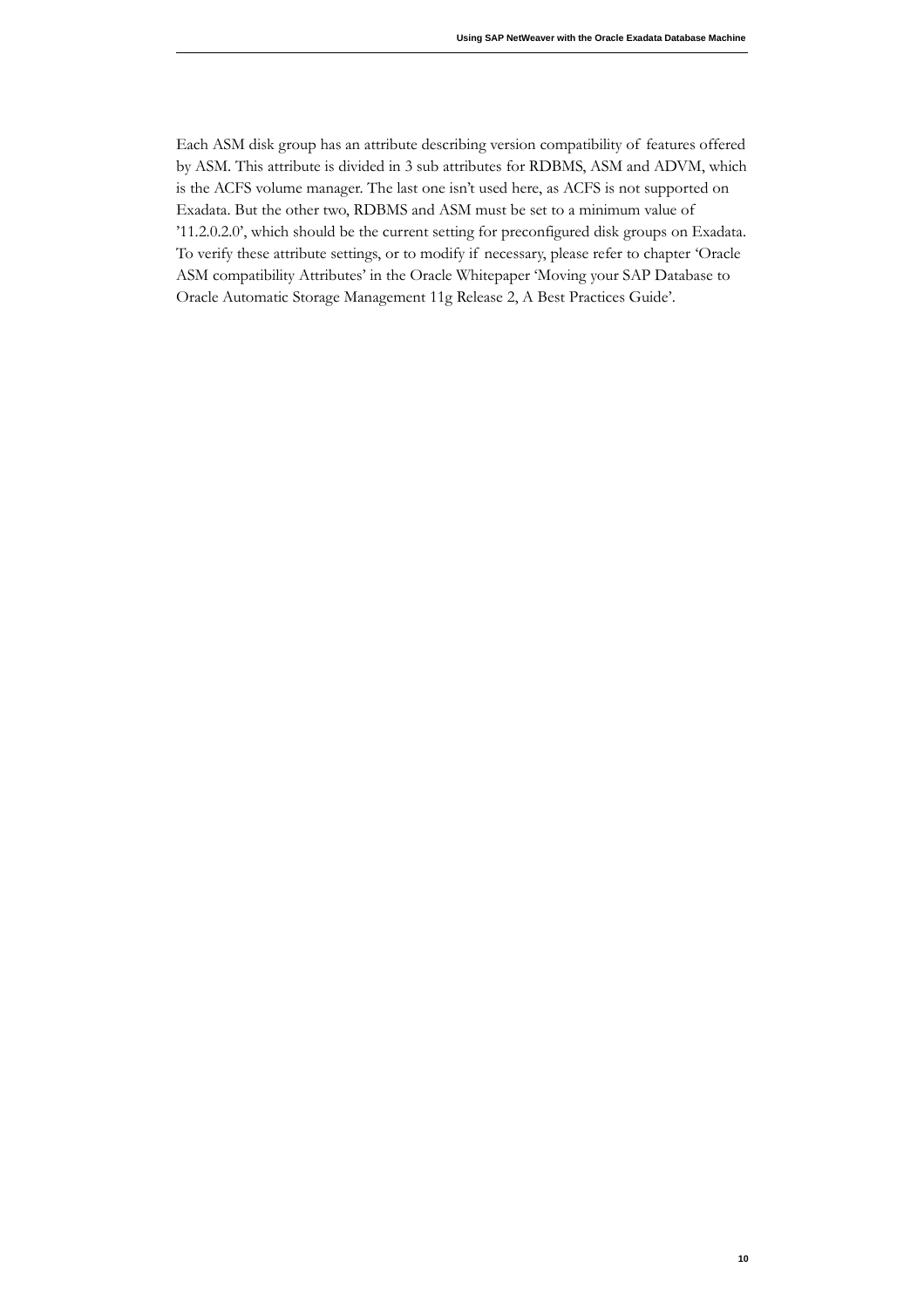# <span id="page-10-2"></span>Character Set Requirements for SAP Databases

New installations of SAP systems from NetWeaver 7.0 on are Unicode installations only. For an SAP Unicode installation it is required that both the character and the national character set in the database is set to UTF8. When deploying a new Oracle Exadata Database Machine for Unicode installations of SAP it is therefore mandatory to specify UTF8 for both the character and the national character set in the Exadata configuration worksheet. A working example for the Exadata configuration worksheet can be found in Appendix 1 of this paper.

So please make sure that the default database on the Oracle Exadata Database Machine is created with the SAP required UTF8 character and national character set or a new SAP database must be created on the Oracle Exadata Database Machine for instance through DBCA with a character and national character set of UTF8.

# <span id="page-10-1"></span>Non-Unicode SAP Installations

Existing Non-Unicode SAP installations can be used with the Oracle Exadata Database Machine. It is important for these Non-Unicode installations that the character and national character set of the migrated databases from existing systems to the Oracle Exadata Database Machine is kept the same as in the original system. The character set will either be WE8DEC or UTF8. The national character set should always be UTF8.

It is mandatory that the SAP application of such a Non-Unicode SAP installation runs on an operating system which supports the Non-Unicode runtime requirements of SAP. The Product Availability Matrix (PAM) of SAP (http://www.service.sap.com/PAM) should be checked for valid operating system support for Non-Unicode SAP installations.

In the case of Non-Unicode installations it is highly recommended to not change the hardware or operating system for the SAP layer. Only the existing database server and storage layer should be changed to the Oracle Exadata Database Machine.

Note: In the case of Non-Unicode SAP installations you cannot run the SAP Central Services on the database nodes of the Oracle Exadata Database Machine.

### <span id="page-10-0"></span>SAP Database Administration with BR\*Tools

The installation, configuration and operation of BR\*Tools on the database nodes of the Oracle Exadata Database Machine are documented in SAP OSS notes 1598594 "BR\*Tools configuration for Oracle inst. under 'oracle' user" and 1627541 "BR\*Tools support for Oracle ASM and Exadata".

Main differences between common single instance or RAC installation and Exadata in a SAP environment is, Exadata is using ASM and local Oracle homes for the database. Maybe multiple databases are operated simultaneously on an Exadata system.

Since BR\*Tools version 7.20 (patch 18) ASM and Exadata are supported by BR\*Tools (SAP OSS note 1428529 "Corrections in BR\*Tools Version 7.20"). Because no older BR\*Tools version support ASM fully, which is an requirement for Exadata, 7.20 (18) is the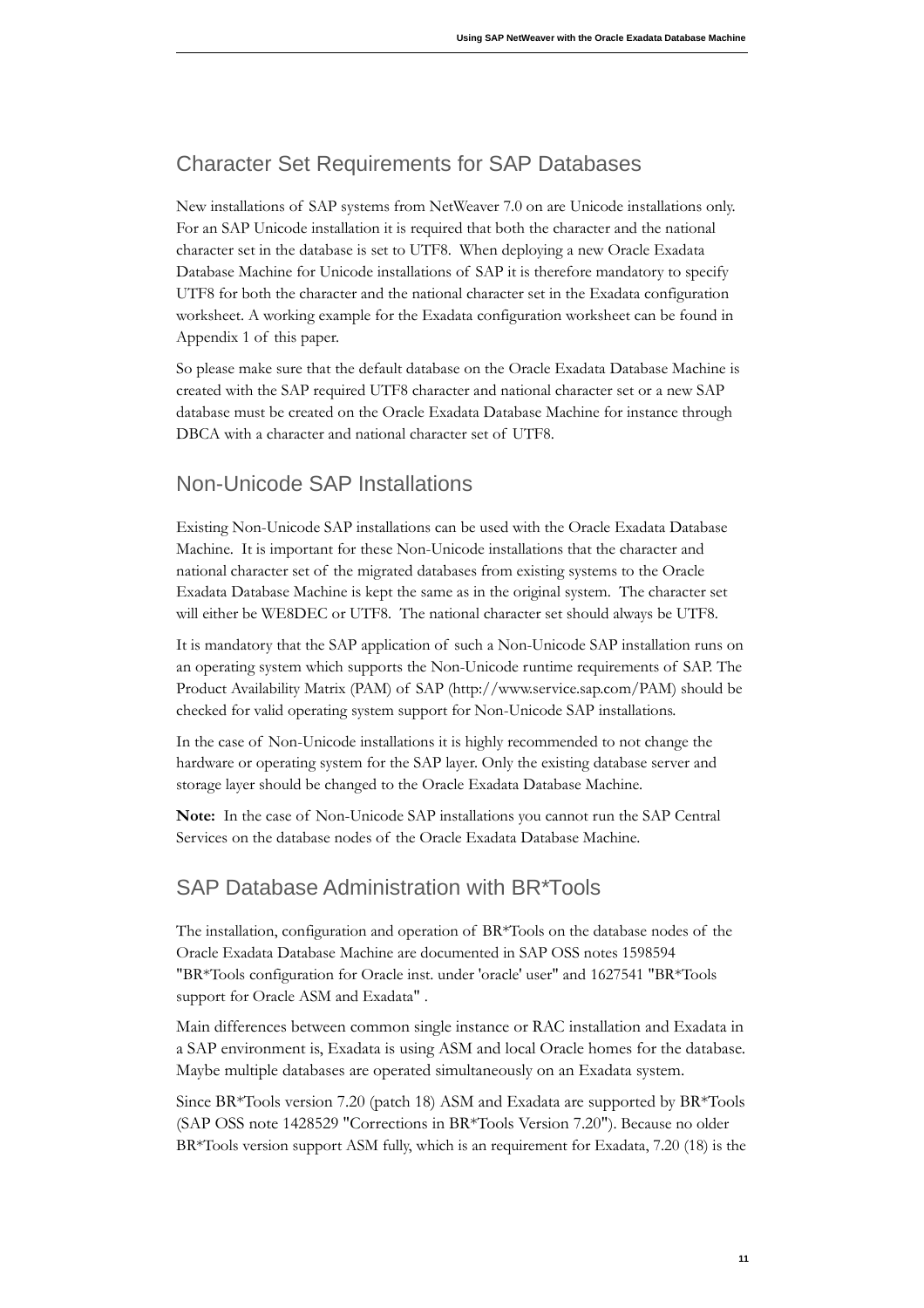minimum BR\*Tools version. Functions offered by BR\*Tools in Exadata environments includes:

- Backup, Restore and Recovery
- Tablespace and Datafile management
- Instance management
- Database checks
- Segment management
- Statistics, etc

So all necessary functions are included. Database backups and restore must involve RMAN.

Note: BR\*Tools can only write database backups to file system, 'backint' or 'RMAN-MML' only and can restore backups from there. BR\*Tool log files and protocols are written to file system and can be copied via 'backint' onto tape. BR\*Tools cannot perform a backup to an ASM location or restore from an ASM location. Init<SID>.sap parameters like 'backup\_root\_dir' and 'archive\_copy\_dir' cannot point to an ASM disk location, they must point towards a proper file system location. Recommended is to attach an NFS/ZFS appliance for hosting these file systems.

Because of local Oracle homes for the database, a new init<SID>.sap parameter must be set:  $loc_{\text{a}}$  homes = yes

ASM related BR\*Tools parameters are explained in SAP OSS note 1598594 "BR\*Tools configuration for Oracle inst. under 'oracle' user".

On Oracle Exadata Database Machine BR\*Tools can be installed in 2 ways:

<span id="page-11-0"></span>BR\*Tools Installation on one database node

BR\*Tools will be installed on one dedicated database server only, which becomes a BR\*Tools administration host. All BR\*Tools activities must run on this particular node.

#### **dvantage**

- Minimal installation and administration effort (only one application server, one database node)
- BR\*Tools log files reside on one node only

#### **Disadvantage**

• Only one node for BR\*Tools based administration. If this node is unavailable, execution of BR\*Tools tasks are impossible. This setup makes BR\*Tools a single point of failure in terms of database / system administration.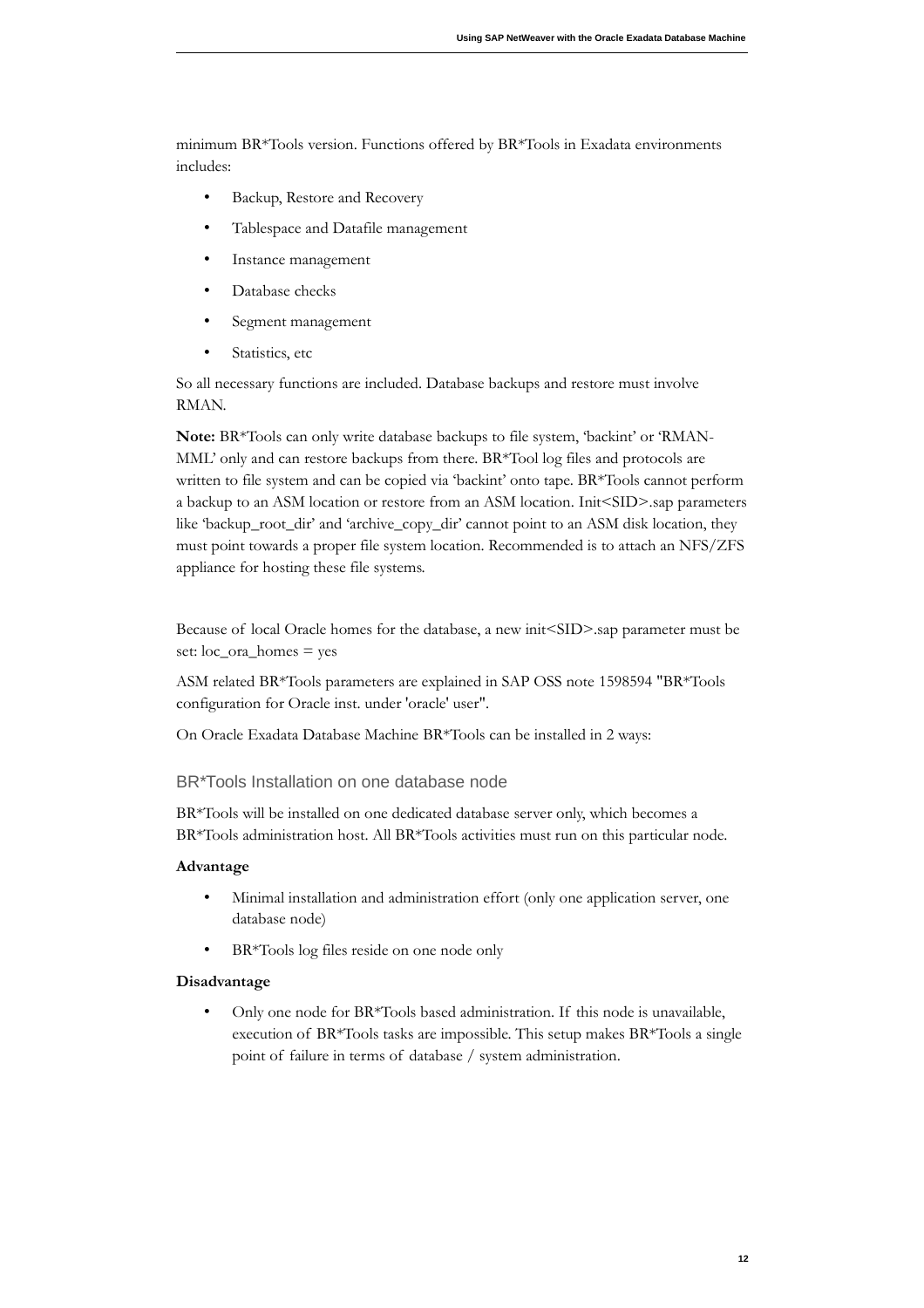#### <span id="page-12-1"></span>BR\*Tools Installation on all database nodes

To enable all Exadata database nodes to run BR\*Tools, the package must be installed on all database nodes.

#### **dvantage**

- BR\*Tools resists on all nodes, if one node crashes, it doesn't matter
- Easier operating in case of hardware failures

#### **Disadvantage**

- More installation and administration effort (minimum one application server, all database nodes)
- BR\*Tools log files reside on all nodes locally

With this configuration you can change the hostname in the RFC Destination from a fix host to a random host in RAC-Cluster for executing BR\*Tools.

- Change to transaction RFC-Destinations (SM59)
- Go to TCP/IP Connections -> SAPXPG\_DBDEST\_<DBHOST\_NAME>
- Change the hostname from "<exadata-node1-hostname>" to "<Scan-VIP>" (Scan-Listener-Address)

Please note, that this configuration needs a shared HA-NFS setup of BR\*Tools configuration and log directories, to enable the tools to access even logs created remotely.

#### <span id="page-12-0"></span>BR\*Tools installation process overview

The SAP processes run in an own Unix environment, which is usually called <SID>adm. It is created during SAP installation process on SAP application server hosts. On the Exadata database nodes, the user must be created too if any kind of SAP code is executed there. Unix user-id and group should be identical for users 'oracle' and '<SID>adm' across all over the system (SAP servers and Exadata database nodes). Please double check, that OS user 'oracle' belongs to OS group 'oper'. Environment must be maintained for <SID>adm on all Exadata nodes, mainly:

| <b>DBSID</b>    |                                               | getting the local database instance_name, e.g. KCM1              |
|-----------------|-----------------------------------------------|------------------------------------------------------------------|
| dbs ora tnsname |                                               | set to the connect string to the general connect service offered |
|                 | by all database instances <dbid>, e.g.</dbid> |                                                                  |
|                 | tnsnames.ora:                                 | KCM.world                                                        |
|                 | EZCONNECT:                                    | // <scan-vip>/KCM</scan-vip>                                     |
|                 |                                               |                                                                  |

Furthermore mainly the environment variables ORACLE\_HOME, ORACLE\_SID and SAPDATA\_HOME are needed to run BR\*Tools.

If the .dbenv.sh or .dbenv.csh script contains any path to Oracle home files, please verify to use the 'run time path' to Oracle home <OHRDBMS>, means the symbolic link and not the version dependent directory. See SAP OSS note 1524205 "Oracle 11.2.0: Database Software Installation" for details.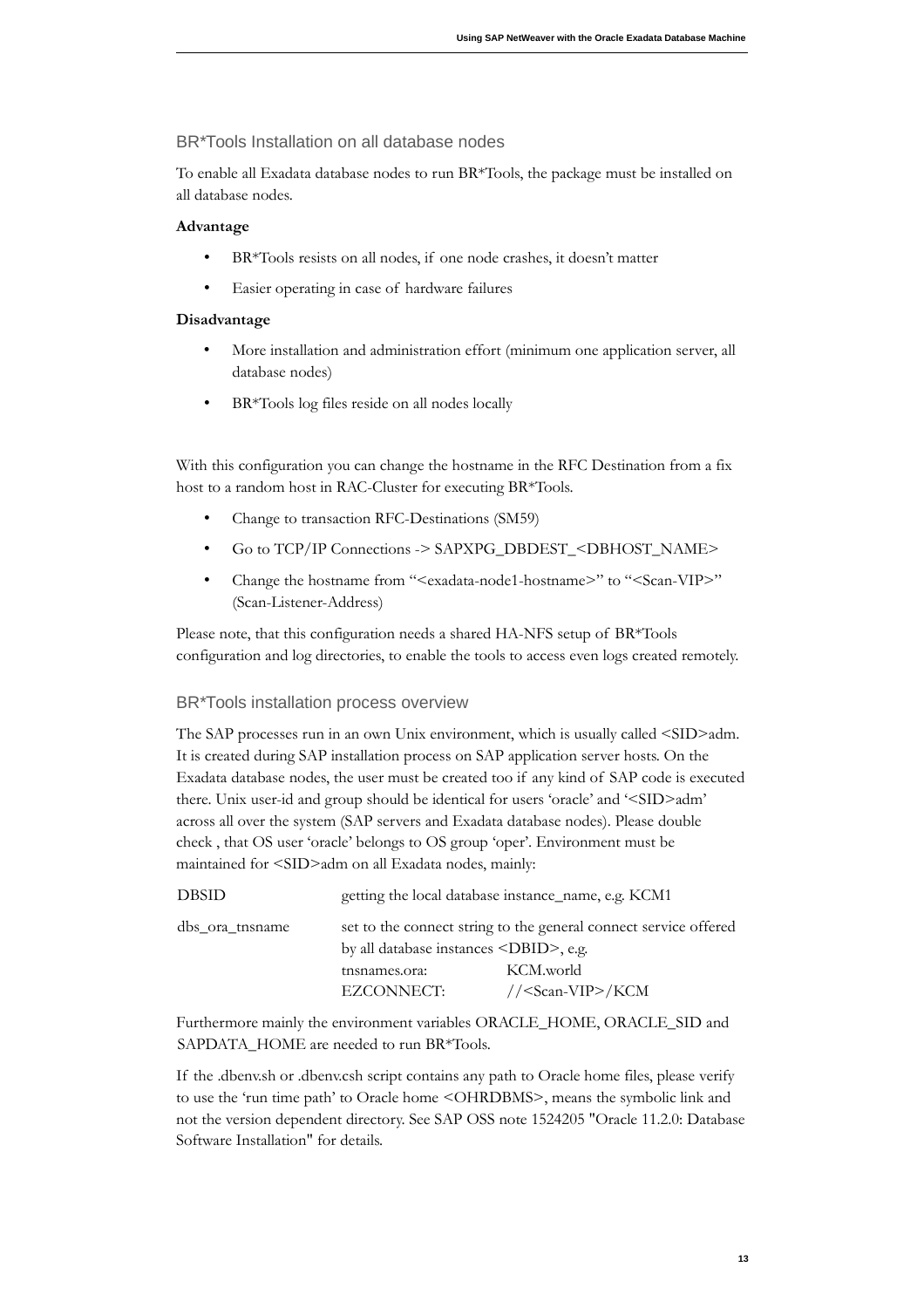The database should contain a database user called 'OPS\$<SID>adm', which is usually existent, if the database was migrated from an existing SAP system. In event this user does not exist, please refer to the following SAP OSS note for details on user creation: 361641 "Creating OPS\$ users on UNIX".

On all Exadata database nodes the OS user <SID>adm should be able to log on to the database using the command: sqlplus /

The installation process of the BR\*Tools package itself is described in detail in SAP OSS note 1598594 "BR\*Tools configuration for Oracle inst. under 'oracle' user". Because Exadata doesn't support a shared file system and all Oracle homes are local, on each Exadata database node the following directories must exist (owned by oracle: oinstall): /oracle/<DBNAME>/saparch /oracle/<DBNAME>/sapbackup

/oracle/<DBNAME>/sapcheck /oracle/<DBNAME>/sapreorg /oracle/<DBNAME>/sapprof /oracle/<DBNAME>/saptrace

For administration reasons somebody might like to share these directories via NFS, as Exadata doesn't provide shared file systems. Mainly saptrace directory should not be shared. Stale NFS handles on log or trace files can hang up local database instance up to the whole database, which the needs to be restarted completely. To avoid this dependency, saptrace directory should not be shared via NFS.

After installation has completed, it can be tested using: brconnect -u / -f check

To enable remote administration between Exadata database nodes and administration started via SAP transactions (e.g. DB13), it is recommended to setup:

- ssh connection without password for OS user <SID>adm between Exadata database nodes
- ssh connection without password for OS user 'oracle' between Exadata database nodes
- ssh connection without password between OS users <SID>adm and 'oracle' between Exadata database nodes
- password less ssh connection from SAP application servers to Exadata database nodes is undesired. Better is to use the standalone gateway, which needs the SAP utility sapxpg on each Exadata database node

For more information, refer to SAP OSS note 1025707 "DBA Cockpit: Planning calendar and remote Oracle databases", which also includes information about the following steps.

The sapxpg utility is part of SAPEXE.SAR but can also be downloaded as a standalone package from 'service.sap.com/swdc'. Navigate as follows:

- 1. Support Packages and Patches
- 2. A-Z Index
- 3. K (for Kernel)
- 4. Choose right SAP kernel version (Exadata only supports unicode SAP kernels)
- 5. Select OS running on your Exadata (Linux on x86\_64 64bit)
- 6. Click on Database independent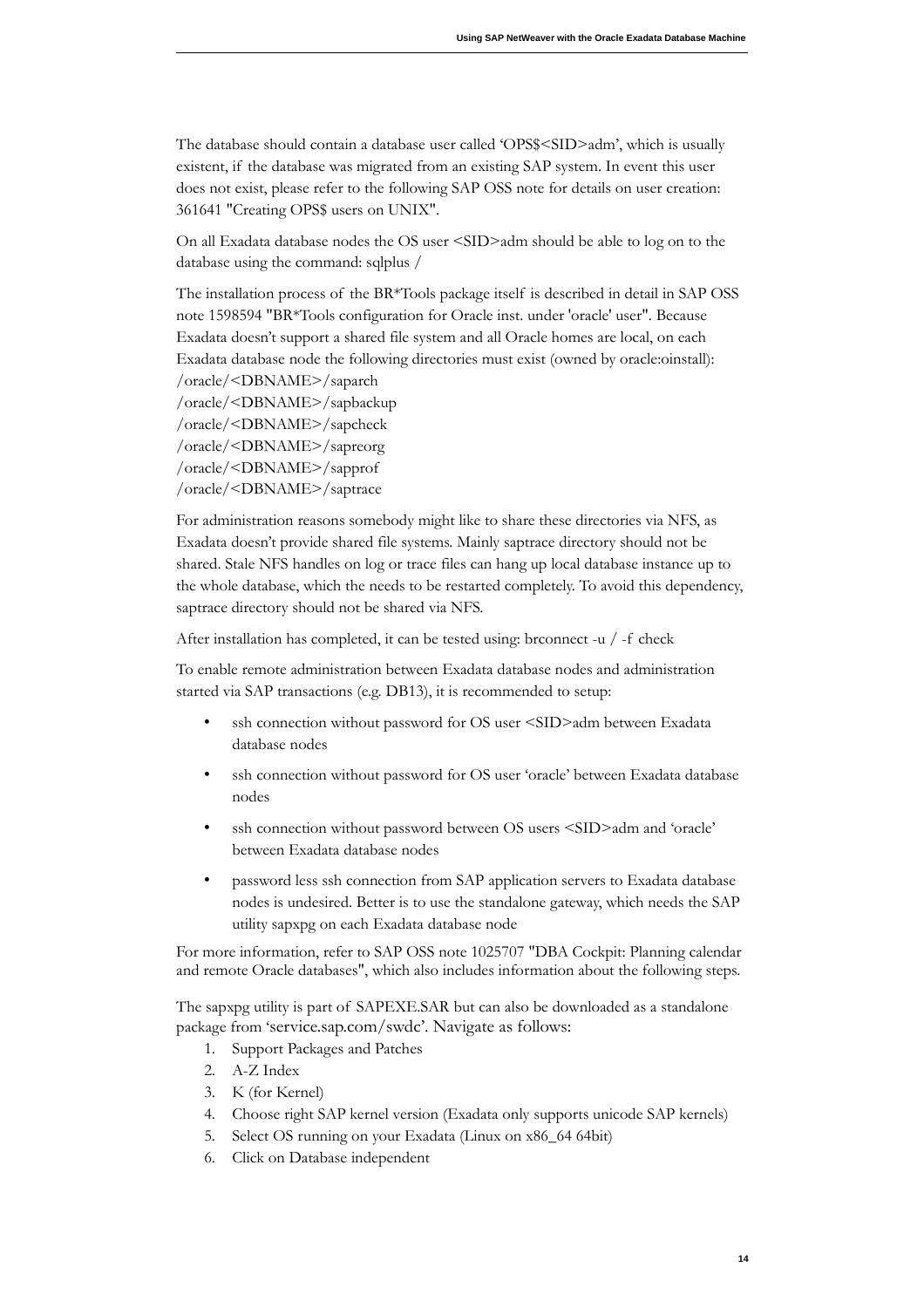7. In the box below, select e.g. sapxpg\_<kernel-version>.sar for download

Using <SID>adm environment on Exadata the sapxpg is installed like this:

- 1. Goto sap-exe directory (command: cdexe or cd /usr/sap/<SID>/SYS/exe/run)
- 2. SAPCAR -xvf <path to sapxpg package>
- 3. verify owner and group of sapxpg, must be <SID>adm:sapsys
- 4. start SM59 and goto 'TCP/IP connections'
- 5. double click on SAPXPG\_DBDEST\_<DBHOST\_NAME>
- 6. hostname might be adjusted
- 7. verify sapxpg path, should contain absolute full path
- 8. save and test with 'test' button

Additional detailed information can be found in SAP OSS notes: 108777 "CCMS: Message 'SAPXPG failed for BR\*Tools" 387137 "RFC connection test for sapxpg does not work"

In addition to above installation procedure, the SAP instance profiles should contain gateway specific parameters like these:

- $gw$ /rem\_start =  $SSH\_SHEL$
- $\frac{1}{\text{gw}}$ /remsh = /usr/bin/ssh

If the remote host is a cluster or if you want to start the BR $*T$ ools on a specific real application cluster (RAC) node, the virtual cluster host name or the host name of the RAC node must be entered in the DBA Cockpit under "Jobs -> Back-End Configuration", that is in the dialog box "BR\*Tools execution host" that can be called by using the menu "Administration -> ORACLE Settings".

Hint: After installing the first node, for a faster install process, you can copy BR\*Tools and sapxpg under "/usr/sap/" to the other Exadata database nodes.

The file /oracle/<SAPSID>/sapprof/init<SAPSID>.sap will be linked to all database instances. This is to have only one init<SID>.sap to handle, if changes apply.

```
 
$ ln -s / racle/<SID>/sappr f/init<SID>1.sap 

$ ln -s / racle/<SID>/sappr f/init<SID>1.sap 

$ ln -s / racle/<SID>/sappr f/init<SID>1.sap 
/oracle/<SID>/sapprof/init<SID>2.sap
/oracle/<SID>/sapprof/init<SID>3.sap
/oracle/<SID>/sapprof/init<SID>4.sap
```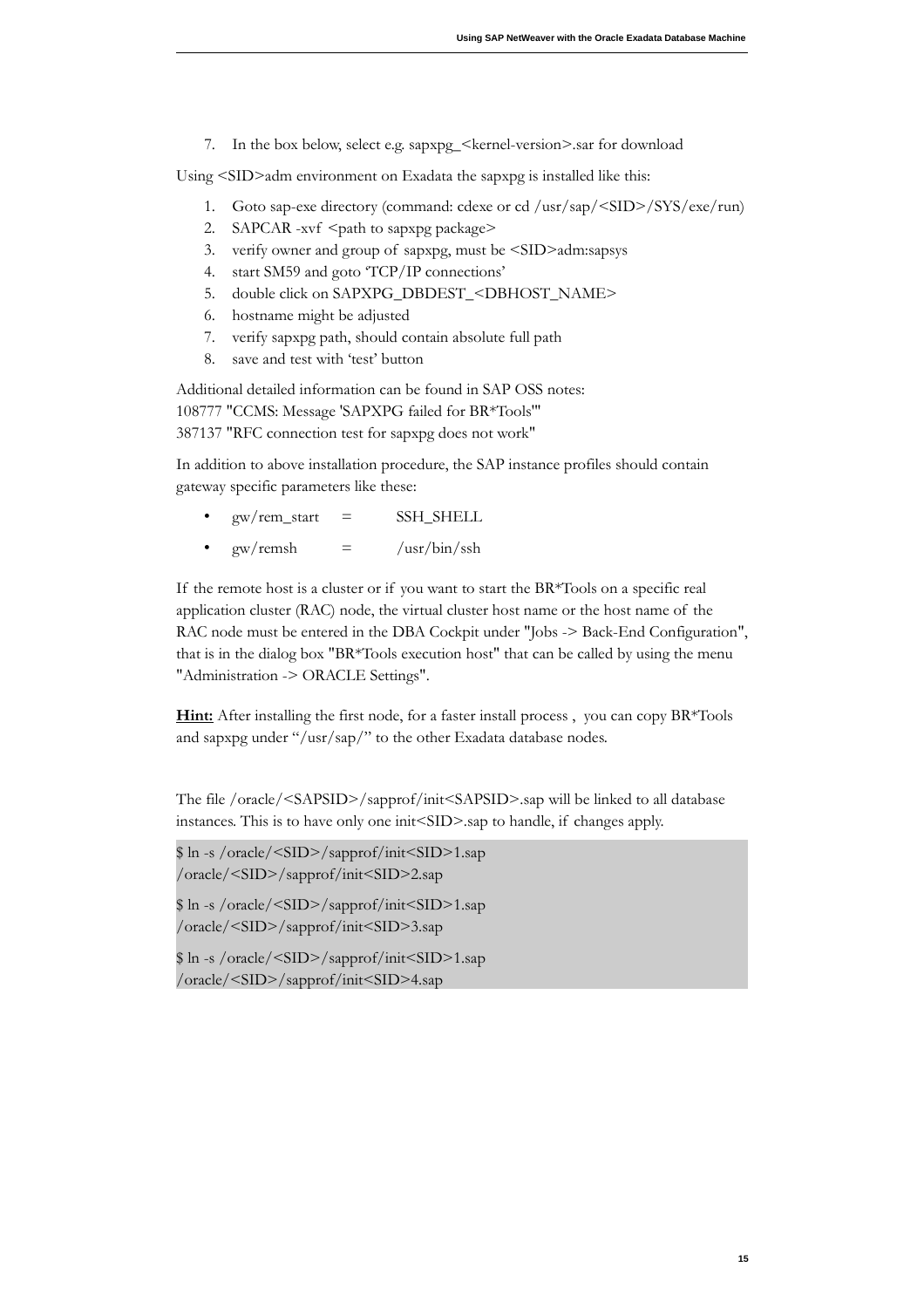### <span id="page-15-0"></span>Lifecycle Management for SAP Databases

An Oracle Exadata Database Machine requires life cycle management at several levels of its hardware and software stack:

- Exadata Storage Server
- Database server
	- Oracle Database Server
	- Operating system and firmware
- InfiniBand switch
- Additional components

This section focuses on the Oracle Database Server and describes how to install Oracle Database Server software patches into the Grid Infrastructure Oracle Home and the RAC Oracle Home of an SAP database. For more information on the other components mentioned above, see MOS note 1262380.1 "Exadata Patching Overview and Patch Testing Guidelines".

The Oracle Database Server of an SAP database requires two bundle patches for a complete update:

- The regular Oracle Exadata Database Machine Bundle Patch (which contains patches for Database, ASM and Clusterware), also referred to as "Oracle Exadata Bundle Patch" in the following, and
- The SAP Bundle Patch for Oracle Exadata, also referred to as "SAP Exadata Bundle Patch" in the following.

Oracle tests and certifies both bundle patches for SAP databases on a regular basis and makes them available for SAP customers on the SAP Service Marketplace. You can find up-to-date release information on both bundle patches and their download locations in SAP OSS note 1591389 "Exadata 11.2.0: Patches for 11.2.0.2" and SAP OSS note 1656654 "Exadata 11.2.0: Patches for 11.2.0.3".

Since each SAP Exadata Bundle Patch requires a specific version of the Oracle Exadata Bundle Patch, you cannot use versions of the Oracle Exadata Bundle Patch for SAP databases which have not been specifically certified for that purpose.

The SAP Exadata Bundle Patches can be installed on top of regular Quarterly Full Stack Download Patches (QFSDP) for Exadata which include Quarterly Database Patches for Exadata (QDPE). The SAP Bundle Patches are based on the Exadata Bundle Patch used as QDPE.

For Oracle 11.2.0.3 initially Oracle Exadata Bundle Patch BP3 is used to build up the first Exadata SAP Bundle Patch for 11.2.0.3 whereas BP2 is the QDPE. When installing this Exadata SAP Bundle Patch BP2 will be removed if existing and BP3 will be installed which in turn includes BP2 (cumulative).

More information on QDPE can be found in Oracle MOS note 888828.1 "Database Machine and Exadata Storage Server 11g Release 2 (11.2) Supported Versions".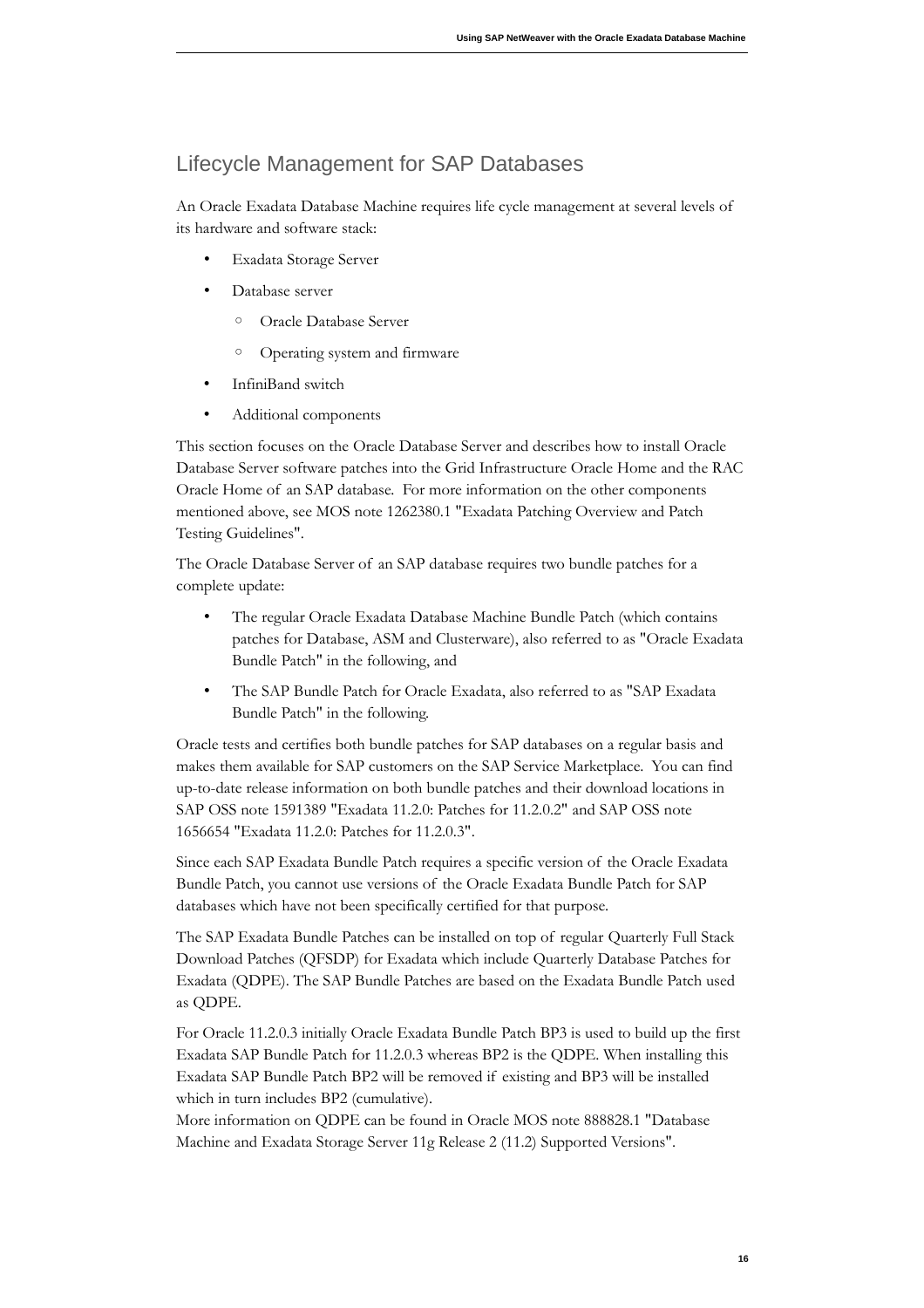# <span id="page-16-2"></span>Installation of the OPatch and MOPatch Utilities

The installation of both bundle patches requires an up-to-date version of the OPatch utility. The installation of the SAP Exadata Bundle Patch additionally requires an up-todate version of the MOPatch utility.

Appropriate versions of both utilities are available in the SAP Exadata Bundle Patch. See section "OPatch and MOPatch Utility Information" in the Readme document of the SAP Exadata Bundle Patch for instructions on how to extract and install these utilities.

# <span id="page-16-1"></span>Installation of the Oracle Exadata Bundle Patch

The Oracle Exadata Bundle Patch contains patches which must be installed in the Grid Infrastructure Oracle Home (GI Home) and patches which must be installed in the RAC Oracle Home (RAC Home) of an SAP database.

In case you have not installed an SAP system on the Exadata system yet you can use OneCommand to install the QFSDP / QDPE.

As soon as you have installed at least one SAP system on the Exadata system the recommended option to install the Oracle Exadata Bundle Patch is documented in the Readme document of the SAP Exadata Bundle Patch. Currently you should use "opatch napply" as described in the Readme section "Installing the SAP Bundle Patch".

The patchset version for GI Home and RAC Home have to be identical, but the Oracle Exadata Bundle Patch version do not have to be the same. Supported combinations can be found in SAP OSS note 1677978 "Administration of mixed SAP/Non-SAP Environments on Exadata".

After you have installed the Oracle Exadata Bundle Patch you should immediately install the SAP Exadata Bundle Patch. In particular, you should not execute the SQL statements mentioned in section "Patch Postinstallation" of the Readme document, since the catsbp.sql script provided by the SAP Exadata Bundle Patch runs also the SQL statements required by the Oracle Exadata Bundle Patch.

### <span id="page-16-0"></span>Installation of the SAP Bundle Patch for Oracle Exadata

You must install the SAP Exadata Bundle Patch after you have installed the Oracle Exadata Bundle Patch.

Note: The SAP Exadata Bundle Patch is not installed by the Oracle OneCommand Exadata installation utility.

The SAP Exadata Bundle Patch contains patches which must be installed in the Grid Infrastructure Oracle Home (GI Home) and patches which must be installed in the RAC Oracle Home (RAC Home) of an SAP database. Use the MOPatch utility as described in section "Installing the SAP Bundle Patch" of the Readme document of the SAP Exadata Bundle Patch to install the patches either into

• all RDBMS homes (non-rolling)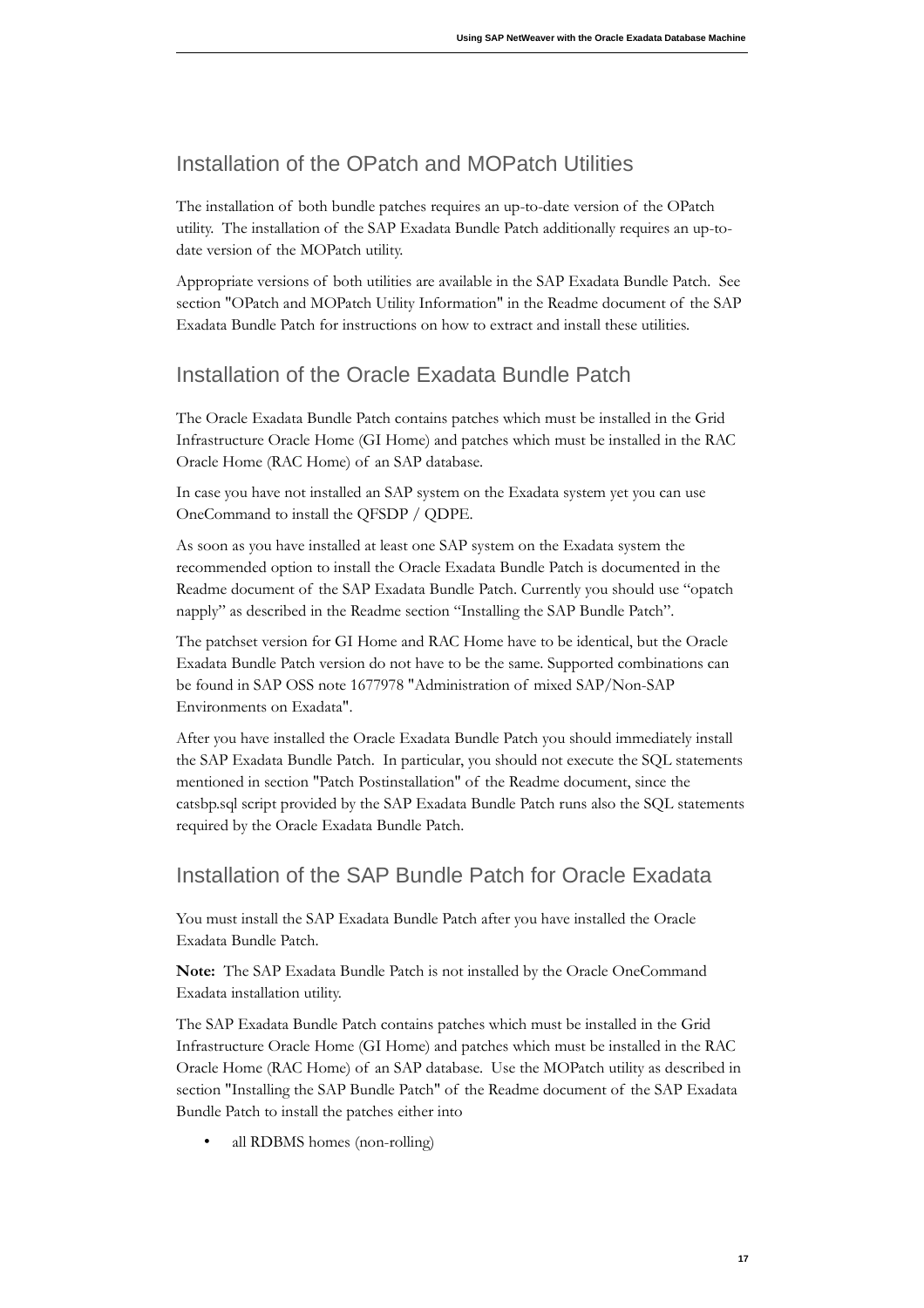- all SAP homes (non-rolling), non-SAP homes (rolling)
- single-instance ASM installation

of the Oracle Exadata Database Machine.

Finally, follow the post-installation steps in section "Executing Post-Installation Instructions" of the Readme document of the SAP Exadata Bundle Patch to run all required SQL statements, update the database dictionary, and maintain the database initialization parameters.

### <span id="page-17-1"></span>Migration of SAP Databases

Although there are several possibilities to migrate an existing SAP database to the Oracle Exadata Database Machine, it is recommended to choose one of the following approaches described below as these have been successfully tested. Main task is the migration to ASM, which is described in the Oracle Whitepaper 'Moving your SAP Database to Oracle Automatic Storage Management 11g Release 2, A Best Practices Guide'. However there are some important differences between the standard ASM setup used in the white paper above and Exadata. Exadata operates databases and ASM in RAC / cluster mode, so multiple nodes could be used as a target for migration depending from migration approach being used and the setup of source database. Additionally the ASM setup differs slightly between Exadata and the setup used in the white paper.

If the source database is operated in single instance mode, it can be additionally migrated to RAC after moving it into ASM on Exadata. Enabling of multiple instances / RAC is optional, but in most cases it will happen probably. The RAC migration is described further down in an extra chapter. In all database migration approaches below, the source database could be operated in single instance mode or RAC / cluster mode. The above white paper only describes single instance databases for source and target, which is the easiest variant. Here also single instances are covered for source. If multiple RAC instances must be used during migration for performance reasons, this requires additional steps not described in this document.

Please refer to chapter 'Post Migration Tasks' for any task to be executed after migration has completed.

<span id="page-17-0"></span> Migration Approach 1: Oracle-to-Oracle offline migration (O2O) ACS Service and Customer Self-Service

This way of database migration exists for many years and is being used to migrate an SAP database between different systems. The method is also described in the SAP OSS note 1508271 "Oracle to Oracle Online Migration - Triple-O".

The O2O database migration method was developed by the Oracle ACS service, to offer customers, having very large database, a fast, smooth and reliable migration method. This method offers a migration speed of more than 1 TB/h and reduces the efforts which must be spent into in configuration and testing of the migration.

O2O supports all operating systems SAP products are certified on. Because O2O is operating system independent, it can be used to perform homogenous and heterogeneous system copies. A homogenous system copy is a migration where the source and target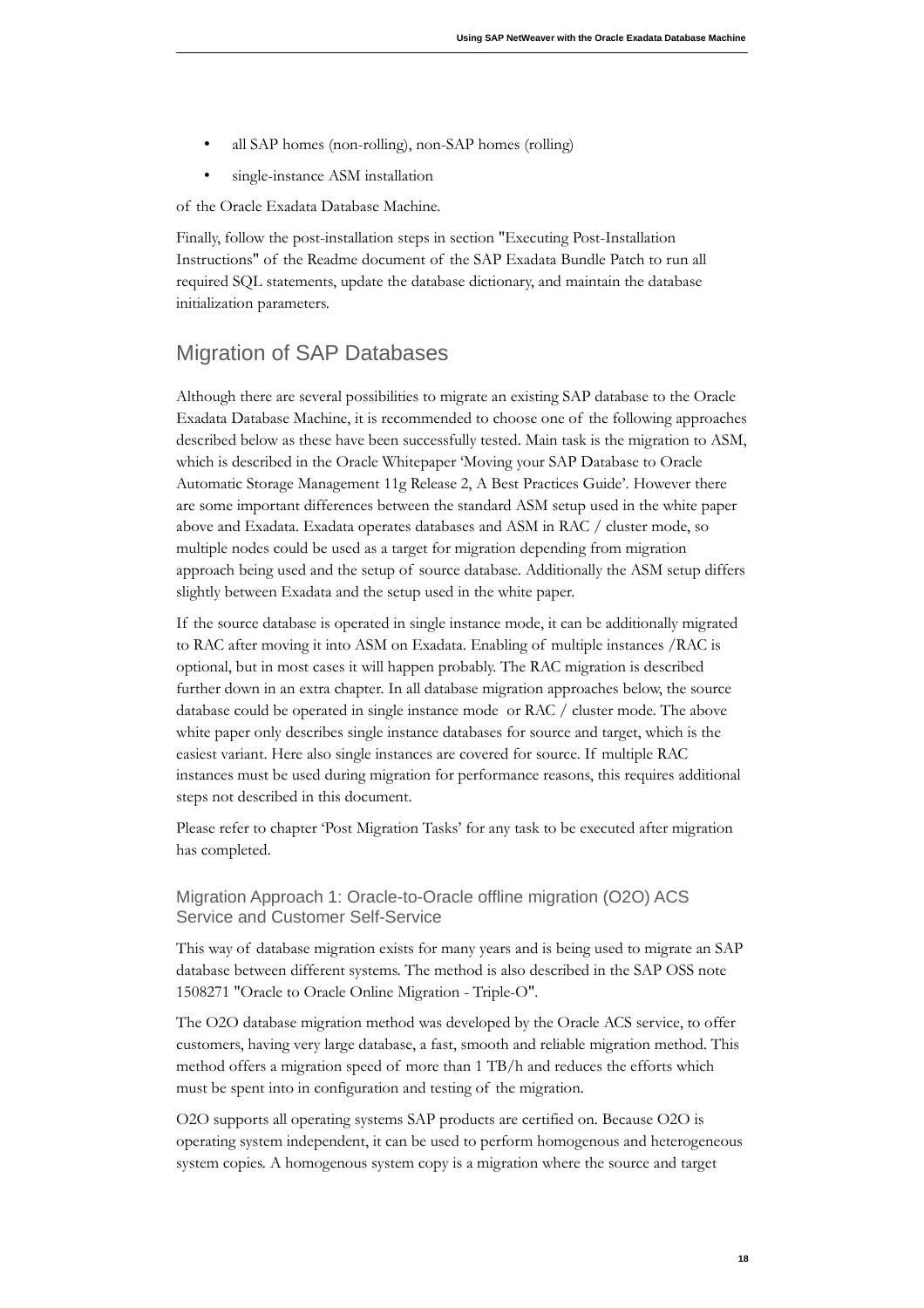operating system is the same. A heterogeneous system copy is a migration where the source and target system have different operating systems. With an heterogeneous system copy you can for instance migrate an existing SAP AIX database to an Exadata Linux database.

The advantage of this method is, that you can combine the operating system change with multiple options to get most out of the migration:

- With O2O it is possible to combine a platform migration with a release upgrade. The migration method supports every combination of Unix, Windows or Linux on source and target system. So you can migrate an existing Oracle 10.2 database on HP-UX to an Exadata Solaris database.
- It is possible to upgrade directly to an higher database release. Currently with the O2O method direct database migrations are possible between different Oracle versions. So it is possible to upgrade directly from Oracle 9i to Oracle 11g by using O2O. You also do not need the most current patchset of the lower Oracle release to run the migration. A complete overview about the upgrade paths between different Oracle versions is given at the end of this chapter.
- As part of the database migration, the whole database is reorganized. This can free up a significant amount of space within tables and indexes.
- The tablespace layout can be changed to the new SAP standard or to a customer own customized one. It is also possible to move single tables and indexes to separate tablespaces or to merge them into existing or new ones. This allows you to unify the SAP landscape by using a default tablespace name like "PSAPSR3" in all SAP systems
- The SAP schema name can be changed for instance to "SAPSR3" to unify the SAP landscape.
- The number of data files and mount points can be significantly reduced, by either optimizing the tablespace layout or the size of the data files and file systems
- Tablespaces are created with LMTS and ASSM.
- The method creates the appropriate scripts to create either a database using normal files systems or a database using ASM or Exadata file systems.
- Data files will be converted from file system to Oracle ASM. The method provides you with the needed scripts to create the database and the tablespaces automatically.
- LOB or LONG data types can be converted to Secure files (11.2 only). Securefiles will also be compressed, if possible.
- You can compress the indexes on the target database by using Oracle index compression. The compression calculation is executed as described in SAP OSS note 1109743 "Use of Index Key Compression for Oracle Databases". The correct index compression for each index is determined automatically.
- You can compress tables on the target system. The compression will compress all SAP tables as recommended in SAP OSS note 1431296 "LOB conversion and table compression with BRSPACE 7.20".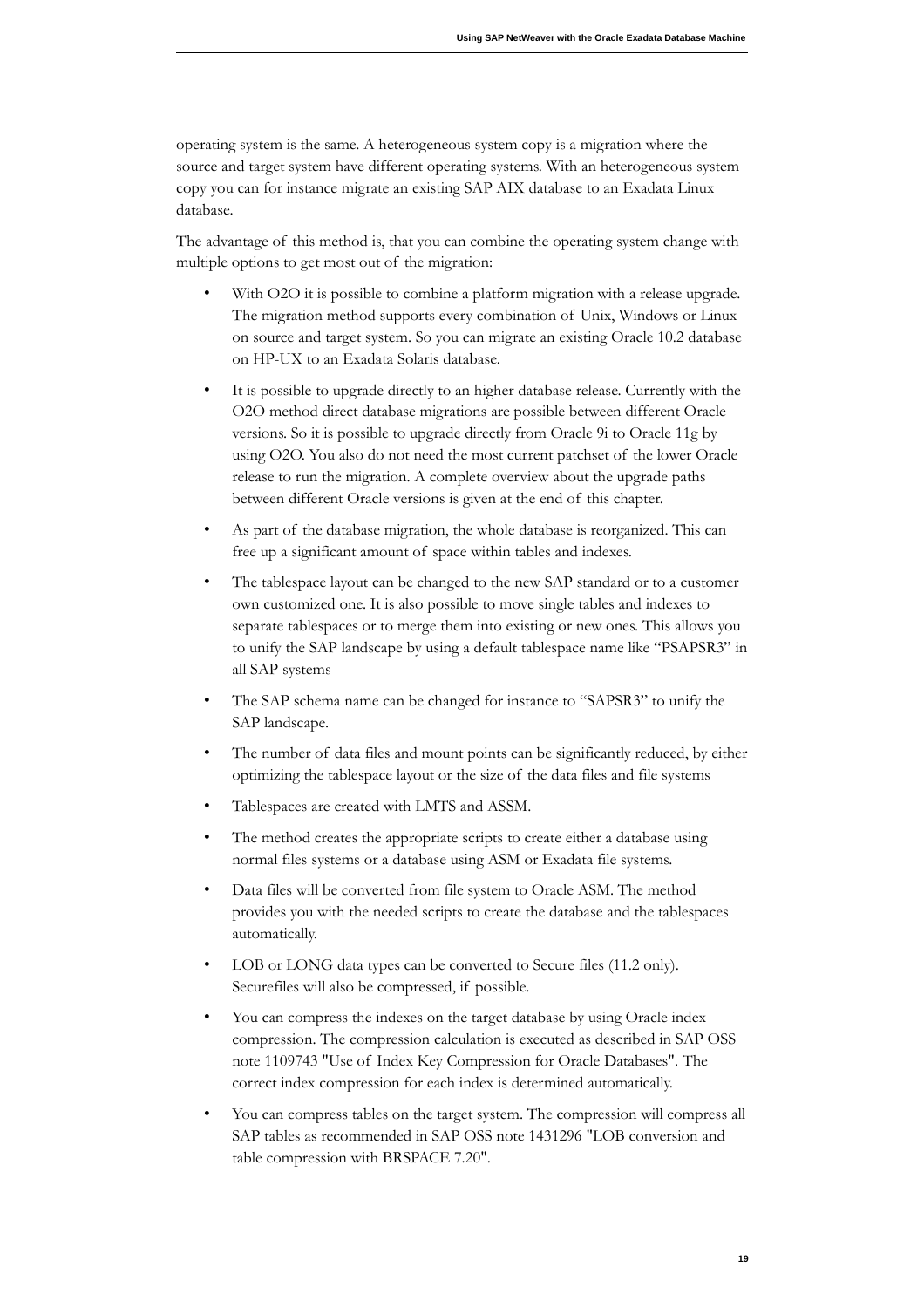The downtime needed to migrate a database with the O2O method is depending on the database size, the included database objects (SAP cluster tables, partitioned tables) and the available hardware resources(CPU, Memory, Storage, Network). Up to 1TB/hour is possible.

Although O2O was originally developed to perform database migrations, it can be an interesting method to perform a simple database upgrade, because you can implement all new database features you want into a single step:

- database upgrade directly from 9i or 10g to 11g. There is no need for a special database release on the source, which can safe additional time, because you don't have to patch the current database release before you can upgrade
- Reorganistion of the complete database to free up unused space
- Implementation of index and table compression, which will result in a 50% smaller database size

#### **O2O Technology**

- The O2O method is based on the following few steps approach:
- Prepare the source system, by defining the needed Oracle directories on the file system and load the PL/SQL into the source system. The package is only a few MB in size. To hold the scripts on the file system, only a few MB are needed (Typically less than 50 MB)
- Define the basic conditions for the migration, e.g. definition of the setup of target database, (ASM configuration, usage of table and index compression, or other database features). The PL/SQL package is then executed to generate the needed migration scripts. A typically package run will take 30 min - 1h on a SAP system.
- Creation of an empty target database, either with the provided scripts generated by the PL/SQL package or with your own scripts
- After the scripts are created, they are copied to the target system, to run the database migration itself. To run the migration process a program named "scheduler" is available, which runs all needed migration scripts in the correct order and controls also the correct execution of each script. Using this scheduler you have full control over the migration. This includes the possibility to restart failed scripts or to set it to "Done". The scheduler is written in ksh and runs on all Unix or Linux operating systems. It's also possible to run the scheduling software on a remote machine, e.g. if Windows is used on source or target.

The throughput depends on the available hardware on source and target machine. In best case you can build up the target database with more than 1 TB/ hour. Typically the throughput will be between 250 GB/h and 500 GB/h in average.

To achieve this throughput, different migration methods are used for the database tables. Based on the table size and datatype (e.g. SAP cluster tables), the best migration for the particular tables is chosen to achieve the best migration performance. Typically most of the data is transferred directly over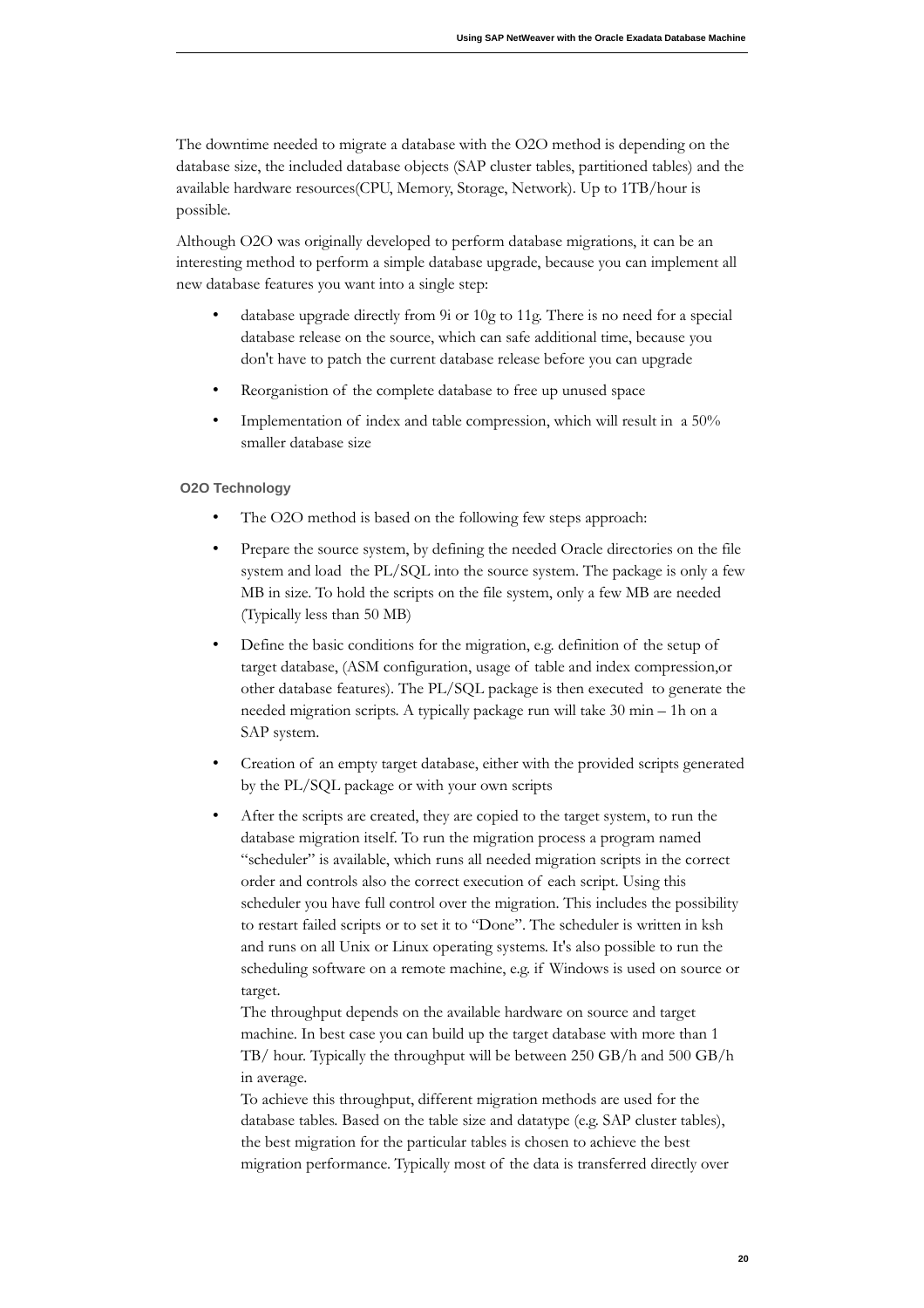the network, not using a dumpfile for the migration. This saves space on the file system.

To verify the migration, source and target databases are compared on object level (based on the object name) to ensure the correctness of the migration. In a second step, In addition all tables on source and target are compared based on the number of rows. So at the end of the migration you can prove the correctness of the migration based on object and row level.

- Once the migration is completed the post SAP migration tasks can be started. The system are fully supported by SAP as mentioned in SAP OSS note 1508271 "Oracle to Oracle Online Migration - Triple-O"
- The O2O method is developed and maintained by the Oracle ACS service in Walldorf. O2O is either available as an ACS service or can also be used by customers themselves.

#### <span id="page-20-0"></span> Migration Approach 2: Oracle-to-Oracle online migration (Triple-O) ACS Service only

If the downtime requirements cannot be fulfilled with the O2O offline method, you can use as an alternative the Triple-O method, also described in SAP OSS note 1508271 "Oracle to Oracle Online Migration - Triple-O". The estimate the downtime available for the technical database migration, you have to get the downtime for the application first. In this downtime not only the database migration must be performed, but in case of a heterogeneous system copy, user acceptance test, interface tests and post-SAP migration tasks must be performed. As a result the real available downtime for the technical database migration is much shorter than the application downtime.

So the Triple-O method was developed, to reduce the technical database migration time to a minimum. Typically the required downtime for the database migration is between 30 minutes and 1 hour, independent from the database size. On customer request the source and target database can be compared based on the row count after the migration is completed, to ensure the correctness of the online migration.

#### **Triple-O technology**

Triple-O allows are real online migration of the database.. It uses GoldenGate software for the online synchronisation of the changes and a modifies O2O version, to perform a consistent initial database load. GoldenGate reads the online redo log or the archive log of the database and extracts DDL and DML changes, recorded in the redo log of the database. GoldenGate transforms the physical changes from the redo log file into a general description, which is operating system and database release independent, and saves these changes into trail files. The volume of the trail files is typically  $30\%$  -  $50\%$  of the redo log volume. To use GoldenGate supplemental logging must be enabled on the database.

The GoldenGate trail files are sent to the target database server, either with GoldenGate, unsing a network connection, or by providing the trail files via NFS to the target system. On the target side the trails files are read by apply processes, which execute native SQL statements, generated out of the contents of the trail file on the target system. So each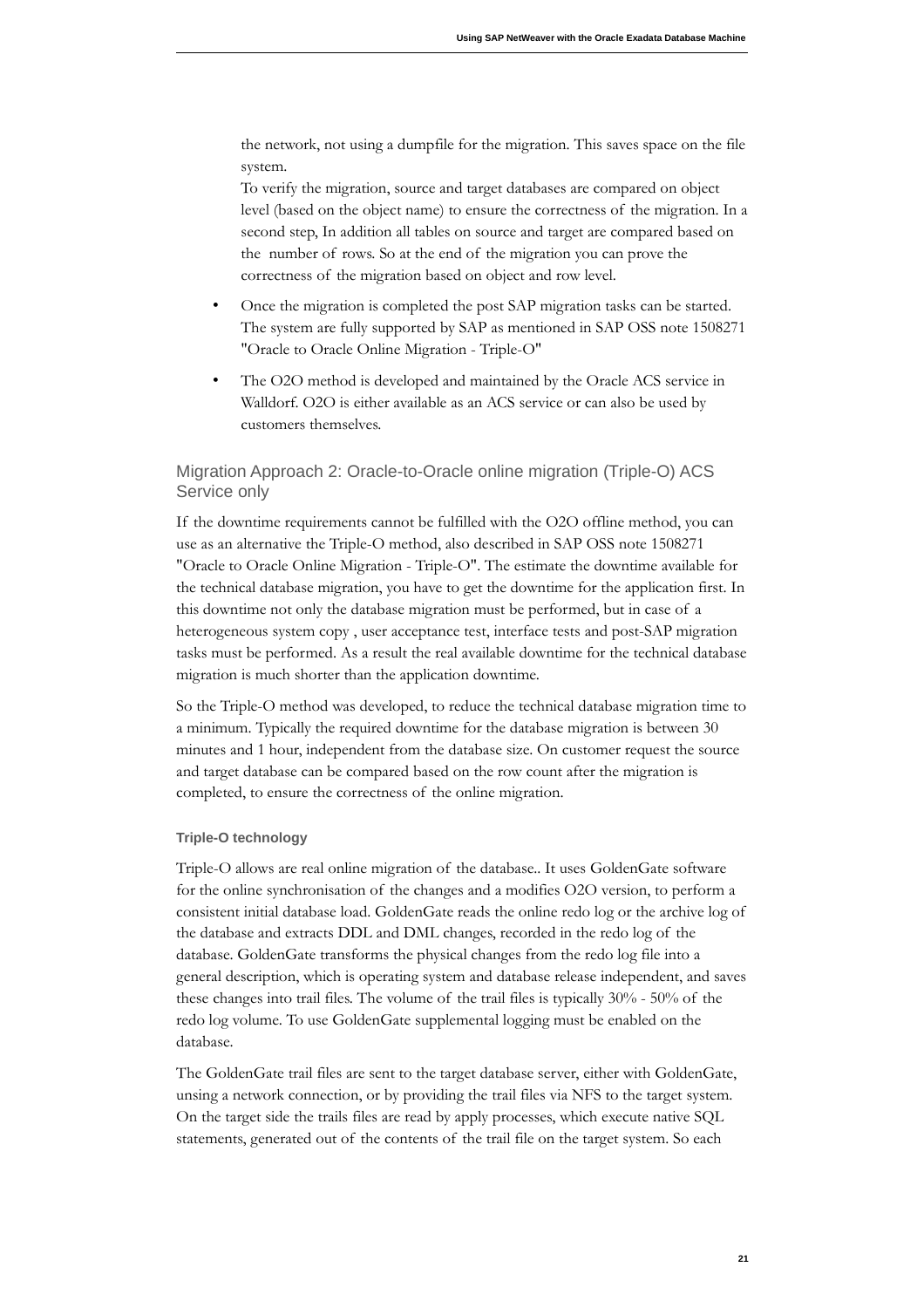DML is transformed into the appropriate insert, update or delete command. This allows to use GoldenGate for heterogeneous system copies as well.

It's possible to start or stop an online migration at any time. There is no downtime needed for the start or the stop of the migration. Furthermore the migration method doesn't need any special database patches, nor a special database patch level. Triple-O runs on any 9i, 10g or 11g version and supports DML and DDL changes. So there are no limitations (e.g. transport stop) on the usage of the SAP system during the migration. All operations can be performed quite normal. Both,  $R/3$  and BW systems are fully supported.

Because GoldenGate is operating system independent, also heterogeneous database migrations are supported. The minimum Oracle release on source is 9.2. Direct database upgrades to 10g and 11g are possible. When using Triple-O, you can make use of all features listed for the O2O method. So the basic configuration is very similar between O2O and Triple-O. Beside the migration scripts, for Triple-O also the GoldenGate configuration scripts will be generated automatically.

The online migration is running in a very similar way, as the previously described O2O migration. A PL/SQL package is loaded in to the database, and creates all necessary script, to perform the online migration. Instead of running the migration scripts offline (SAP is down), these scripts are now executed, while SAP is up and running. To allow a consistent export of the data, Oracle flashback capabilites are used. This allows on one side a consistent export of the tables to a specific SCN (System Change Number), on the side it's possible to configure the GoldenGate processes for each table to the table specific SCN, to guarantee an error free apply. The fetch of an individal SCN for each table and the update of the GoldenGate configuration files is executed by the scheduler software, which runs the migration.

One challenge in an online migration is to handle the additional load, generated by the GoldenGate processes and the initial dataload. Very often the current hardware on the source system is outdated and already fully used by the current application load. So it's not possible to add additional load on the system, without harming the production. To allow an online migration even under these circumstances, it's possible to run a downstream capture of the GoldenGate processes. In such a configuration, the archive files from the production system are analysed and extracted on a different server. This server must not have the same OS but only the same endian byte order. So it's possible to process database archive files from HP-UX, AIX and Sun Solaris (big endian) and Linux, Windows (little endian) cross-platform. Therefore it's possible to run the GoldenGate processes on a different hardware, to unload the productive environment. To preserve the resources on the production system.

If it's even a problem to handle the initial data unload on the productive system, a shadow database can be used instead. So it's possible to run a Triple-o migration completely outside of the productive systems, which allows to perform an online migration even on old and outdated hardware.

To support also very large databases with a huge system load it's possible to configure GoldenGate in many different ways. To increase the capabilities to process a larger redo log volume, up to 34 GoldenGate processes can be defined. Each process gets a number of tables, to extract the DML and DDL changes of these tables. The PL/SQL package will perform a load distribution, based on the recorded DML changes in the database for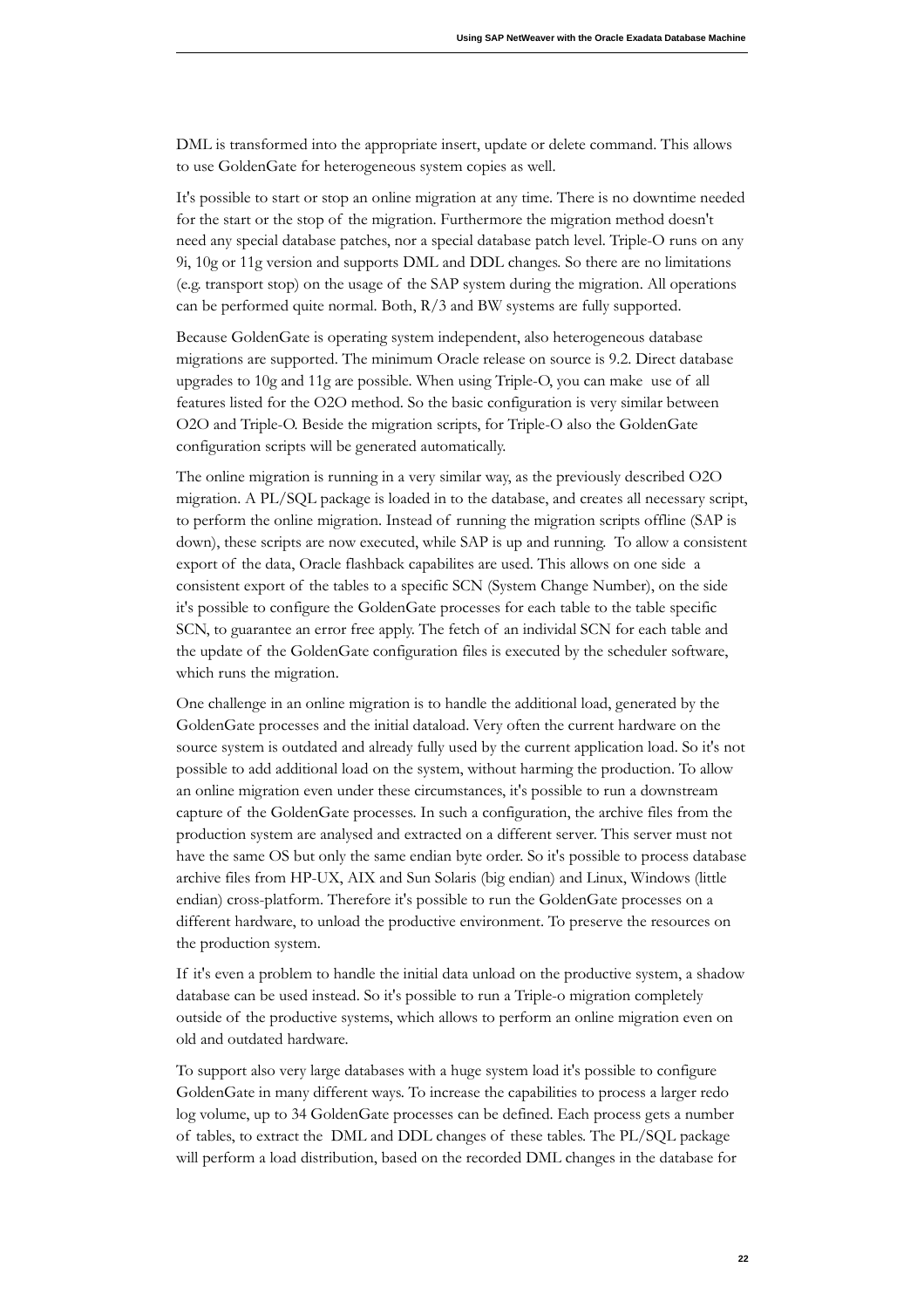each table. It's possible to configure up tp 34 processes for the redo log extraction. One GoldenGate extract process is capable to handle up to 1 TB of redo within 24h.

For the apply on the target system in general more processes are needed, than to extract the redo log file. Typically for a normal SAP system  $5 - 10$  apply processes are needed. For large BW systems more than 20 apply processes can be needed. To allow a maximum flexibility for the GoldenGate configuration, for each extract process up to 34 apply processes can be defined. Once again, the assigned tables in each extract are assigned to the number of defined apply processes by performing a work load balancing. So with a 2 tier architecture more than 1000 apply processes would be possible.

The typical project plan for an online migration has typically four phases:

- 1. Prepare the migration, generate migration scripts
- 2. Start the GoldenGate processes to record the database changes either on the productive system or downstream on a different server. The recorded changes, listed in the trail files are sent over the network to the target machine, where they are stored in the file system
- 3. Run the SCN-based initial data load either from the productive server or from a shadow database. During the initial load the database changes are recorded permanently to the GoldenGate trail files. The duration of the initial load depends on the database size and the number of jobs which can be executed in parallel to unload the database. Typically the unload is completed within 48h.
- 4. Once the initial load is completed, the apply processes on the target machine are started. Because the apply couldn't be started as long as the initial data load is running, there exists now a time gap between the source and the target system, which must be closed to bring both systems into sync.
- 5. There must be now enough time to close the time gap between source and target database. The needed time is depending from the amount of changes, which have to apply, the kind of operations, which have to apply, the number of apply processes and the performance of the target system.
- 6. If the time gap between source and target system is closed, both systems can run in parallel up to the final switch.

Depending on the database size and the duration of the above described steps, depend on the system performance and the amount of generated change data. Typically an online migration starts 5 days before the final switch. But if needed the migration can start more than a week before, to have enough time for all needed activities.

#### **Triple-O for datacenter migration**

Very often systems must be transferred between data centre. This can be due to a data centre consolidation, or is needed when the provider is changed. In this case it's very likely that there exist only a limited network connection between the database centres, which doesn't provide the necessary band with to run the initial data load and the GoldenGate processes in parallel. To run a full database laod over network at least a 1 Gbyte connection is needed. For WAN connections typically 100 Mbit or even less is available. In this case it's still possible to run a full online migration, with the above mentioned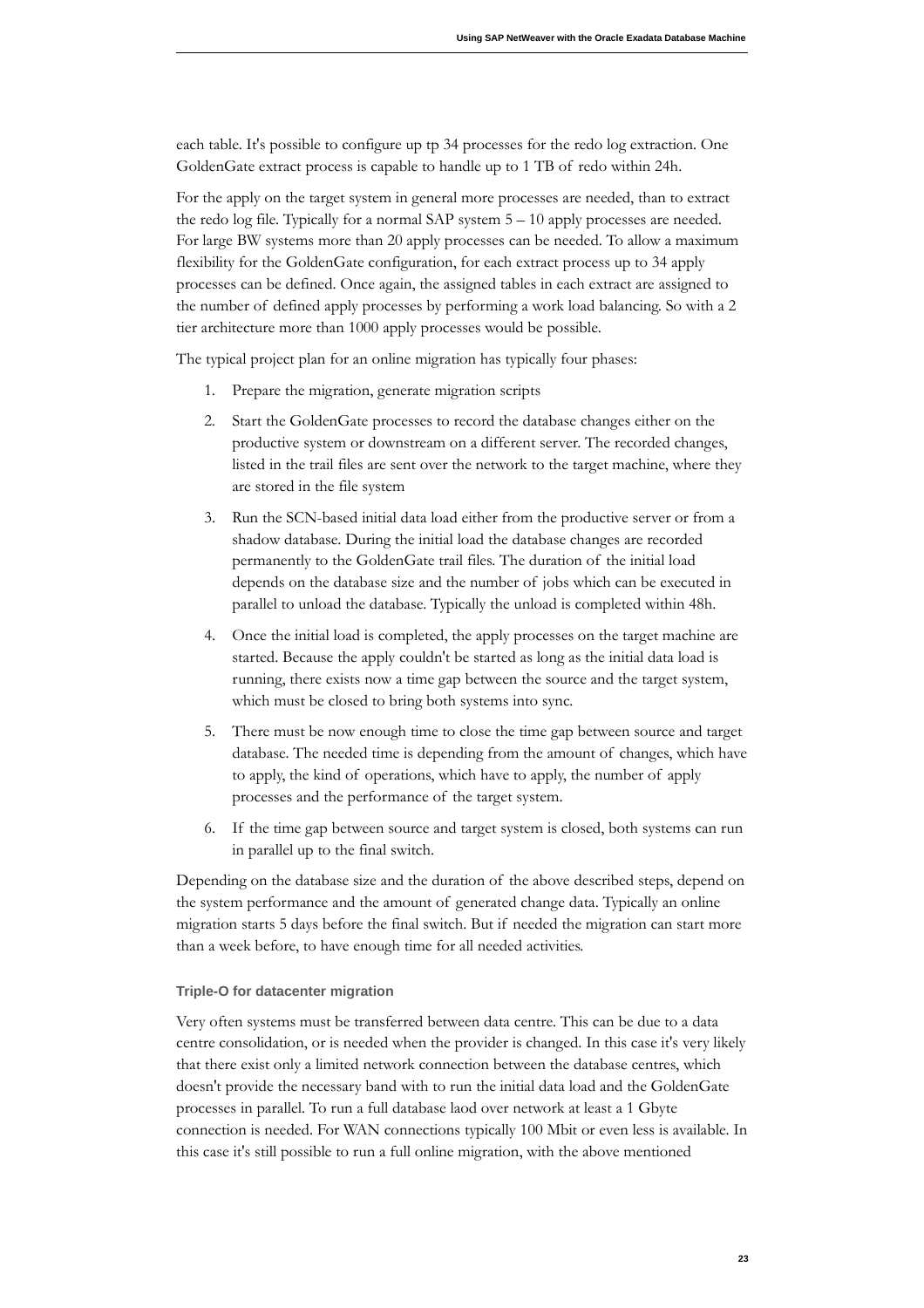minimum downtime between 30 minutes and 1 hour. To achieve this, the following approach is used:

- 1. Prepare the migration, generate migration scripts
- 2. Start the GoldenGate processes to record the database changes either on the productive system or downstream on a different server. The recorded changes, listed in the trail files are sent over the network to the target machine, where they are stored in the file system. To optimize the usage of the network band with, the GoldenGate transfer can be compressed by a factor of approx. 5-7
- 3. Run the SCN-based initial data unload either from the productive server or from a shadow database. To save the band width the database is dumped out to a NAS server in multiple dump files. With a single NAS device you can achieve a throughput of 150 GB/h.
- 4. Once the initial unload is completed, the NAS device is detached from the source system and transported to the target data centre.
- 5. The NAS device is attached to the target system and the target database is loaded from the NAS device.
- 6. Once the initial load is completed, the applies are started on the target machine.
- 7. There must be now enough time to close the time gap between source and target database. The needed time is depending from the amount of changes, which have to apply, the kind of operations, which have to apply, the number of apply processes and the performance of the target system.
- 8. If the time gap between source and target system is closed, both systems can run in parallel up to the final switch.

Using this approach it's possible to migrate even database between date centres, which are connected only by a limited network connection.

Using the enhanced configuration option for GoldenGate (downstream capturing, usage of a shadow database for the initial database load), even very large databases with a very critical performance can be migrated with a minimum downtime. Because all operations are taking place online, even under difficult conditions an online migration can be performed, on the costs of a longer duration of the migration project, but without a longer downtime.

#### <span id="page-23-0"></span>Migration Approach 3: RMAN Transportable Tablespaces

By using Transportable Tablespaces, it is possible to migrate an existing database from any UNIX or Windows platform to the Oracle Exadata Database Machine. This migration will create a new database on the target platform, the old source database is kept in place, so it is overall like a heterogeneous copy process.

This process is described in detail in the document "Moving your SAP Database to Oracle Automatic Storage Management 11g Release 2" and can be used as a step by step instruction. For a detail explanation, please refer to Oracle online documentation version 11.2, more precisely to the book 'Backup and Recovery User's Guide'.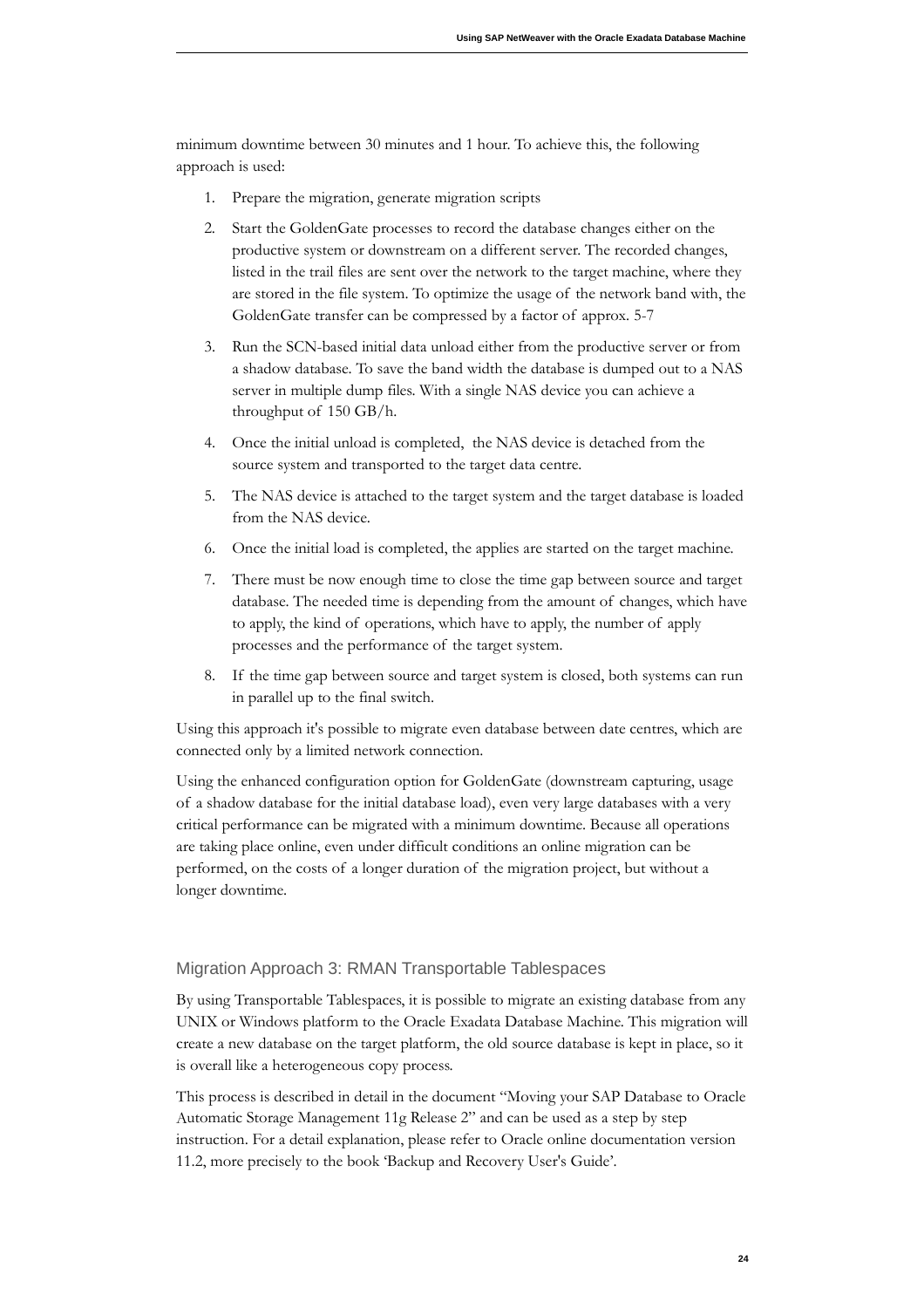For a first overview here are the main facts and limitations and for using Transportable Tablespaces (TTS):

- offline process, source database and tablespaces to be exported, must be set readonly during the process
- homogeneous and heterogeneous migrations possible
- supported platforms are given in database view v\$transportable\_platform
- RMAN must be used in this process
- target database must be created freshly before source tablespaces can be plugged in
- network connection and shared filesystem storage (NFS) is used for RMAN reading datafiles from source database
- single tablespace or a set of tablespaces can be transferred
- 'system' tablespaces, temporary and undo tablespaces cannot be transferred. This also applies to redo logs, which certainly aren't tablespaces.
- the set of transferred tablespaces must be self-contained, means no object included in the tablespace set must refer to an object not included in the tablespace set

The migration process includes the following steps:

- On source select from v\$transportable\_platform, to verify if the source platform is supported. Target platform is 'Linux x86 64-bit' or 'Solaris Operating System Check prerequisites, e.g. supported platforms  $(x86-64)$ ' for Exadata.
- Identify all tablespaces to be transferred Select tablespace\_name from dba\_tablespaces or dba\_tables to determine the tablespaces to be transferred. Usually all tablespaces containing objects of SAP schema (e.g. SAPSR3, OPS\$<SAPSID>ADM) belong to the tablespace set. A transfer of a subset of tablespaces / data is technically possible but might corrupt SAP dictionary. So this is not supported.
- Optional: copy 'sapuser' table into a tablespace, which will be transported To copy a complete SAP system, SAP login data from old database must be copied into new database. If the table 'sapuser' resides in the tablespace 'system', it must be moved to a tablespace included in the tablespace set first. Otherwise it would not be transferred.
- Verify the set to be self contained Use PL/SQL procedure dbms\_tts.transport\_set\_check to verify no object in the tablespace set has references to an object not included in the set. The whitepaper provides a script for executing the above procedure to verify a set of all nonsystem tablespaces.
- Open source database read-only To ensure for data consistency, the database must be opened in read-only mode.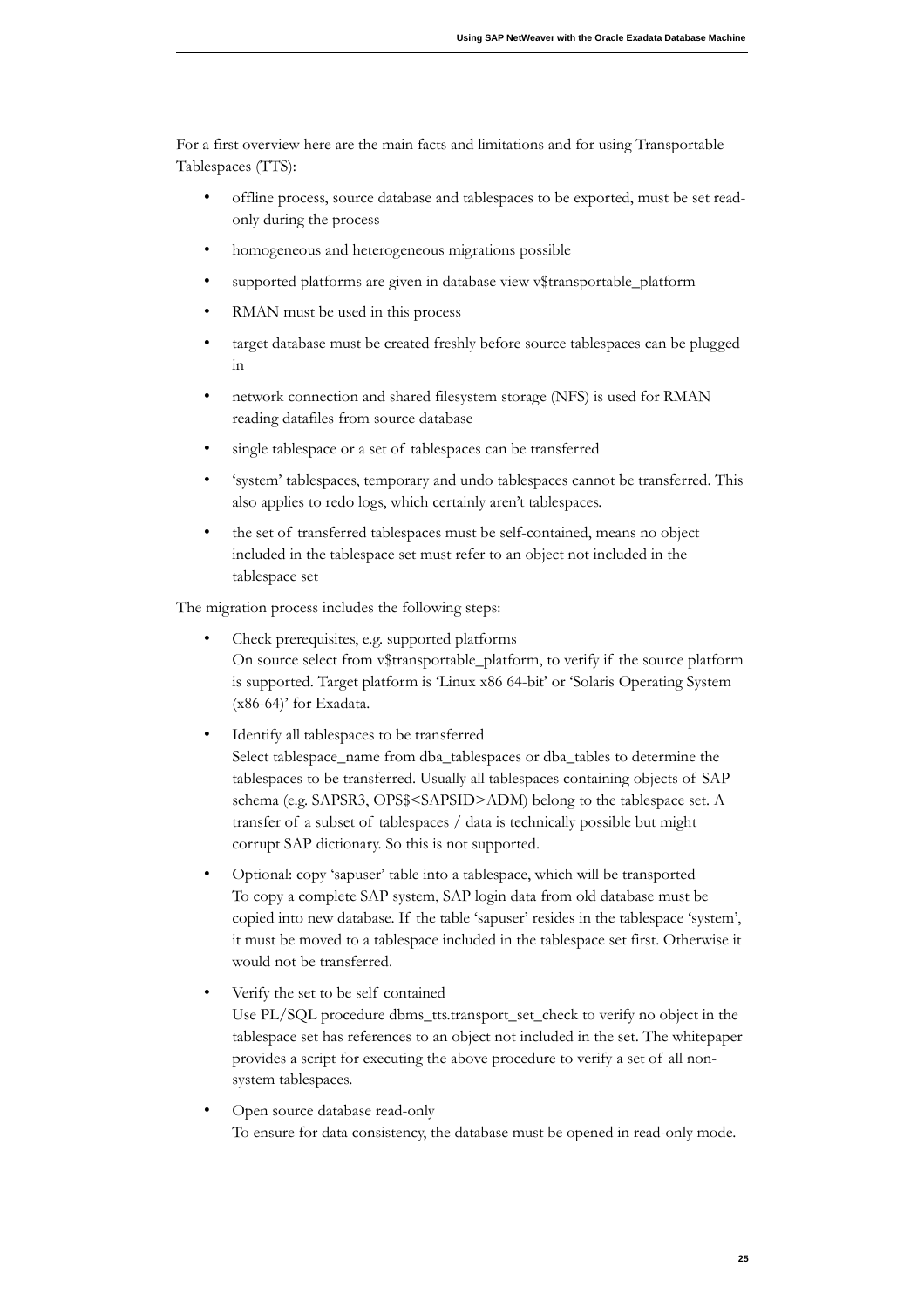- RMAN convert script must be created for migrating between platforms The white paper provides for a small RMAN script, which must be executed. The script execution results in creation of the final RMAN convert script itself. The 'convert database' RMAN command includes all tablespaces in the convert script, so after script generation, all non transferred 'system'- undo tablespaces must be deleted from the final script
- Set tablespaces to be transferred read only Before tablespace metedata can be exported and convert procedure can be started, it must be for sure, that the metadata of the tablespace cannot change. So additionally each transported tablespace must be set read-only.
- Create export of metadata describing all objects included in the tablespace set This has two internal steps, first an export of metadata describing all non-table objects, second a metadata export of all tables. The white paper provides exact statements / examples how to proceed.
- Create parameterfile for target database

This is the first step to be executed on the Exadata. All steps before where done on the old source machine, this and all following steps are executed on the Exadata. As RMAN needs a running database instance, first a parameter file has to be created, so the new instance can be started on the Exadata. This is a single instance (non-RAC, cluster\_database=false) only. A integration into CRS (Cluster manager is not needed). However it's recommended to prepare the instance with final data like instance name (SID), e.g. KCM1. Memory parameters can be adjusted later. Also migration single instance to RAC will be done later. There are several parameters needed for ASM migration (file creation), where the given example doesn't use Exadata standards. Mainly names of ASM disk groups differ n Exadata, please adjust.

- RMAN copy into ASM and convert process After checking that the instance can be started, the final convert RMAN script is executed. All the source datafiles noted in the convert script must be accessible using the exact path from the script. So a NFS mount is needed. The RMAN output has to be kept, because new ASM filenames will be needed for import later.
- Create target database with 'system' tablespaces only on Exadata To create a fresh empty database, there are multiple procedures possible. The white paper describes a way using plain SQL scripts, which is the simplest methode. It provides multiple short scripts, which can be copied and adjusted. The first script '1\_createdb.sql' must be modified first, to adjust ASM disk group names to Exadata standards. Thereafter SAP roles 'sapconn' and 'sapdba' have to be created as described.
- Plug transported tablespaces into new database on Exadata This needs again two import steps. First import the non-table metadata are imported as described in the white paper. All objects are created without table data. Before the second import can be started, 'sapconn' and 'sapdba' roles have to be granted. It's recommended to provide a script for the second import of table data. The import commend needs all ASM pathes of transported tablespace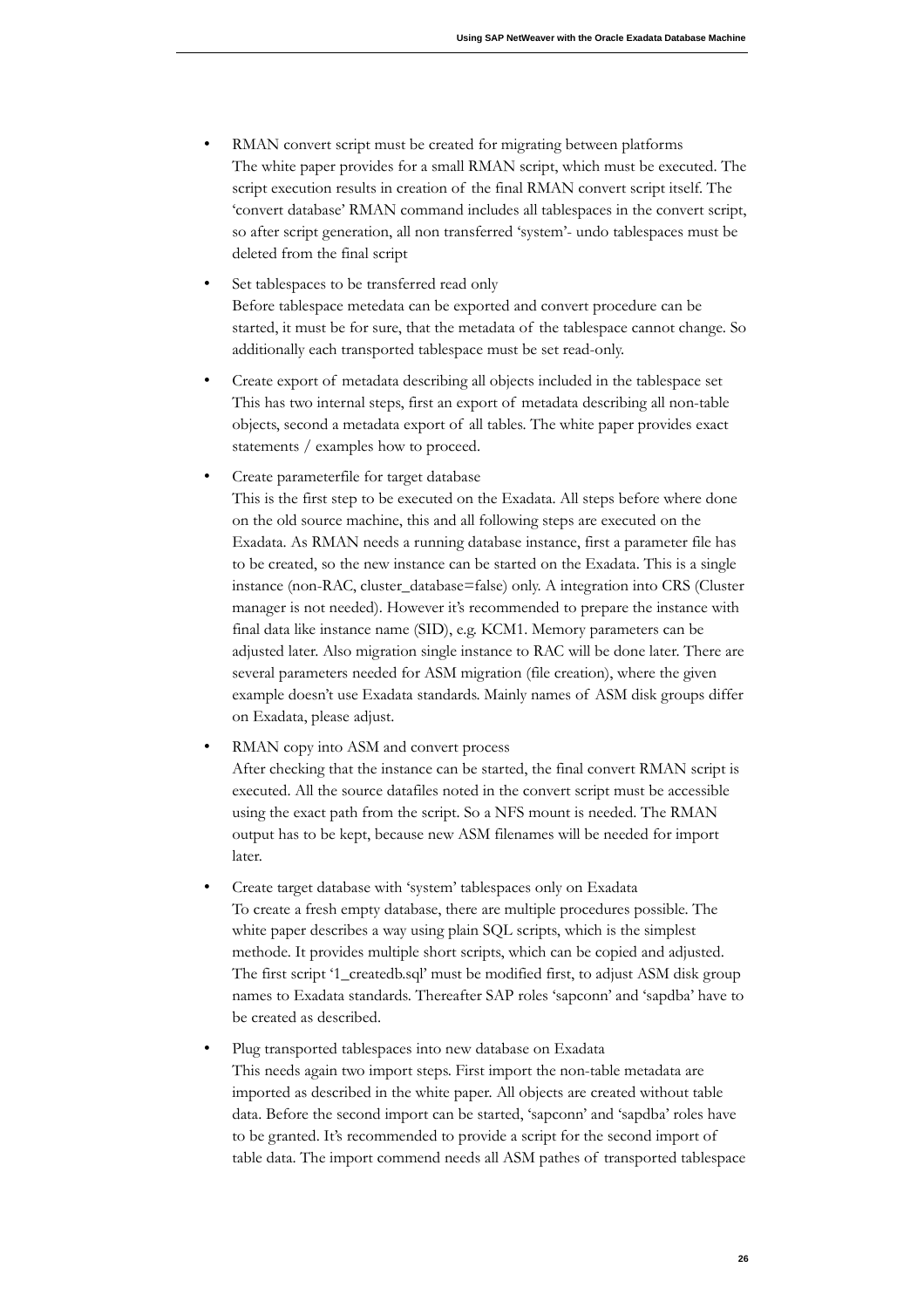files to be specified. For this reason, the RMAN output of the convert-run should be kept. The white paper describes how to assemble the needed import command.

• Some post steps

After the second import, the tablespaces of the database on Exadata should be checked. If all tablespaces and datafiles are known, the read-only flag must be removed. Don't forget to adjust tablespace settings for imported users. Also check the white paper for referred OSS notes to be checked after migration. RMAN can be used for validation of the database. Missing is a setup of the final spfile, migration to RAC (adding more instances) and integration into CRS. This is described below.

#### <span id="page-26-0"></span>Migration Approach 4: RMAN Duplicate Database

The RMAN 'duplicate from active database' approach is a very simple method to create a full copy of a complete database. It can be used offline or online, so the source database can be in open state and operating during copy process. That shortens overall downtime of migration drastically. However this approach is limited to specific platforms using the same byte endian format if used for a migration to Exadata. A step by step example is given in detail in the document "Moving your SAP Database to Oracle Automatic Storage Management 11g Release 2". For further detail explanation, please refer to Oracle online documentation version 11.2, more precisely to the book 'Backup and Recovery User's Guide'. Additional MOS notes are covering this topic:

- 369644.1 "Frequently Asked Questions about Restoring Or Duplicating Between Different Versions And Platforms"
- 1079563.1 "RMAN DUPLICATE/RESTORE/RECOVER Mixed Platform Support"

Generally the RMAN 'duplicate database' command is used for creation of a database copy. This copy is created by RMAN influenced by database parameter settings, which can define a new storage structure like an ASM destination. So this approach can be used for a migration from a file system based database into ASM or Exadata. The white paper above is focusing for a migration into ASM only and doesn't care of Exadata at all. Nevertheless it can be used for a step by step instruction for Exadata migration. Exadata specific topics of this approach are noted here together with a short overview.

Requirements and limits:

- Currently supported source operating systems are Solaris and Linux on x86-64 platform and Windows
- Network (TCP/IP) connection must exist between source and target hosts In stead of the above described Tansportable Tablespace approach, network will be used by RMAN, so no shared file system storage (like NFS) is needed
- Minimum source database version of 11.2.0.2 plus setting of compatible parameter '11.2.0.2' or higher. Both databases, source and target, are running the same Oracle RDBMS version.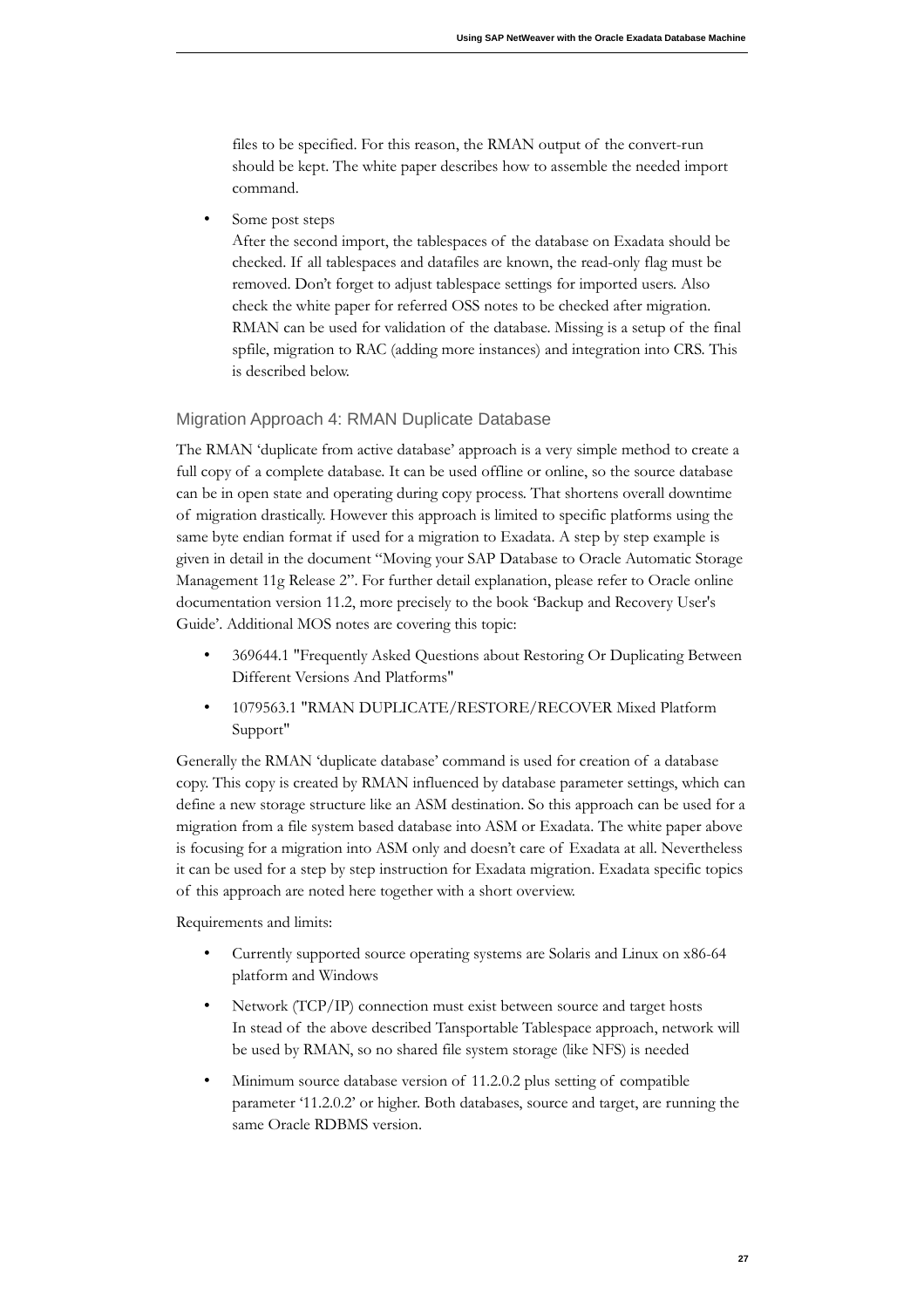• Online / offline migration

The RMAN option 'from active database' enables an online copy process, so the source database is open and operable. Online migration reduces certainly the downtime of the migration. If the source database is in mount state during duplicate execution, a consistent database copy is created, if the source is in open state, recovery must be executed which is automatically done by RMAN.

The following gives a short overview of the steps to be executed to migrate a database into Exadata using RMAN duplicate:

- Only 'Linux x86 64-bit', 'Solaris x86-64' and Windows are supported source Check prerequisites, e.g. supported platforms platforms.
- Environment on source system Only some environment variables are needed on the source side, e.g. Usually this is already setup on source. ORACLE\_BASE, ORACLE\_HOME, ORACLE\_SID, PATH
- Oracle password file on source Verify source database for a valid password file, if it is missing, create one.
- SQL\*Net configuration on source

This step is needed to access the source database from Exadata and vice versa. Most often the local setup is already in place, because non DB nodes like SAP application servers need to access the source database. In short, the source instance must be known by local (source) listener, otherwise it must be added to the local listener. ora file and the listener restarted. An entry (TNS alias) to access the old and the new (Exadata) database is needed in tnsnames. ora. The file sqlnet.ora must be consistent to the entries in the files tnsnames.ora and listener.ora. A new TNS alias is needed to access the new instance on Exadata.

• SQL\*Net configuration on target (Exadata)

It must be possible to access the new instance on Exadata from source machine. So regular static instance setup (listener.ora, sqlnet.ora and tnsnames.ora) must be in place. It is recommended to use final SID's, so instance setup must not be changed later. A static setup is mandatory because RMAN will shutdown and startup the instance via SQL\*Net. CRS or GRID setup is not needed at this migration step, it will be done later. So here is a static single instance defined in SQL\*Net. Unlike in a normal Exadata or RAC configuration, the scan-listener and scan-address should not be used for accessing this new Exadata instance. The hostname should be used, which is an exception here. It must be for sure, that the instance is still accessible even, if not started. This static SQL\*Net setup should been removed after migration to Exadata has completed.

• Environment on Exadata

On Exadata, the oraenv script can be used to provide correct environment. The script is reading the file /etc/ oratab, so instead of maintaining the environment itself, a new entry should be added to the file for the new instance.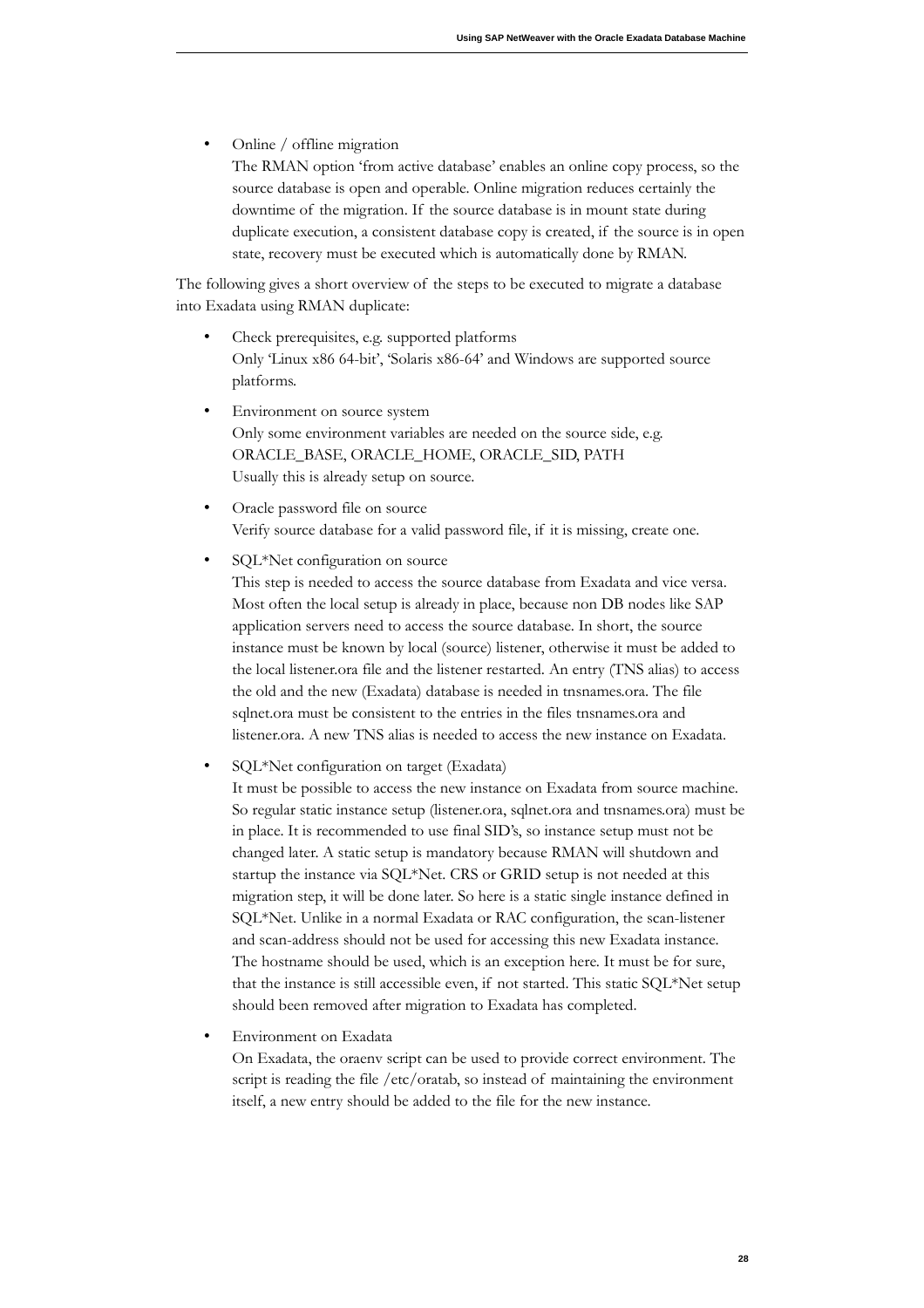• Oracle password file on Exadata

The new instance on Exadata should also have a password file with the same 'sys' password like the source database.

Parameter file preparation

Please use the respective chapter in the white paper "Moving your SAP Database to Oracle Automatic Storage Management 11g Release 2" and adapt the given example. Good start is a copy of source parameter file. Change parameters as given in the example with the following exceptions:

log\_archive\_dest\_1

Per default on Exadata, the archive logs would be created in the Fast Recovery Area (FRA) and the parameter log\_archive\_dest\_1 would be unset. If BR\*tools or better brarchive is used to save archived redo logs, the logs must be written into ASM but not into FRA. To achieve this  $log_2$ archive\_dest\_1 should be set to 'log\_archive\_dest\_1 = 'location=+RECO/<DBID>/oraarch''. The path must be manually created in ASM using 'asmcmd' before starting database instance. Please see SAP OSS note 966073 - "Oracle Flash Recovery Area/Fast Recovery Area"

- Both parameters should be kept as given in the white paper example. So the duplicated database still has two members per redo group. After migration, the second member should be deleted due to performance impacts as stated earlier in this document. • db\_create\_ nline\_l g\_dest\_*n*
- Follow the example as here applies the same like above. This parameter becomes obsolete after migration has finished. log\_file\_name\_convert
- Only two copies are needed, one copy stored in +DATA, the other in control\_files  $+RECO.$

Verify these settings by starting up the new instance in nomount state. Then shutdown again.

• Verifying DB access and instance start up

Simply try to connect with SQL\*Plus from Exadata to source database using the new TNS alias. Then connect from SQL\*Plus on the source system to the new instance on Exadata. The remote instance must be accessible even if the instance is not started using 'sys/<password>@<new-TNS-alias to Exadata>', so remote startup is possible. The target instance must be started in nomount state.

RMAN script creation

Use the example given in the white paper to create an RMAN script for database duplication. The number of disk channels being defined are used on the source side. As the RMAN session will be started on the Exadata DB machine, care must be taken with the naming and RMAN syntax: the 'connect target' will connect to the old database (which is the source for the copy process) and the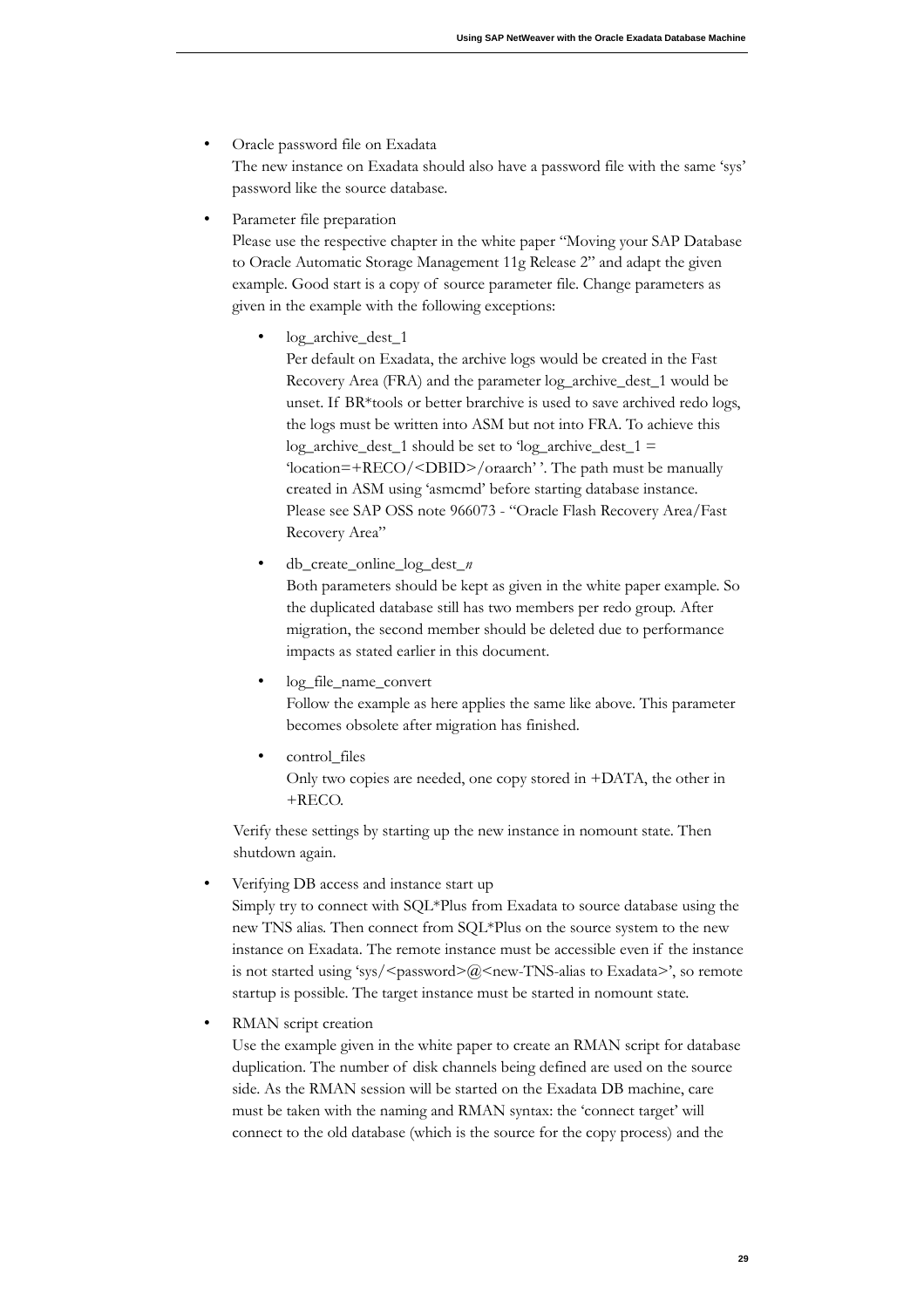'connect auxilliary' specifies the new Exadata database. The same applies to the channels. Multiple target and auxiliary channels are possible.

• Cleanup ASM storage on Exadata

If the 'duplicate database' approach is used multiple times to refresh a database on Exadata, old database files should be deleted in ASM using asmcmd before next duplicate starts.

Next step is to execute above RMAN script. Recommended is to log the output into a file. Running RMAN duplicate

#### **Post duplication steps**

After migration using Transportable Tablespaces or Duplicate approach has finished, the result should be checked carefully on Exadata. First use views v\$controlfile, v\$datafile and v\$logfile to verify new file location in ASM. The second redo log members should be deleted as stated above. Verify deletion process in asmcmd. The RMAN command 'validate database' should be executed to verify database physical structure and data blocks for corruption.

Additionally the pfile must be maintained to erase parameters only needed for duplication or migration. So parameter entry '\*.db\_create\_online\_log\_dest\_2='+RECO' ' gets obsolete after removal of the second log members. Here parameters for additional instances could be included in the file, which saves some steps in the following RAC migration. At the end, an spfile, stored in ASM, should be created. It is recommended to exchange the pfile with a new version, only containing the parameter 'spfile' pointing to the new spfile in ASM. This file must exist in the RDBMS home of all Exadata DB nodes.

On the Exadata migration machine, the entry in /etc/oratab can be deleted, as it will be automatically recreated in the following RAC migration.

#### <span id="page-29-0"></span>Migration from Single Instance to RAC

After migrating the database into ASM on the first Exadata node, the database is still in single instance mode so the remaining instances on the other Exadata nodes must be enabled. Usually each Exadata nodes operates one instance of the SAP databae, but this is not a must, also a subset of Exadata nodes can be used for hosting one specific database. But generally, after migrating onto Exadata, all further nodes get a RAC database instance.

On the database side only two changes are required to enable multiple RAC instances from a single instance database:

• Every RAC instance needs an own undo tablespace, so for every newly created instance a new undo tablespace must be created like this (for  $2<sup>nd</sup>$  instance): create undo tablespace PSAPUNDO\_002 datafile '+DATA' ;

Note: the first (old single) instance should use undo tablespace PSAPUNDO, any further instance gets the undo tablespace name PSAPUNDO\_00<#> where  $\leq \neq$  is the instance or thread number. Please keep this naming scheme for avoiding future upgrade issues due to SAP tools.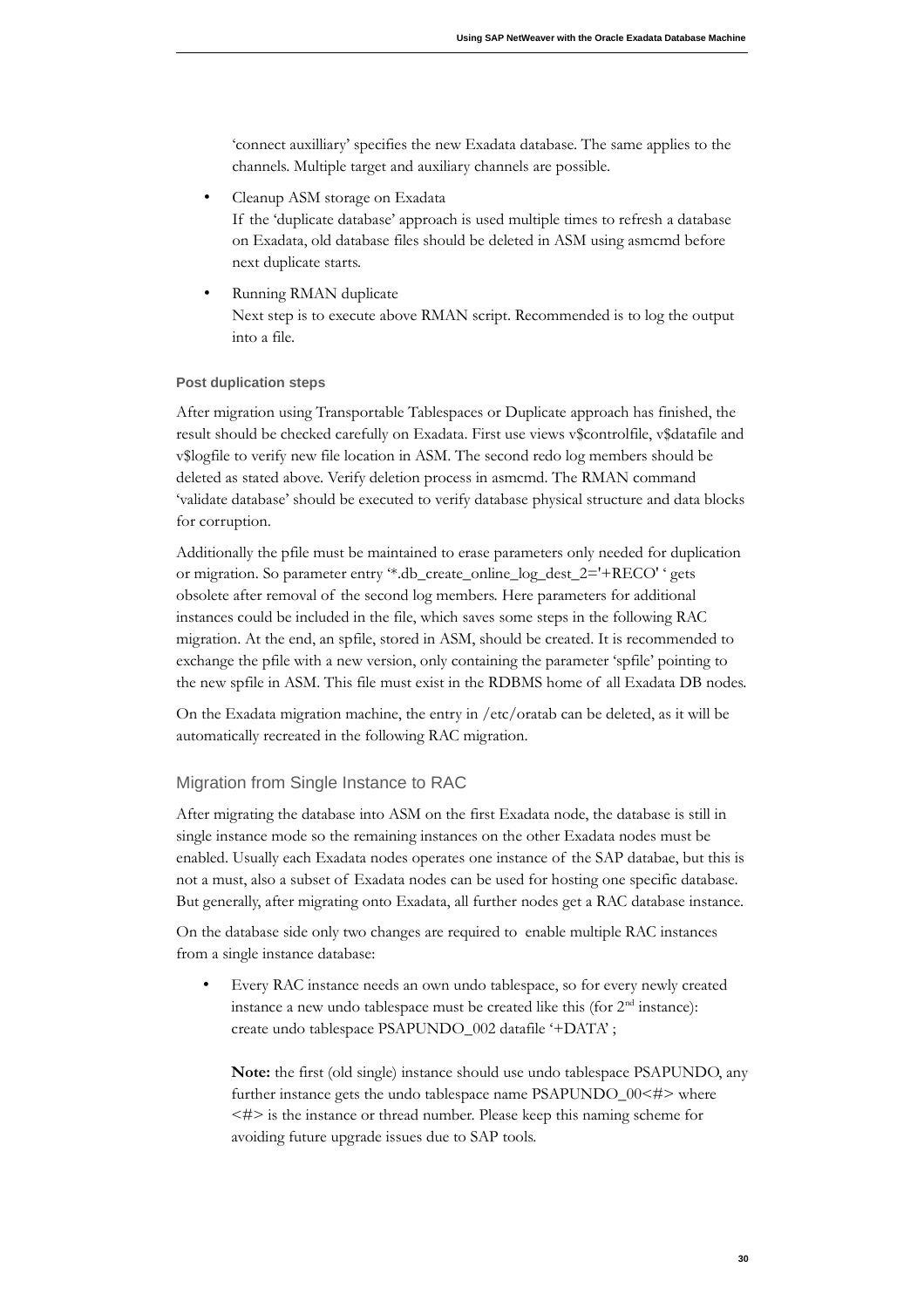• Each RAC instance needs an own set of online redo logs called 'redo thread'. The first (old single) instance get thread number 1, so for all newly created instances a new redo thread is created:

alter database add logfile thread  $\langle n \rangle$  group  $\langle m \rangle$  ('+DATA...') size 200M;

Here  $\leq n$  is the redo thread number (usually equal to instance number) and  $\leq m$  is the group number (unique in database). On Exadata, we keep only one member per redo log group in +DATA ASM group. Because +DATA is a 'high' redundant disk group, ASM internally keeps 3 copies of redo logs. After this don't forget to enable the new redo thread: alter database enable thread <n>;

Before starting any new RAC database instance, some RAC required parameter settings must be applied. Please note the different values for <SID> or \*\* at the beginning of parameter name, they tell you the scope of parameter, so we differ between parameters valid for all instances or for a specific particular instance.

| <b>Parameter Name</b>       | Value                                         | Comment                          |
|-----------------------------|-----------------------------------------------|----------------------------------|
| *.cluster_database          | true                                          | database is a RAC<br>database    |
| <sid>.instance_name</sid>   | <dbid><seq-nr></seq-nr></dbid>                | Unique name of instance          |
| <sid>.instance_number</sid> | $<$ seq-nr $>$                                | Unique number of<br>instance     |
| <sid>.local listener</sid>  | Listener entry in tnsnames.ora                | only if listener port ne<br>1521 |
| <sid>.remote listener</sid> | // <scan-vip>:<port></port></scan-vip>        | VIP of SCAN listener             |
| <sid>.undo_tablespace</sid> | <undo-tablespace_name></undo-tablespace_name> | Name of undo tablespace          |
| $<\!\!SID\!\!>$ thread      | $<$ seq-nr $>$                                | Number of redo thread            |
| <sid> service names</sid>   | <dbid>,<instance_name></instance_name></dbid> | Default instance services        |

Table 1 RAC specific database parameters

For ease of maintenance and consistency <SID> of the instance-specific parameters be equal to the respective instance\_name.

In the user environment only one parameter needs special attention:

• ORACLE\_SID – Is equal to the  $\text{SID}$  of the parameters.

To be able to start an instance from sqlplus create a file init<SID>.ora for every local instance in the local RDBMS home containing:

spfile='<path/name to the spfiles>

 Certainly, the file must already exist … Example: spfile='+DATA/<DBID>/spfile<DBID>.ora'

Then the database and all it's instances has to be defined as a CRS resource: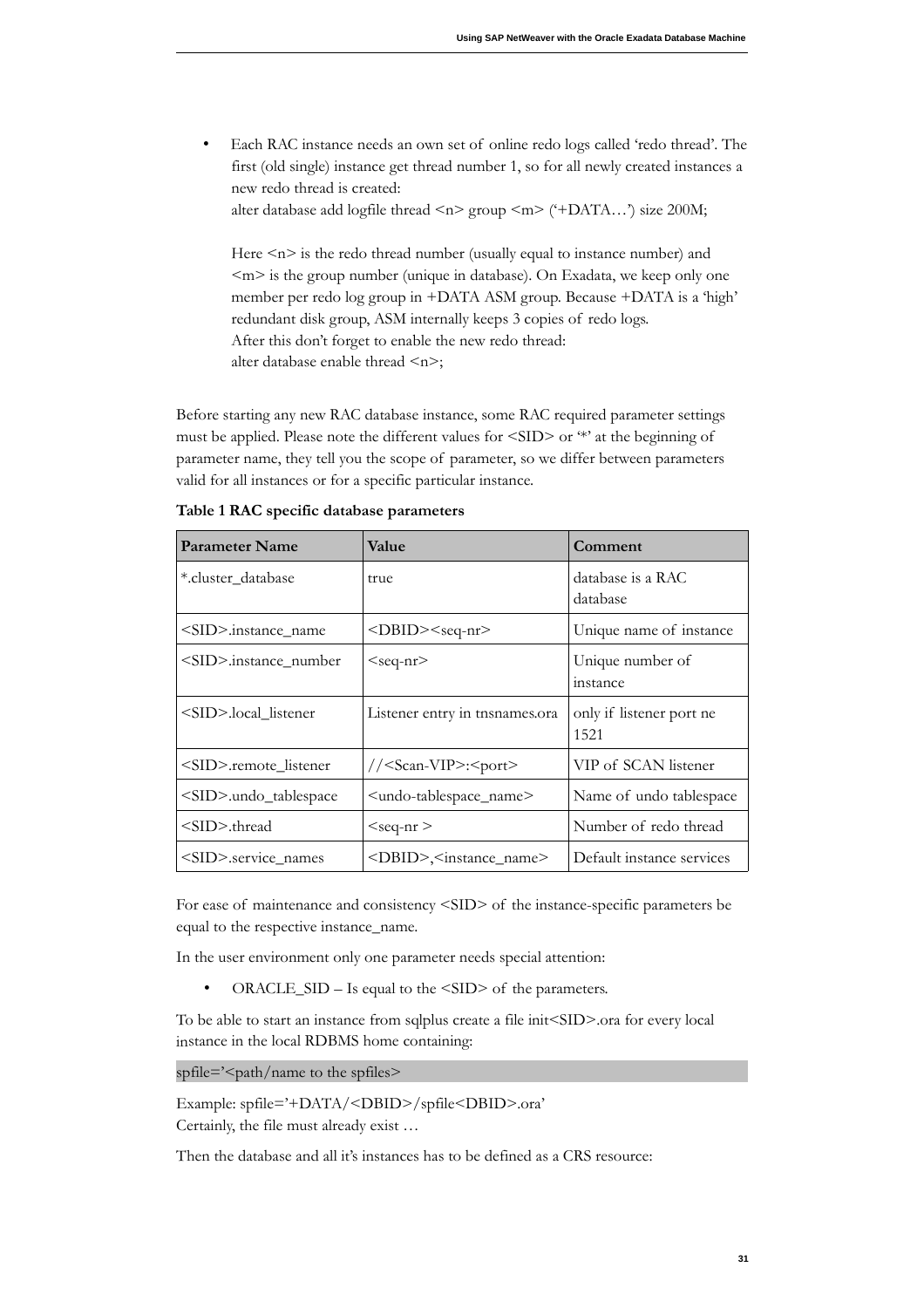srvctl add database –d <DBID> -o <ORACLE\_HOME> -p <path/name of spfile>

srvctl add instance –d <DBID> -i <SID> -n <Exadata node>

Now all RAC database instances can be started. To maintain the file /etc/oratab on all the nodes, please refer to the SAP OSS note 1554661 "Configuration of environment for 'oracle' user".

#### <span id="page-31-0"></span>Post Migration Tasks

The following is a list of tasks to be executed after migration itself has finished. Not all tasks apply always, please check which tasks are needed for your system.

- Create ASM aliases for spfile and control files
- O2O post activities
- Check user OPS\$ oracle
- Additional database services
- Customize SAP Profiles
- Customize tnsnames.ora on SAP Applicationsserver
- R3trans Test
- Check/Implement SAP OSS note 743555 "Oracle Sequence for RAC"

#### **Create ASM aliases for spfile and control files**

As described in SAP OSS note 1598594 "Configuration of environment for 'oracle' user" both control file copies and the spfile should get a standard alias in ASM pointing to the real files. This is needed to enable BR\*Tools to refer to these files. The aliases must look like this:

+DATA/<DBID>/spfile<DBID>.ora +DATA/<DBID>/cntrl<DBID>.dbf +RECO/<DBID>/cntrl<DBID>.dbf

Use asmcmd utility to create them

```
ASMCMD> mkalias +DATA/<DBID>/PARAMETERFILE/spfile.<nn>.<mm> 
+DATA/<DBID>/spfile<DBID>.ora
ASMCMD> mkalias +DATA/<DBID>/CONTROLFILE/Current.<nn>.<mm> 
+DATA/<DBID>/cntrl<DBID>.dbf 
ASMCMD> mkalias +RECO/<DBID>/CONTROLFILE/Current.<nn>.<mm> 
+RECO/<DBID>/cntrl<DBID>.dbf
```
The spfile aliases must be used in local init<DBID>.ora in \$ORACLE\_HOME/dbs, so it should look like

spfile = '+DATA/<DBID>/spfile<DBID>. ra'

The two control file aliases must be used in control\_file database parameter stored in spfile. The parameter should refer to the aliases and not the 'real' ASM filename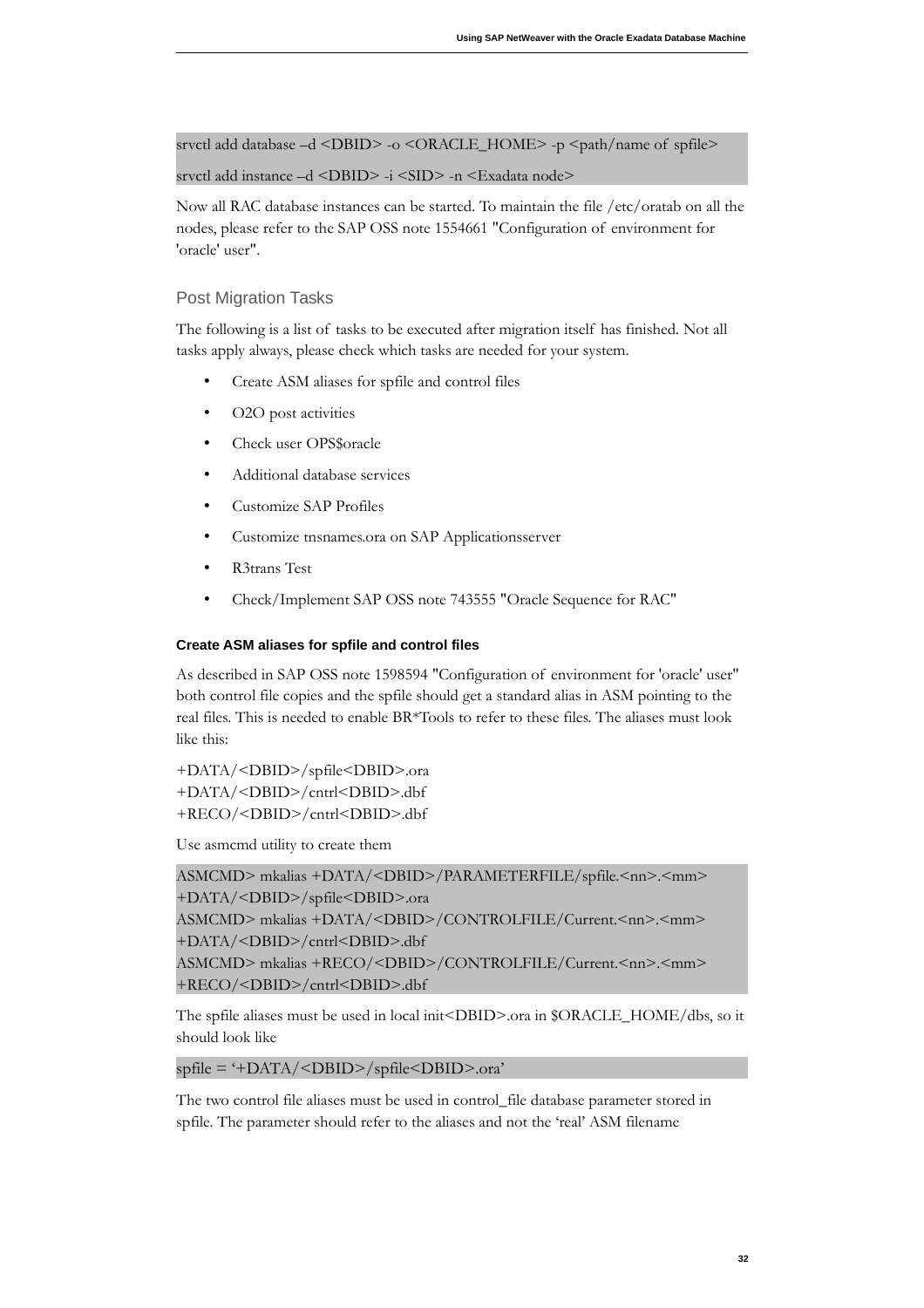```
control_files = '+DATA/<DBID>/cntrl<DBID>.dbf','+RECO/<DBID>/cntrl<DBID>.dbf '
```
#### **O2O post activities**

If you migrate your database with Toolset O2O public synonyms will not be migrated. After migration execute BR\*Tools to create standard SAP public synonyms:

brconnect -c -u / -f crsyn -o <SAP Schema for example SAPSR3>

#### **Check OPS\$oracle user**

If the user OPS\$ORACLE does not exist, create it in the database as follows:

SQL> c nnect / as sysdba

SQL> create user ops\$oracle identified externally;

SQL> grant sapdba to ops\$ oracle;

Oracle User "system" should have privilege "sysoper" to operate correctly with BR\*Tools ("grant sysoper to system").

#### **Additional database services**

After migration of data and migration to RAC the database services should be customized. This allows the SAP Application Server to connect to the database without configuring tnsnames.ora on Exadata.

When migration and RAC setup has completed, all instances offer two static services provided by database parameter 'service\_names', which are named like <DBID> and <instance\_name>. These services are static and always ffered. The <DBID> service is e.g. used by R3trans or TP, while the second is for instance administration purposes.

Additionally to the static services, each SAP Application Server Instance gets its own database service on Exadata:

srvctl add service -d <DBID> -s <Service\_name> -r <SID1> -a <SID2>

Example for database ERP with RAC SIDs ERP1 and ERP2:

SAP Applicationsservice: DVEBMGS01, D00

Former central instance DVEBMGS01 located to Exadata node 1, application server instance D00 located to Exadata node 2:

 \$ srvctl add service -d ERP -s ERP\_DVEBMGS01 -r ERP1 -a ERP2 \$ srvctl add service -d ERP -s ERP\_D00 -r ERP2 -a ERP1

Database services will be listed under Oracle Parameter "SERVICE\_NAMES"

[oracle@exa1db01 sapprof]\$ sqlplus / as sysdba ------------------------------- ---------- ------------------------------ SQL> show parameter service NAME TYPE VALUE

service\_names string ERP\_SCS00, ERP\_D00, ERP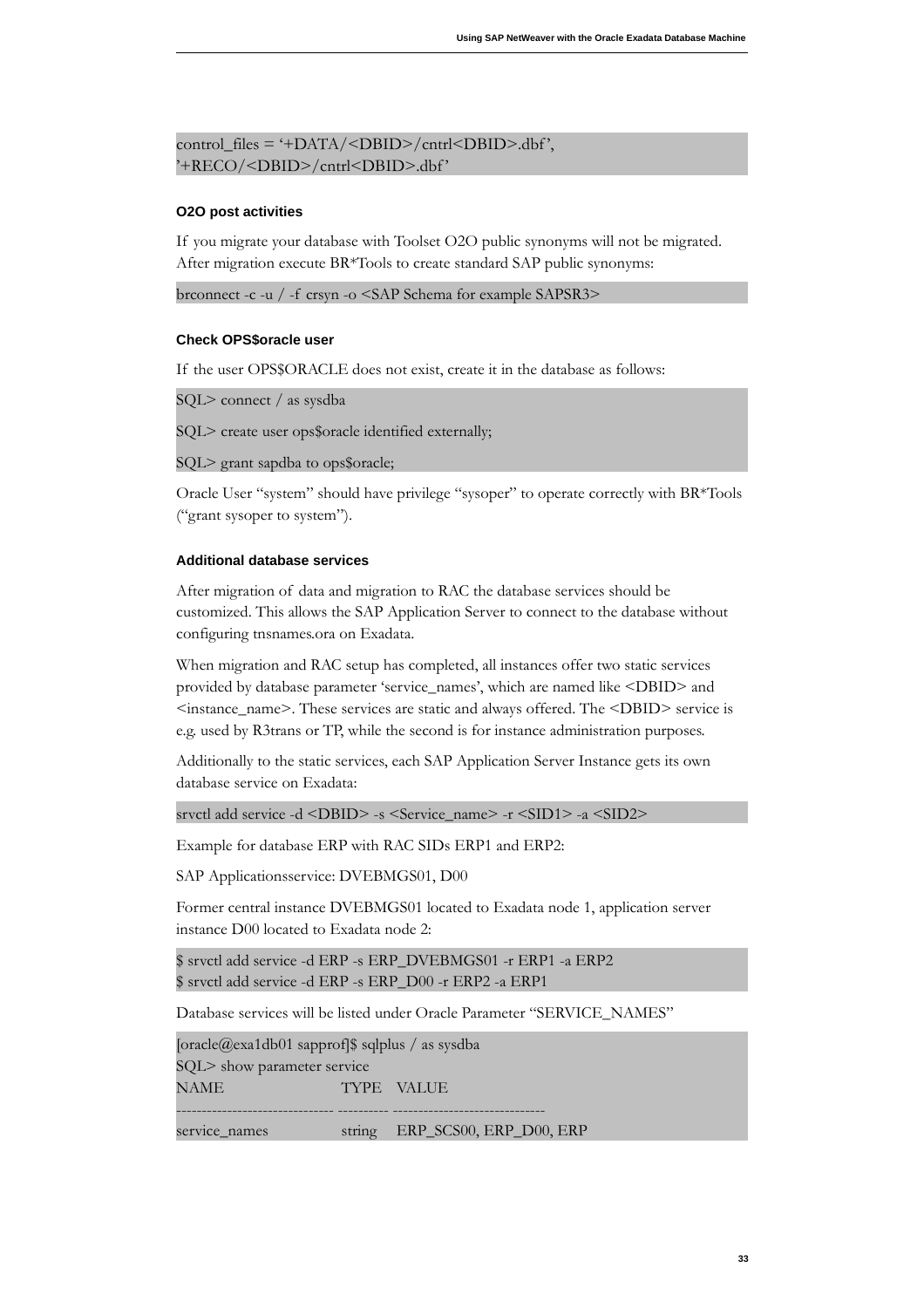#### **Usefull Commands for database services**

- srvctl disable database -d ERP; srvctl enable database -d ERP
- srvctl config database -d ERP
- srvctl stop database -d ERP; srvctl start database -d ERP
- • srvctl status database -d ERP Instance ERP1 is running on node exa1db01 Instance ERP2 is running on node exa1db02
- srvctl stop listener; srvctl start listener; srvctl status listener
- srvctl stop scan\_listener; srvctl start scan\_listener; srvctl status scan\_listener
- • srvctl status service -d ERP Service ERP1 is running on instance(s) ERP1 Service ERP\_ASCS02 is running on instance(s) ERP2 Service ERP\_D00 is running on instance(s) ERP2 Service ERP\_DVEBMGS01 is running on instance(s) ERP1 Service ERP2 is running on instance(s) ERP2
- srvctl remove service -d <DBSID> -s <Service>

#### **Customize SAP Profiles**

After the database is migrated to Exadata the SAP Profiles must be adjusted to connect to the new RAC-Database on Exadata. Mainly SAPDBHOST and Java-DB-Host must be adjusted as shown below.

- SAP Default Profile
	- SAPDBHOST =  $\leq$ Exadata-VIP of node 1>
	- j2ee/dbhost =  $\leq$ Exadata-VIP of node 1>

If tnsnames. ora files are still be used and all SAP instances are already using their own TNS connect descriptor, start and instance profiles must not be changed. In this case only the connect descriptors in the tnsnames. ora file must be changed as shown in the next chapter. If tnsnames.ora files are used further but all SAP instances were using the same TNS connect descriptor, below given variables dbs/ora/tnsname and dbs\_ora\_tnsname must be adjusted in a way that each SAP instance gets its own TNS connect descriptor.

Recommended is to use the new EZCONNECT feature, which needs the profiles to be adjusted as follows.

- SAP Start Profile
	- EZCONNECT = //<Scan-VIP>/<TNS-service-name>
	- $SETENV$  03 = dbs ora\_tnsname= $EEZCONNECT$ )
- SAP Instance Profile
	- $dbs/ora/tnsname = // <$ Scan-VIP>/ $<$ TNS-service-name>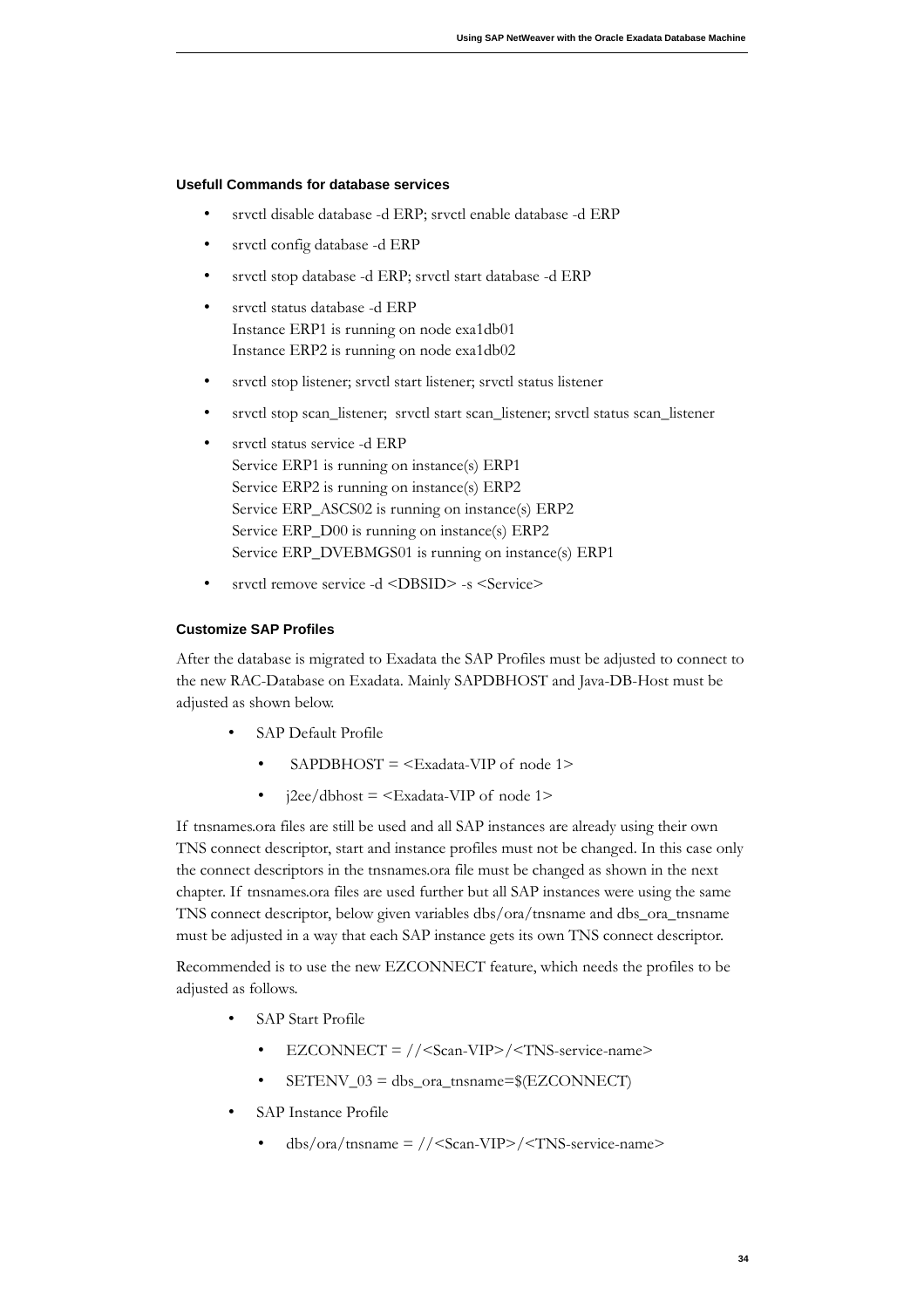Example for 2 SAP instances DVEBMGS01 and D03 of SAP system ERP:

START\_DVEBMGS01\_<hostname>

EZCONNECT=//<Scan-VIP>/ERP\_DVEBMGS01.WOLRD  $SETENV_03 = dbs_ora_tnsname=\$(EZCONNECT)$ 

START\_D03\_<hostname>

EZCONNECT=//<Scan-VIP>/ERP\_D03.WOLRD SETENV\_03 = dbs\_ora\_tnsname=\$(EZCONNECT)

ERP\_DVEBMGS01\_<hostname>

 $dbs/ora/tnsname = // <$ Scan-VIP>/ERP\_DVEBMGS01.WOLRD

ERP  $D03$  <hostname>

 $dbs/ora/tnsname = // <$ Scan-VIP>/ERP\_D03.WOLRD

#### **Customize tnsnames.ora on SAP Applicationsserver**

After migration to Exadata all TNS aliases used must now point to the new database to connect all SAP Application Servers with the new database. Generally all HOST parameters must use the Scan-VIP, the only exception is a connect descriptor used by BR\*Tools (brspace) to remotely start or stop a dedicated RDBMS instance, these TNS decriptors are using the node-VIP in HOST parameter.

If tnsnames. ora files must be used further and all SAP instances are currently using one shared TNS alias, please create one TNS alias per SAP instance. A detailed description is given in the Oracle white paper "Configuration of SAP NetWeaver for Oracle Grid Infrastructure 11.2.0.2 and Oracle Real Application Clusters 11g Release 2: A Best Practices Guide".

#### **R3trans Test**

Use R3trans to test database connectivity. If problems occur:

- Check environment variable "dbs\_ora\_tnsname  $=$  <DBSID>" is set. This should be add to the environment of the user  $\leq$ sid>adm (.dbenv.sh and .dbenv.csh).
- Optional check/install SAP-OSS note 50088 "Creating OPS\$ users on Windows NT/Oracle"
- password=<password>"\_for\_Oracle user sys. New password generation: "orapwd file=\$ORACLE\_HOME/dbs/orapw

#### **Check/Implement SAP Note 743555 – Oracle Sequence for RAC**

When you migrate your database from single instance to RAC implement SAP OSS note 743555 "Oracle Sequence for RAC" to recreate Oracle sequence DDLOG\_SEQ for RAC with 2 nodes.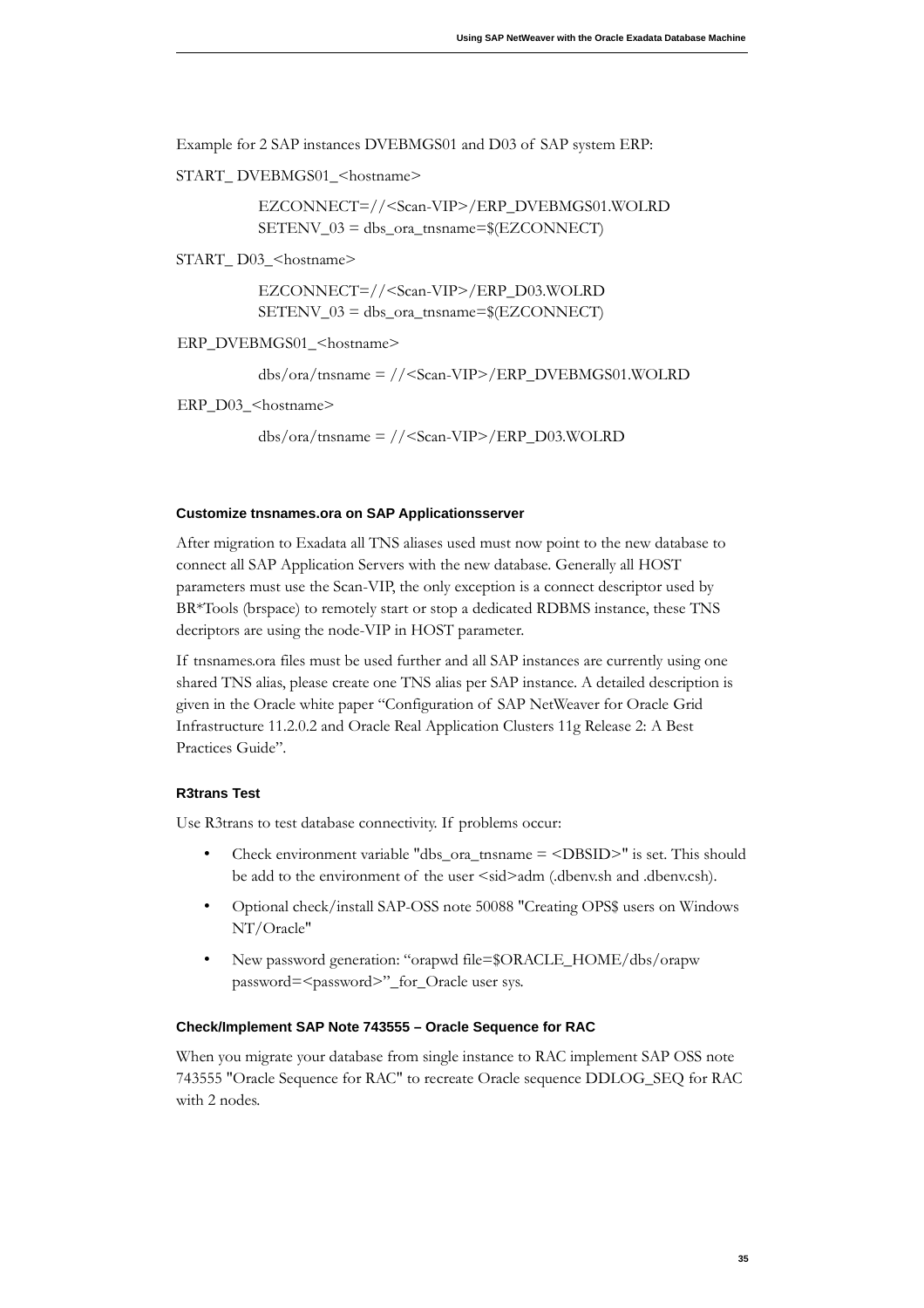### <span id="page-35-0"></span>Shared Filesystems in SAP Environments

In an SAP environment it is common that all SAP Application Servers have access to a shared filesystem (/sapmnt, /usr/sap/trans, ...) which store the SAP kernels, profiles, trace files and provide the global SAP transport directory. In typical SAP installations such a shared filesystem is implemented using a NAS appliance, a cluster filesystem or through an NFS exported filesystem from the database server. For high availability reasons a cluster filesystem is being used or the source of the NFS location is protected by special configurations such as HA-NFS to not be a single point of failure in an SAP environment.

If you already have an existing shared filesystem solution in your SAP environment not using an NFS exported filesystem from the database server, it is recommended to continue to use this solution when moving to the Oracle Exadata Database Machine.

If the shared filesystem is NFS exported from the database server in your existing environment it is necessary to implement the shared filesystem on a different system other than the Oracle Exadata Database Machine as the Oracle Exadata Database Machine does not offer any HA-NFS or cluster filesystem capability. ACFS is currently not supported by the Exadata Linux kernels and DBFS, which would be available on Exadata, cannot be used in SAP environments. The preferred solution is to use a separate Sun ZFS Storage Appliance. Other NAS appliances, HA-NFS or cluster filesystem solutions can be used as well. The Sun ZFS Storage Appliance can also be used for very fast backups from the Oracle Exadata Database Machine by directly connecting the ZFS Storage Appliance to the Oracle Exadata InfiniBand fabric.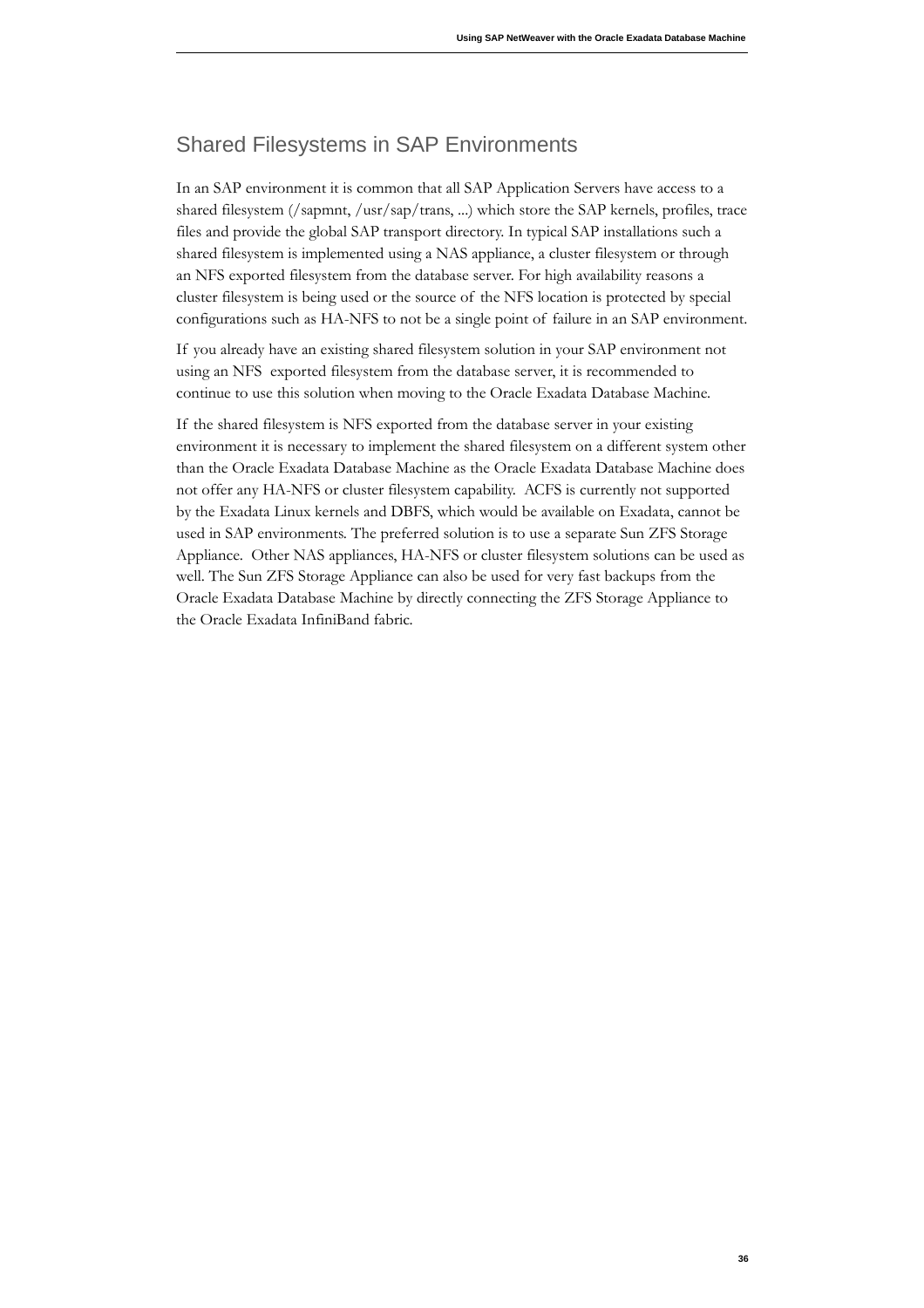# <span id="page-36-0"></span>Protection of SAP Central Services

To create a highly available SAP system, additionally to the database the Central Services (SCS, ASCS) and the Enqueue Replication Server (ERS) must run protected by a cluster solution. Almost every high availability software like IBM PowerHA, HP Serviceguard, Veritas Cluster Server, Oracle Solaris Cluster or Oracle Clusterware provide additional services to protect these critical SAP central services. In typical SAP environments this high availability software is running either on the clustered database server or outside the database server on a separate cluster of servers.

If a separate cluster other than the database cluster is already used for the SAP Central Services then it is recommended to continue to use this separate cluster for the SAP Central Services when deploying the Oracle Exadata Database Machine.

If the SAP Central Services are not cluster protected, it is highly recommended to put them under cluster control, whereas we differ here between 'unicode' and 'non-unicode' SAP systems.

#### Non-unicode:

Should the SAP Central Services run on the clustered database server in your existing environment then you should consider to install two additional x86\_64 systems running Oracle Solaris and Oracle Solaris Cluster on these two x86\_64 systems to protect the SAP Central Services.

Note: Oracle Solaris Cluster on x86\_64 hardware cannot be used for the SAP Central Services for Non-Unicode SAP installations. As an alternative for Non-Unicode SAP installations you should built an Oracle Solaris Cluster using SPARC hardware.

#### For unicode SAP systems:

Another alternative for Unicode-only SAP installations is to use the Oracle Clusterware running on the database nodes of the Oracle Exadata Database Machine along with the Oracle Clusterware utility SAPCTL to protect the SAP Central Services . The next chapter describes in detail all the necessary steps to install the SAP Central Services on the database nodes of the Oracle Exadata Database Machine and how to protect them through Oracle Clusterware and SAPCTL.

Note: Please be aware that any Exadata Storage Software change (patch, patch bundle or upgrade) may affect the configuration and the operation of the SAP Central Services on the database nodes of the Oracle Exadata Database Machine. So please check the configuration and correct operation of the SAP Central Services on the database nodes after an Exadata Storage Software change was applied.

Note: Please keep in mind, that although sapctl supports all SAP instance types, only SAP instance types ASCS, SCS and ERS are supported to be run on Exadata.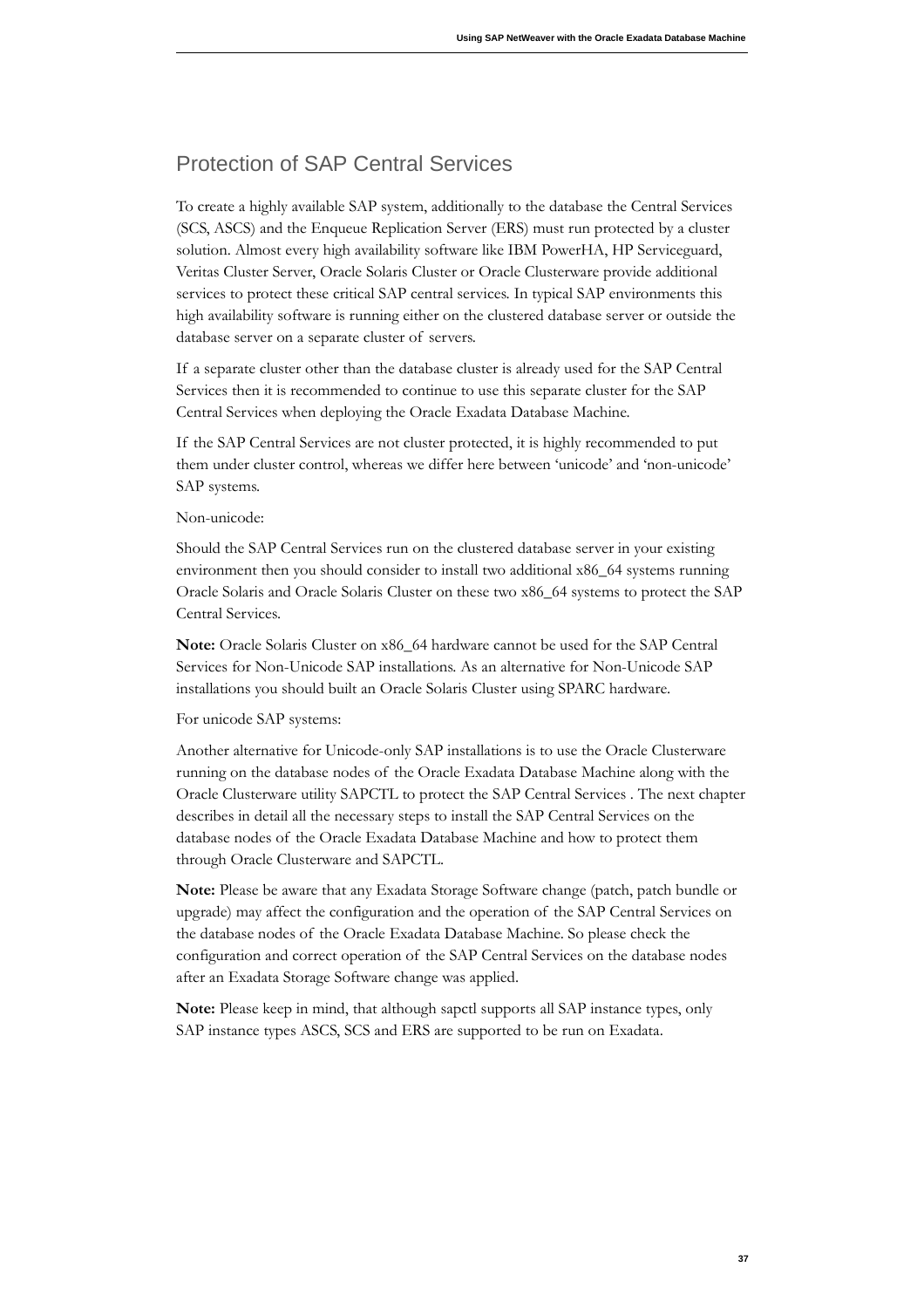## <span id="page-37-1"></span>Installation Procedure for SAP Central Services

The SAP Central Services for ABAP and JAVA are typically provided by SAP instance type ASCS for ABAP and SCS for JAVA. The installation of these instances on Oracle Exadata Database Machine must be performed using SAP installation tool SAPINST. For a High-Availability Setup including Enqueue Replication Service (SAP instance type ERS), the initial installation must be performed on every database node on the Oracle Exadata Database Machine. Installation of instance type ASCS and SCS is fully supported by SAPINST, whereas the configuration and setup of the Enqueue Replication Service must be done manually. The following sections specify the steps required for the initial installation of SAP Central Services on Oracle Exadata Database Machine.

#### <span id="page-37-0"></span>Installation Preparation

Please check the minimum requirements for your specific SAP software version or system type regarding OS parameters, user limits, etc. Consult SAP documentation for the recommended values and check if requirements are met on all the database nodes. If necessary, adjust at least to the minimum required value.

Download JCE (Java Cryptography Extension) policy file jce\_policy-1\_4\_2.zip to all database nodes. Note that exactly this version is required during installation.

Assign a virtual hostname for the ASCS or the SCS instance. This virtual hostname will be used for the network name resolution and represents the IP address of the Oracle Clusterware VIP which will be used by SAPCTL to provide failover protection for the SAP Central Services.

We will refer to these virtual hostnames as **xsapdb\_abap** and **xsapdb\_java** throughout the following sections.

Add the virtual hostnames to the /etc/hosts file on all database nodes.

 $\left[ \frac{\text{root}(a) \cdot \text{x} \cdot \text{cos}(b)}{1} \right]$  # vi /etc/hosts

**. . .** 

10.165.110.180 xsapdb\_abap 10.165.110.180 xsapdb\_abap xsapdb\_abap.de. racle.c m

10.165.110.181 xsapdb\_java xsapdb\_java.de.oracle.com

As user root, change to the directory containing the SAP Installation Master CD/DVD.

Add the variable JCE\_POLICY\_ZIP and SAPINST\_USE\_HOSTNAME to the environment.

For the installation of the SAP Central Services Instance for ABAP set

[root@xsapdb01] # export JCE\_POLICY\_ZIP=/<full-path-to>/jce\_policy-1\_4\_2.zip

[root@xsapdb01] # export SAPINST\_USE\_HOSTNAME=xsapdb\_abap

For the installation of the SAP Central Services Instance for JAVA set

[root@xsapdb01] # export JCE\_POLICY\_ZIP=/<full-path-to>/jce\_policy-1\_4\_2.zip

[root@xsapdb01] # export SAPINST\_USE\_HOSTNAME=xsapdb\_java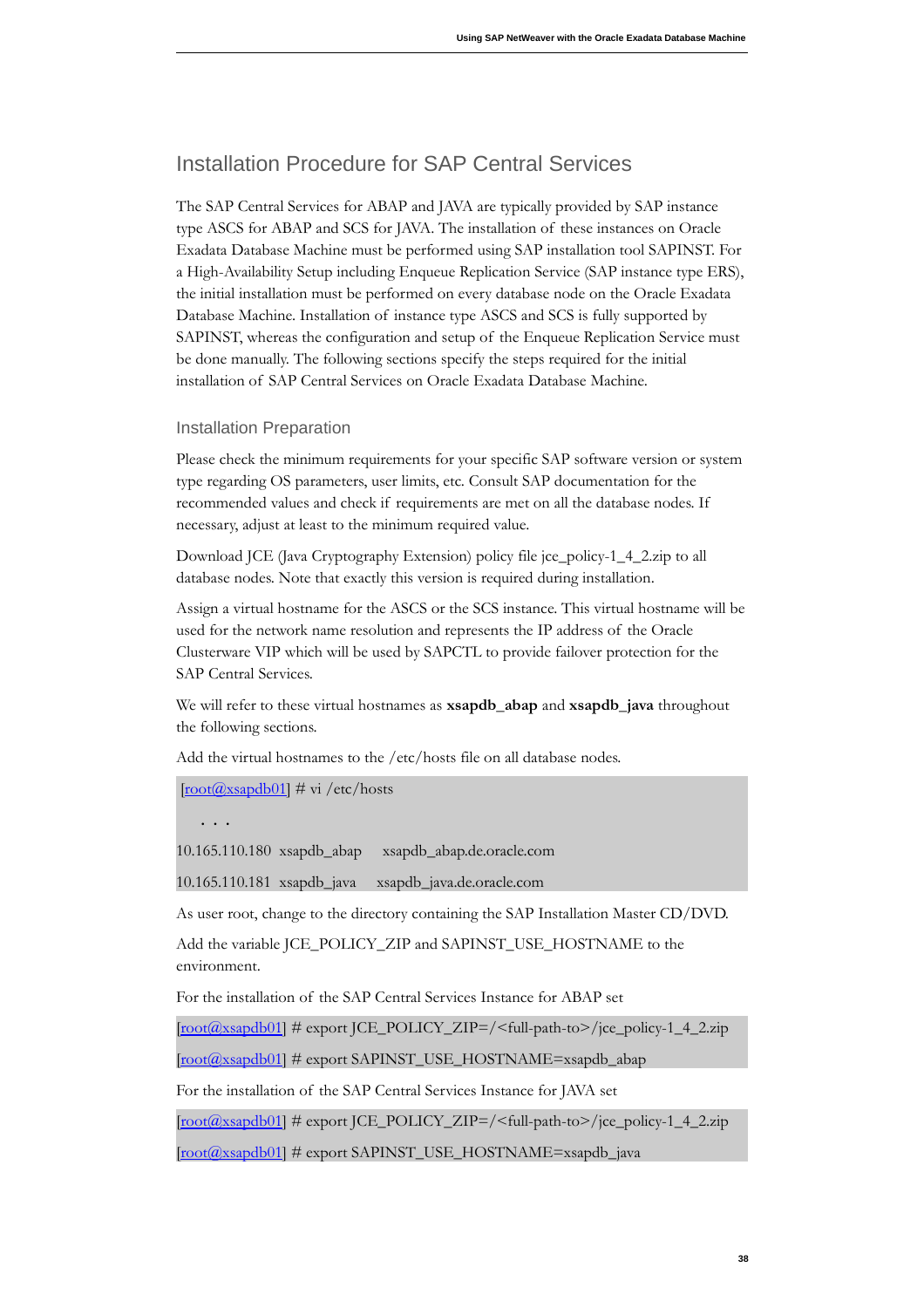On the Oracle Exadata Database Machine the X11 libraries for a graphical user interface are not installed. You must use another host providing a graphical user interface for software installation with SAPINST. Export the DISPLAY variable to the host providing the GUI.

 $[root@xsapdb01]$  # export DISPLAY=<host\_with\_gui>:1

Now start the SAP software installation tool.

 $[root@xsapdb01]$  # ./sapinst

Follow the installation steps.

Use identical user-id and group-id for user <sid>adm on all database nodes.

The instance number for ASCS instances must be identical on all database nodes.

The instance number for SCS instances must be identical on all database nodes.

Preferable, also the password for SAP System Administrator is identical on all nodes.

Complete the installation on all database nodes.

#### <span id="page-38-0"></span>Setup of SAP Enqueue Replication Service

The configuration task to setup an SAP Enqueue replication server instance ERS for either SAP ASCS or SAP SCS is not supported by SAPINST and must be done manually.

Check the SAP documentation for further guidance. In a nutshell we will explain the necessary steps here to give a overview on the tasks to do.

Remember that these steps must be executed on all database nodes of the Oracle Exadata Database Machine.

As user <sid>adm, create directory /usr/sap/<SID>/ERS<NR> with sub-directories **data**, **exe**, **log**, **sec** and **work**.

In the profile directory /usr/sap/<SID>/SYS/profile create the Instance and START profile for the ERS instance. Check the SAP documentation of the SAP software release installed to determine what type of profile is required to start up the instance. This may differ depending on the SAP product or version used.

The following example shows a working configuration for the START and Instance profile which can be used for reference purpose.

START profile for ABAP replication service

SAPSYSTEMNAME = KCM SAPSYSTEM = 02 INSTANCE\_NAME = ERS02 DIR\_CT\_RUN = \$(DIR\_EXE\_ROOT)/run DIR\_EXECUTABLE = \$(DIR\_INSTANCE)/exe SAPLOCALHOST = xsapdb\_abap  $DIR\_PROFILE = $(DIR\_INSTAIL)/profile$ \_PF = \$(DIR\_PROFILE)/KCM\_ERS02\_xsapdb\_abap SETENV\_00 = LD\_LIBRARY\_PATH=\$(DIR\_LIBRARY):%(LD\_LIBRARY\_PATH) SETENV\_01 = SHLIB\_PATH=\$(DIR\_LIBRARY):%(SHLIB\_PATH) SETENV\_02 = LIBPATH=\$(DIR\_LIBRARY):%(LIBPATH) #----------------------------------------------------------------------- # Copy SAP Executables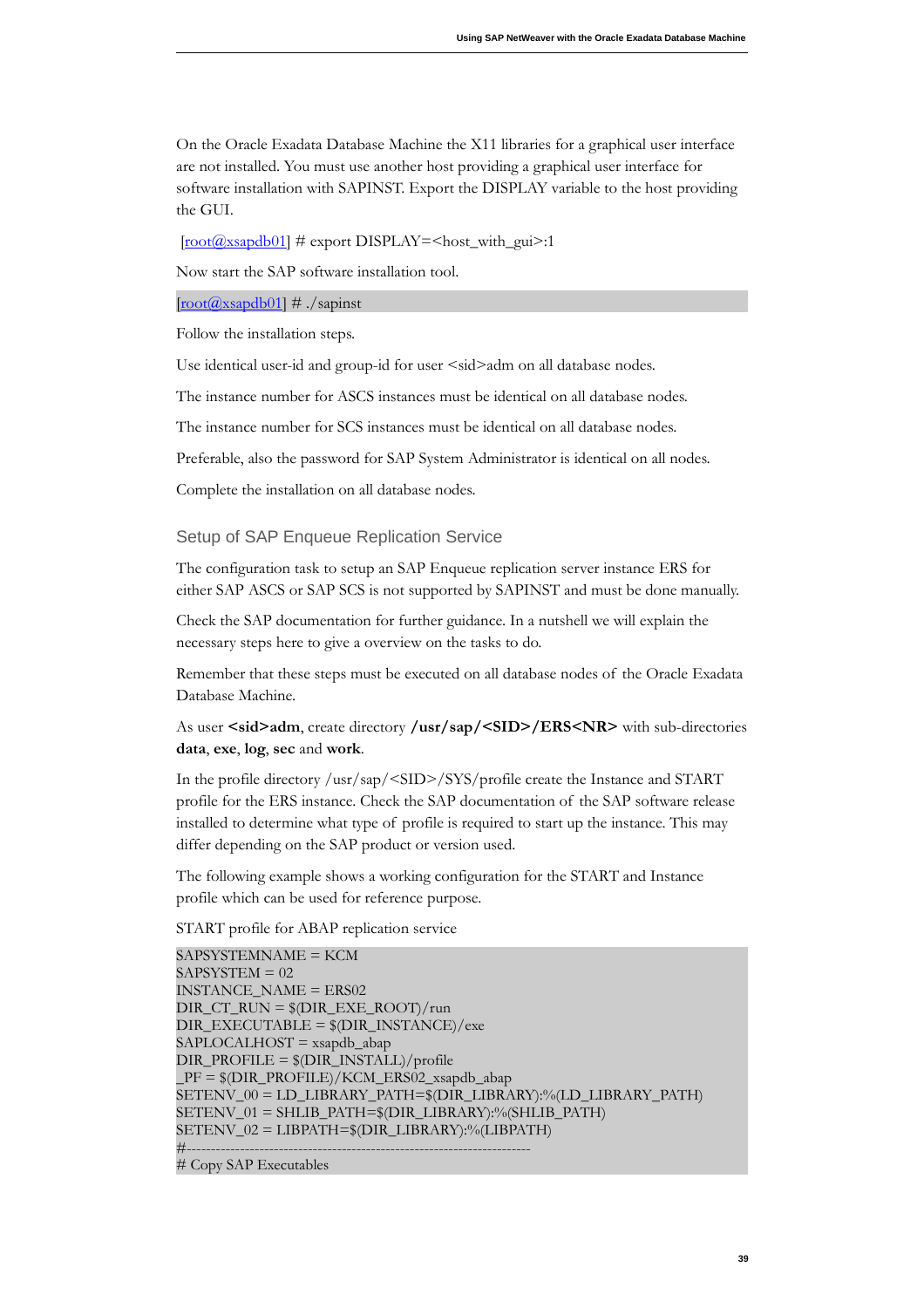```
#-----------------------------------------------------------------------
_CPARG0 = list:\nGDirac{T_RUN}/scs.1stExecute_00 = immediate $(DIR_CT_RUN)/sapcpe$(FT_EXE) pf=$(_PF) $(_CPARG0) 
#-----------------------------------------------------------------------
# Start SAP locking service replication
#-----------------------------------------------------------------------
_ERS = enr.sap$(SAPSYSTEMNAME)_$(INSTANCE_NAME)
```
Start\_Program\_01 = local  $(-ERS)$  pf= $(-PF)$ Execute\_01 = local rm -f  $$(ERS)$  $Execute_02 = local ln -s -f$   $QDIR_EXECUTABLE$ /enrepserver $P(FT_EXE)$   $Q(ERS)$ 

Start\_Program\_01 = local \$(\_ERS) pf=\$(\_PF)<br>Instance profile for ABAP replication instance

SAPSYSTEMNAME = KCM  $SAPSYSTEM = 02$ INSTANCE\_NAME = ERS02 DIR\_CT\_RUN = \$(DIR\_EXE\_ROOT)/run DIR\_EXECUTABLE = \$(DIR\_INSTANCE)/exe SAPLOCALHOST = xsapdb\_abap #----------------------------------------------------------------------- # SAP Message Server parameters are set in the DEFAULT.PFL #-----------------------------------------------------------------------  $\text{ms}/\text{standard}$  = 1  $\text{ms}/\text{server\_port\_0} = \text{PROT} = \text{HTTP} \cdot \text{PORT} = 81$  \$\$ #----------------------------------------------------------------------- # SAP Enqueue Server #----------------------------------------------------------------------  $enque/table_size = 4096$ rdisp/myname=ERS02\_xsapdb\_abap rdisp/enqname = \$(rdisp/myname)  $enque/snapshot_pck_ids = 100$ #----------------------------------------------------------------------- # SAPCTL HA Impl. with SAP Enq. Replication #----------------------------------------------------------------------  $r_{\text{disp}}/m_{\text{shost}} = x_{\text{sapdb}\_}\text{abap}$  $enque/process\_location = local$  $enque/server/internal_replication = true$  $enque/server/replication = true$  $enque/enerp/keepalive_count = 1$  $enque/server/thread count = 1$ 

Edit the file /usr/sap/sapservices. Add an entry for every replication server instance.

Example from a working configuration for reference purpose:

```
LD_LIBRARY_PATH=/usr/sap/KCM/ERS02/exe:$LD_LIBRARY_PATH; 
export LD_LIBRARY_PATH;
/usr/sap/KCM/ERS02/exe/sapstartsrv 
pf=/usr/sap/KCM/SYS/profile/START_ERS02_xsapdb_abap -D -u
kcmadm
```
Examples of the configuration files for the JAVA Central Services can be found in the SAPCTL white paper ("Providing High Availability for SAP Resources with Oracle Clusterware 11g Release 2").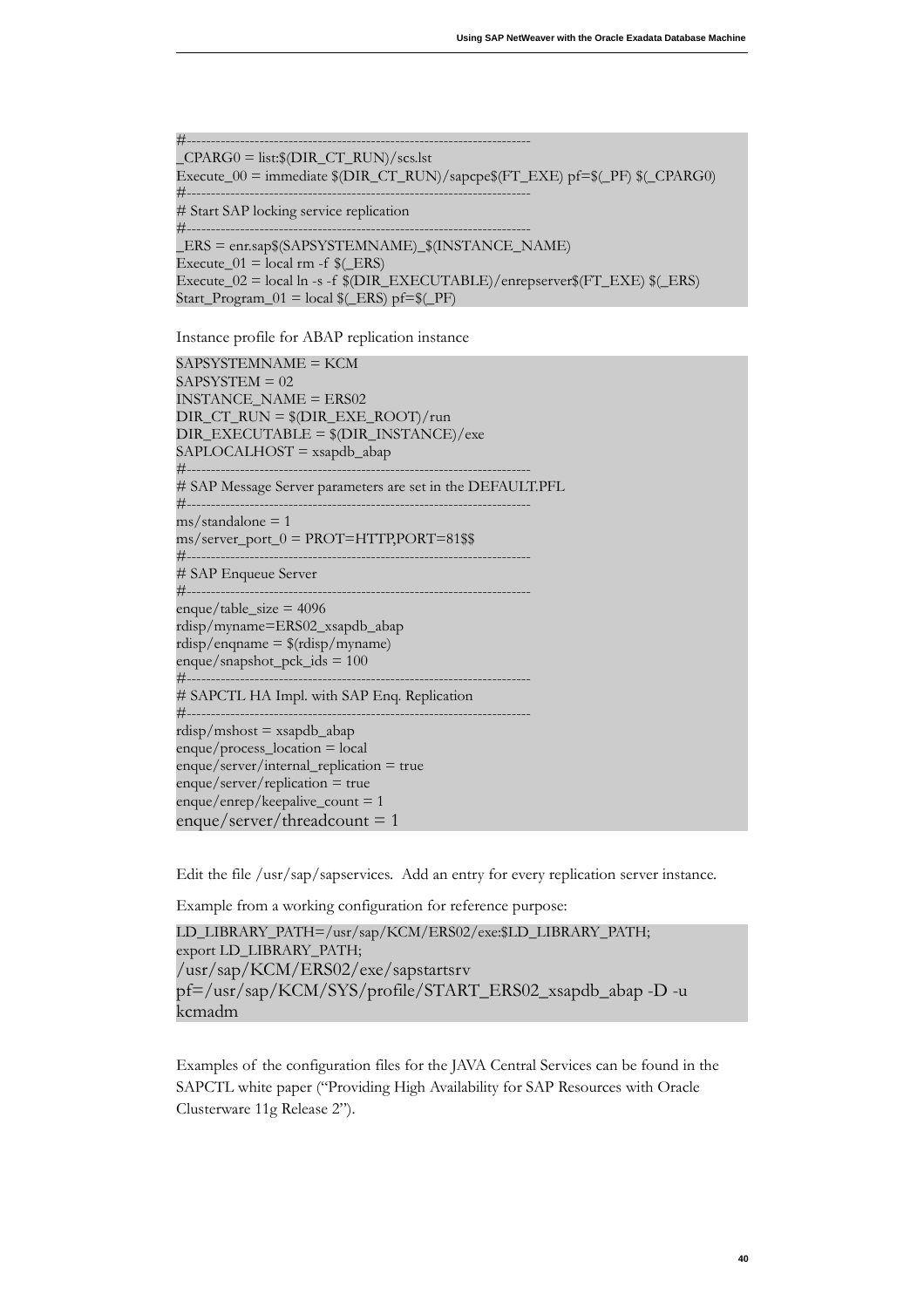Please check also all available SAP documentation and support notes on additional configuration tasks which are required for an SAP HA installation with failover capabilities.

#### <span id="page-40-0"></span>Configuration of SAPCTL

Please refer to the latest version of the SAPCTL white paper stored on the SAP Community Network (SCN) under http://scn.sap.com/community/oracle. Follow the instructions on installation and configuration described in the collateral documentation.

Few additional tasks on the Oracle Exadata Database Machine for running SAPCTL must be executed.

After the installation and setup of SAPCTL on the first database node, copy all files and directories from /usr/sap/sapctl to the same directory on all remaining nodes. Create a symbolic link to crsctl in Grid infrastructure home directory in /usr/sap/sapctl/bin on all nodes:

```
\left[\frac{\text{root}(a)\text{x} \cdot \text{cos}(b)}{1} \right] # dcli -g <group> ln -s /u01/app/11.2.0/grid/bin/crsctl
/usr/sap/sapctl/bin/crsctl
```
We recommend to copy the perl subdirectory from the GRID software installation recursively to directory /usr/sap/sapctl and change the ownership to <sid>adm:sapsys to avoid access permission problems.

 $\frac{[root(\text{Q}x \cdot \text{Sapdb01}]}{=}$  # dcli -g <group> cp -r /u01/app/11.2.0/grid/perl /usr/sap/<SID>/sapctl

[root@xsapdb01] # dcli -g <group> chown -R <sid>adm:sapsys /usr/sap/<SID>/sapctl

Set variable PERL\_HOME in file sapctl to point to this directory.

Note that there is no need to duplicate the START and instance profiles as described in the SAPCTL white paper if the installation of SAP Central Services for ABAP or JAVA as well as the setup of SAP Enqueue ERS replication services was performed using virtual hostnames as described in the section "Installation Procedure for SAP Central Services".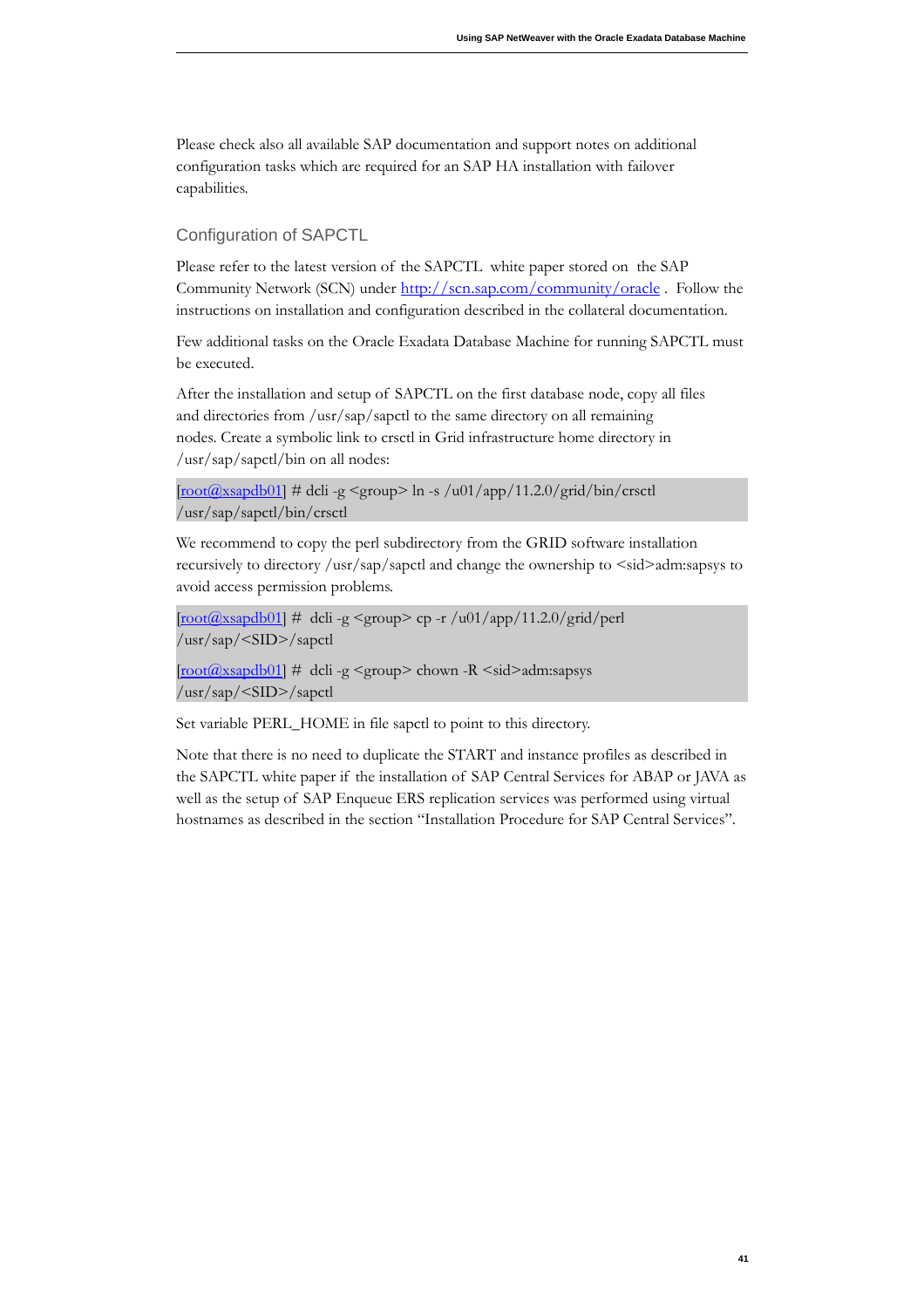### <span id="page-41-2"></span>Appendix 1:

#### <span id="page-41-1"></span>SAP Oracle\_Home Naming Convention

The correct installation and operation of any SAP utility such as SAPInst or BR\*Tools on the database nodes of the Oracle Exadata Database Machine requires some preparation for the correct setting of the Oracle\_Home environment variable in the SAP environment. The SAP environment requires the Oracle\_Home environment variable to be set to /oracle/<Database name>/<release>.

Therefore the following directories and symbolic link (according to the values listed in the configuration sheet below) must be manually created on each database node by the OS user who owns the Oracle software (In the configuration sheet below the name oracle is being used for the OS user):

```
root> mkdir / oracle
root> chown oracle: oinstall / oracle
root> su - oracle
oracle> mkdir -p / oracle/X11
oracle> ln -s /u01/app/oracle/product/11.2.0/dbhome_1 /oracle/X11/112
```
#### <span id="page-41-0"></span>Default Oracle Environment Settings

The following configuration sheet for the Oracle Exadata Database Machine is an example for a successful SAP installation with Oracle Exadata. The sheet below shows in red the values required by SAP.

Note: Please be aware that for SAP installations only Standard OS Authentication is supported therefore Table 2 is not included in this paper.

Table 2 lists the default settings when selecting Standard OS Authentication for the OS owner used during installation to create the Oracle software environment. These default settings are in addition to the information in the configuration worksheets.

| <b>Oracle Database Item</b>              | <b>Default Setting</b> |
|------------------------------------------|------------------------|
| Oracle Inventory group name              | oinstall               |
| Oracle Inventory group identifier        | 1001                   |
| DBA group name                           | dba                    |
| DBA group identifier                     | 1002                   |
| Oracle software owner user name oracle   |                        |
| Oracle software owner user<br>identifier | 1000                   |

#### Table 2 Oracle Environment Default Settings when Using Standard OS Authentication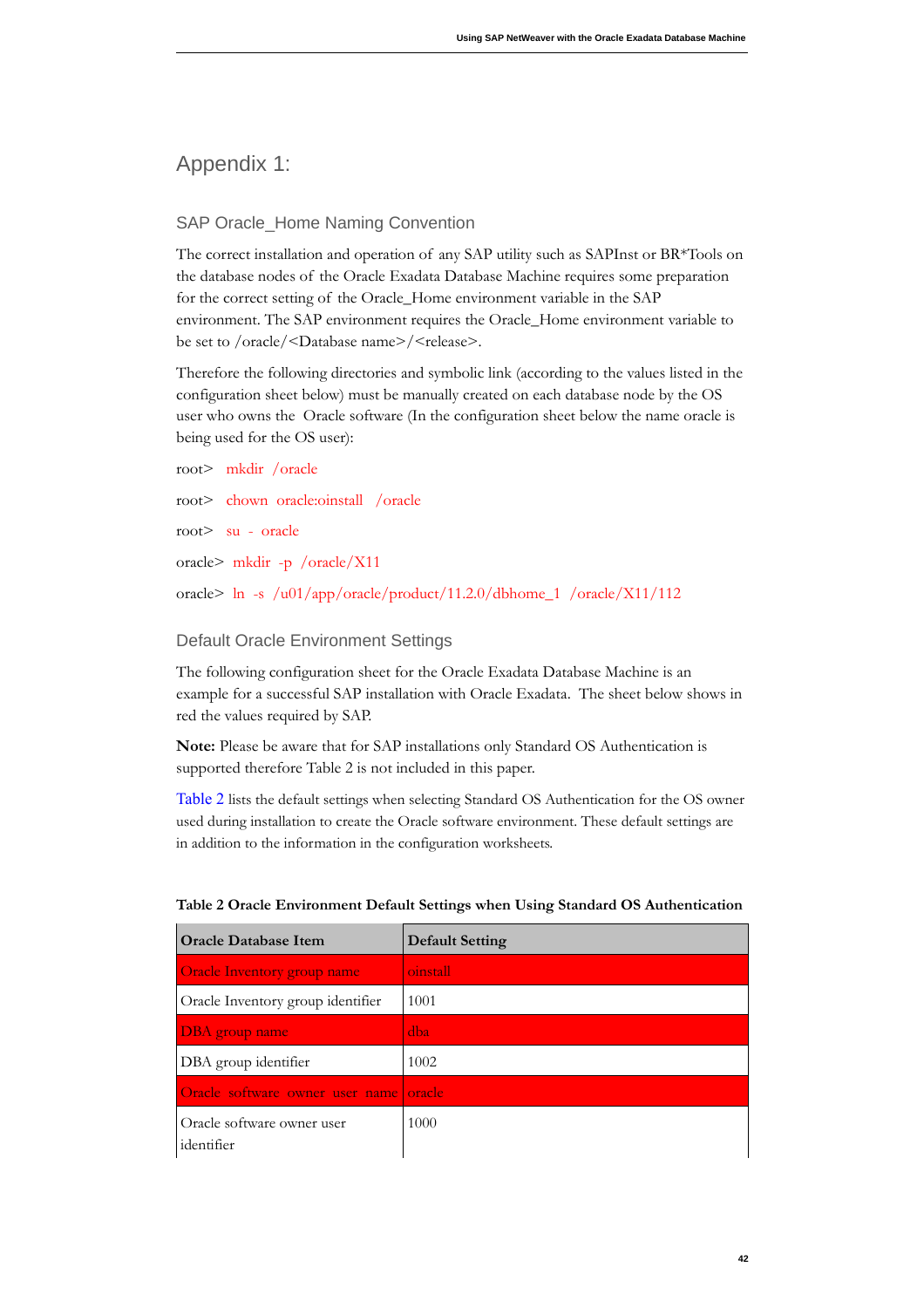| Oracle software owner default<br>password             | welcome                                                                                                                                                                                                         |
|-------------------------------------------------------|-----------------------------------------------------------------------------------------------------------------------------------------------------------------------------------------------------------------|
| Oracle base directory<br>(ORACLE_BASE)                | $/$ u $01$ /app/oracle                                                                                                                                                                                          |
| <b>Oracle inventory directory</b>                     | $/$ u01/app/oraInventory                                                                                                                                                                                        |
| Grid infrastructure home directory                    | $/$ u01/app/11.2.0/grid                                                                                                                                                                                         |
| Database name                                         | X11 (must be three characters)                                                                                                                                                                                  |
| Database character set                                | UTF8 (WE8DEC for Non-Unicode SAP)                                                                                                                                                                               |
| Database national character set                       | UTF8                                                                                                                                                                                                            |
| Database block size                                   | 8192                                                                                                                                                                                                            |
|                                                       |                                                                                                                                                                                                                 |
| ASM disk groups                                       | DATA for the default data file location RECO for the<br>fast recovery area<br>Note: Default DATA and RECO disk group size<br>depends on the type of system, the type of disk drives,<br>and the type of backup. |
| Exadata Smart Flash Cache                             | All flash disks are configured as flash cache                                                                                                                                                                   |
| Starting IP address for InfiniBand<br>private network | 192.168.10.1                                                                                                                                                                                                    |

**In the general configuration worksheet (Table 2) you should always specific a workload**  type of OLTP for any SAP database. Even for an SAP BW database you should use the OLTP workload type OLTP as SAP BW uses serial DML (Insert, Update, Delete) and very few full table scans against the database. Most of the data access in an SAP BW **database occur through indexes (Bitmap and B-trees).** 

### <span id="page-42-0"></span>Additional Information

- Exadata V2 Starter Kit (Doc ID 1244344.1)
- SAP Note 1431798 "Oracle Performance Rel. 11"
- SAP note 1590515 "SAP applications with Oracle Exadata Database Machine"
- SAP note 1554661 "Configuration of environment for 'oracle' user"
- SAP note 1677978 "Administration of mixed SAP/Non-SAP Environments on Exadata"
- SAP note 598594 "BR\*Tools configuration for Oracle inst. under 'oracle' user"
- SAP Note1627541 "BR\*Tools support for Oracle ASM and Exadata"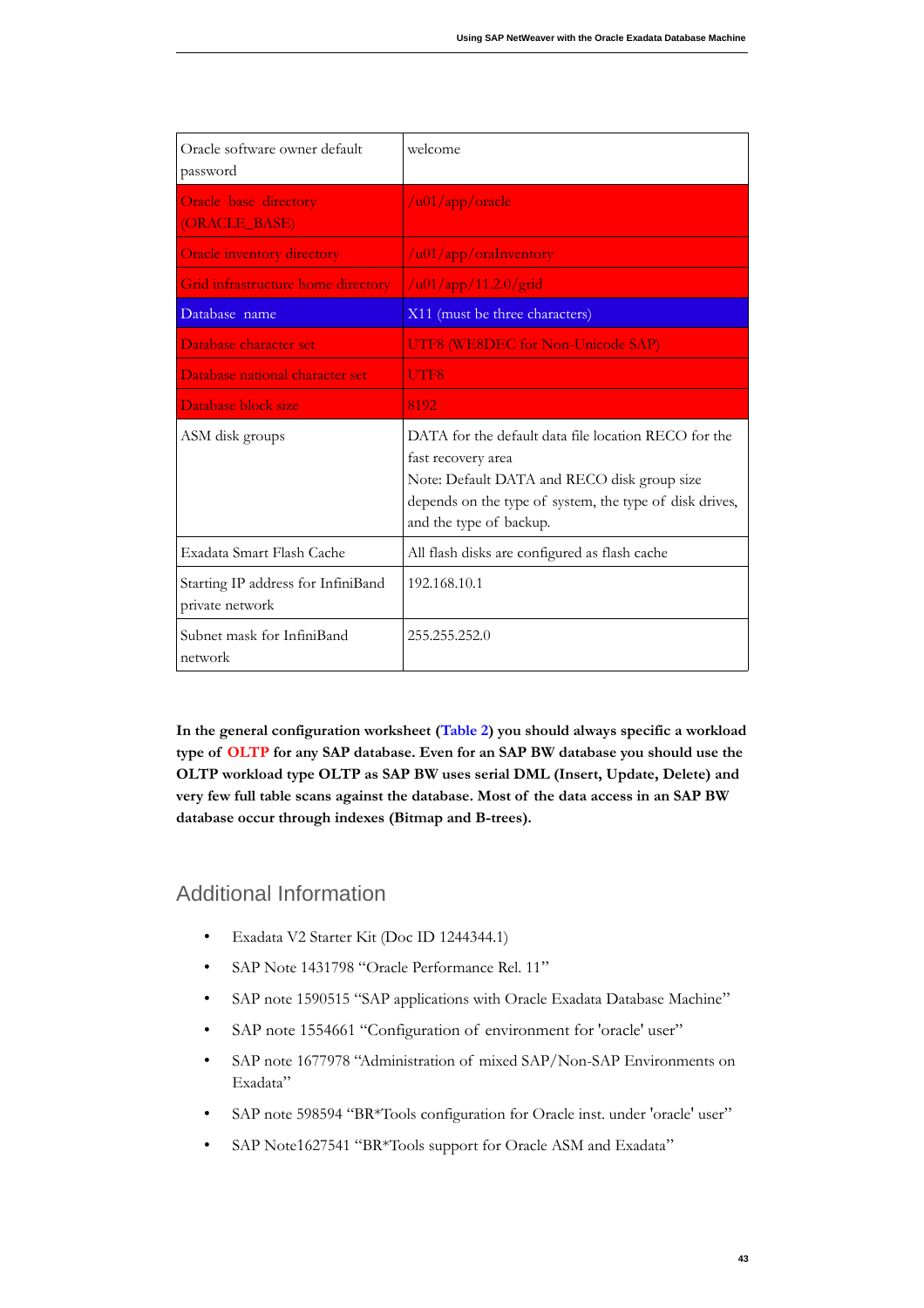- SAP note 1428529 "ASM and Exadata are supported by BR\*Tools"
- Oracle RAC ("Configuration of SAP NetWeaver for Oracle Grid Infrastructure 11.2.0.2 and Oracle Real Application Clusters 11g Release 2: A Best Practices Guide")
- Oracle ASM ("SAP Databases on Oracle Automatic Storage Management 11g Release 2: Configuration Guidelines for Unix and Linux Platforms")
- Oracle Linux and SAPCTL ("Providing High Availability for SAP Resources with Oracle Clusterware 11g Release 2")
- Oracle Whitepaper 'Moving your SAP Database to Oracle Automatic Storage Management 11g Release 2, A Best Practices Guide'.

All these white papers are stored on the SAP Community Network (SCN) under http://scn.sap.com/community/oracle . The SAP Notes are available through the SAP Support Portal for authorized users.